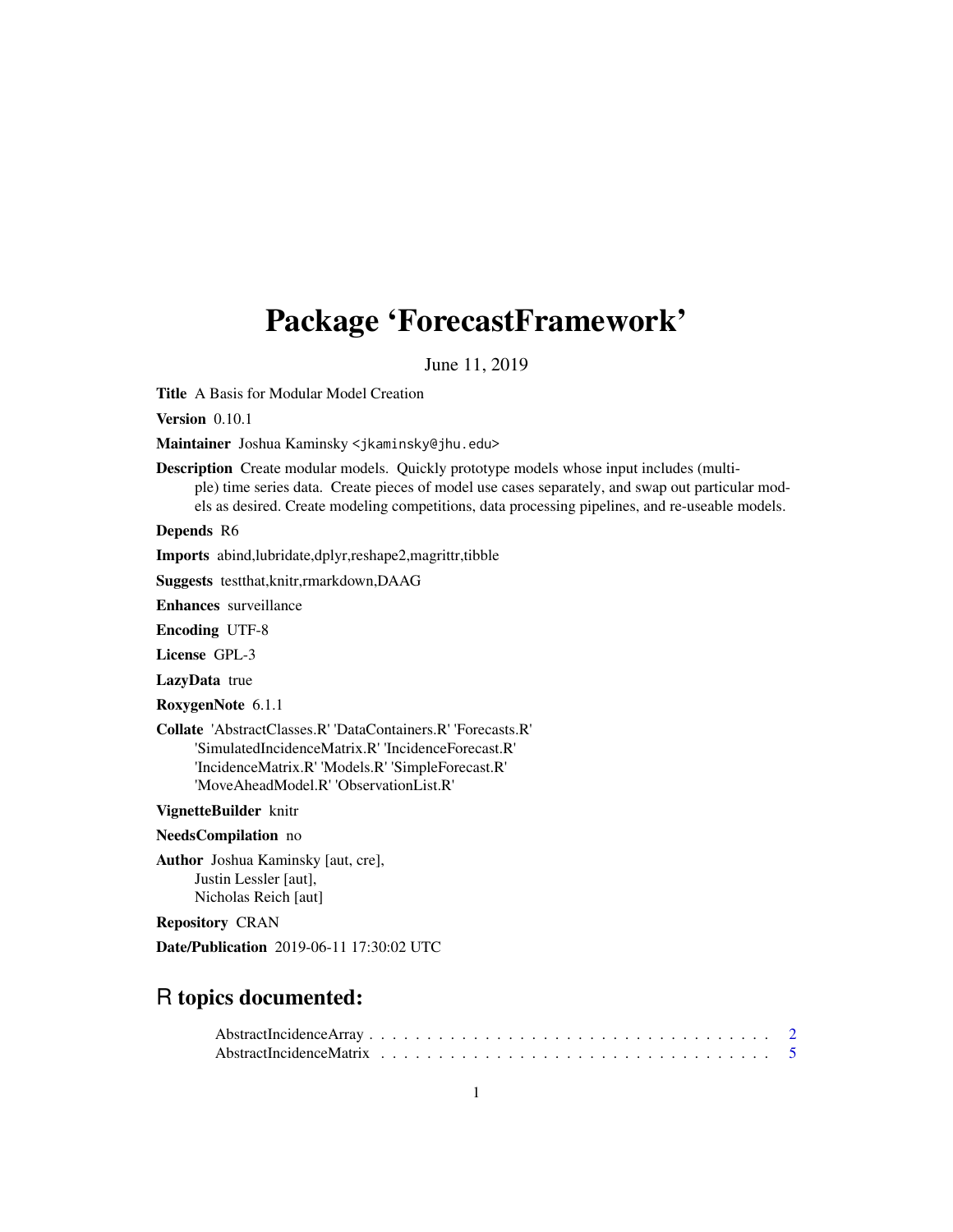<span id="page-1-0"></span>

| -18                                                                                                                                                               |
|-------------------------------------------------------------------------------------------------------------------------------------------------------------------|
| 28                                                                                                                                                                |
| -30                                                                                                                                                               |
| 43                                                                                                                                                                |
| 44                                                                                                                                                                |
| 46                                                                                                                                                                |
| 48                                                                                                                                                                |
|                                                                                                                                                                   |
| -50                                                                                                                                                               |
| .53                                                                                                                                                               |
| -57                                                                                                                                                               |
| -58                                                                                                                                                               |
| -59                                                                                                                                                               |
| Observation List $\ldots \ldots \ldots \ldots \ldots \ldots \ldots \ldots \ldots \ldots \ldots \ldots \ldots$<br>-63                                              |
| -64                                                                                                                                                               |
| -67<br>RelationalData                                                                                                                                             |
| 69                                                                                                                                                                |
| $Simulated Forecast \dots \dots \dots \dots \dots \dots \dots \dots \dots \dots \dots \dots \dots \dots \dots \dots \dots$                                        |
| $Simulated Incidence Matrix$ $\ldots$ $\ldots$ $\ldots$ $\ldots$ $\ldots$ $\ldots$ $\ldots$ $\ldots$ $\ldots$ $\ldots$ $\ldots$ $\ldots$ $\ldots$ $\ldots$<br>-74 |
|                                                                                                                                                                   |

#### **Index 28 April 2018 19:30 The Second Line Control of the Second Line Control of the Second Line Control of the Second Line Control of the Second Line Control of the Second Line Control of the Second Line Control of the Se**

AbstractIncidenceArray

*AbstractIncidenceArray*

## Description

An abstract class for storing an array. It has an array of data arr, which it is responsible for storing. For arrays with particular metadata, consider extending this class. However, if the class is not truly an array, consider extending FrameData.

## Fields

- arr This is the full array. For extensibility, it cannot be written to directly and must be modified through methods.
- cellData A list of metadata associated with the cells of the data.

cnames The names of columns in the data.

- colData A list of metadata associated with the columns of the data.
- dimData The data associated with each dimension of the array.
- dims The size of the array.
- dnames The size of the array.
- mat This is the matrix. For extensibility, it cannot be written to directly and must be modified through methods.
- metaData Any data not part of the main data structure.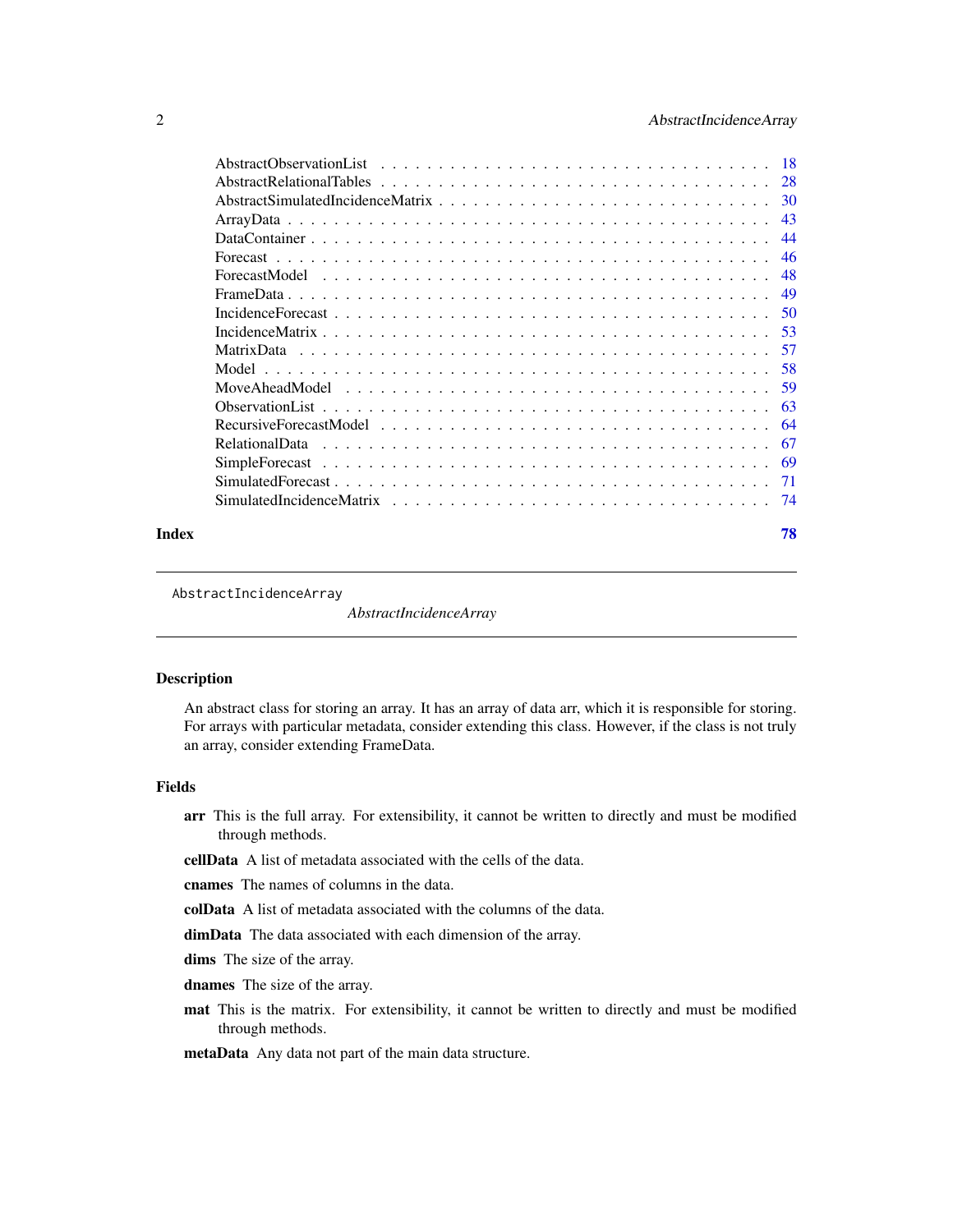ncol The number of columns in the data.

ndim The number of dimensions of the array.

nrow The number of rows in the data

rnames The names of rows in the data.

rowData A list of metadata associated with the rows of the data.

## Methods

addSlices(number,dimension=2,mutate=TRUE): This method must be extended. Extend a dimension by adding extra indices to the end.

| number    | How many slices to add.                                                                                    |  |
|-----------|------------------------------------------------------------------------------------------------------------|--|
| dimension | Which dimension should slices be added to.                                                                 |  |
| mutate    | Whether to change the original instance, or create a new one. If FALSE, the instance performing the method |  |

## *Arguments*

Value If mutate=FALSE, a clone of this object will run the method and be returned. Otherwise, there is no return.

 $apply(FUNC, dimension = c(1,2))$ : This method must be extended. Apply a function to each slice.

> *FUNC* - The function to apply *dimension* - The dimension(s) to hold fixed.

## *Arguments*

Value An IncidenceArray with dimension equal to self\$dims[dimension]

debug(string): A function for debugging the methods of this class. It calls the [browser](#page-0-0) command. In order for methods to opt into to debugging, they need to implement the following code at the beginning: if( $\leq$ method name $\geq \frac{1}{2}$  private\$.debug){browser()}. This method exists, because the debugger is not always intuitive when it comes to debugging R6 methods.

*string* - The name(s) of methods to debug as a character vector

#### *Arguments*

initialize(...): This function should be extended. Create a new instance of this class.

*. . .* - This function should take in any arguments just in case.

## *Arguments*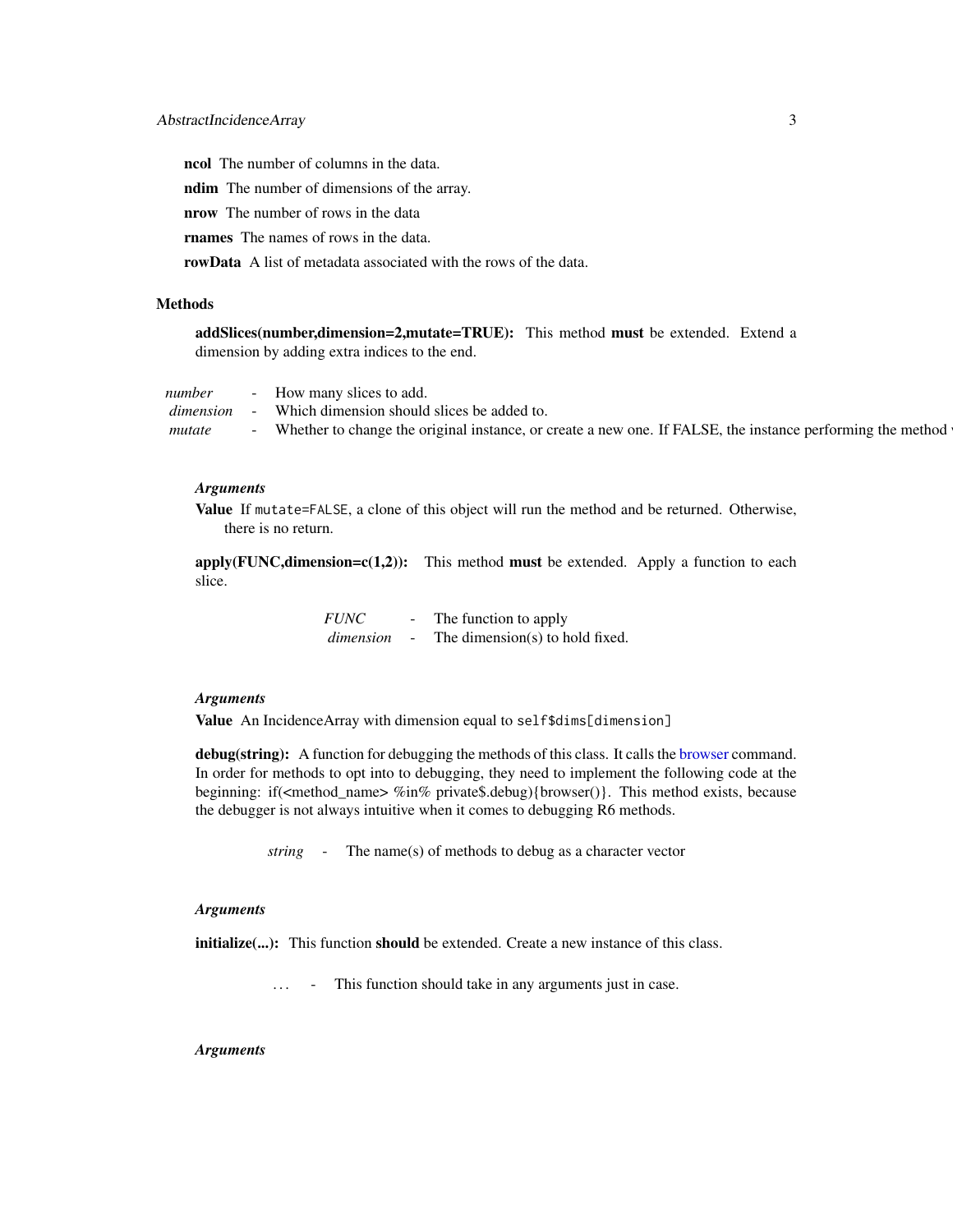subset(...,mutate=TRUE): This method must be extended. Take a subset of the matrix.

*. . .* - dimensional indices in order.

*mutate* - Whether to modify the existing object, or return a modified copy.

## *Arguments*

Value If mutate=FALSE, a clone of this object will run the method and be returned. Otherwise, there is no return.

undebug(string): A function for ceasing to debug methods. Normally a method will call the [browser](#page-0-0) command every time it is run. This command will stop it from doing so.

*string* - The name(s) of the methods to stop debugging.

## *Arguments*

## See Also

Inherits from : [ArrayData](#page-42-1)

```
require(abind)
SampleIncidenceArray <- R6Class(
 inherit= AbstractIncidenceArray,
 public = list(initialize = function(data,dims = dim(data),dnames,dimData,metaData){
     private$.arr <- array(data,dims)
     if(!missing(dnames)){
       dimnames(private$.arr) <- dnames
       private$.dnames <- dnames
     }
     private$.dims = dim(data)
     private$.ndim = length(dim(data))
     if(!missing(dimData)){
       self$dimData <- dimData
     } else {
       self$dimData <- rep(list(list()), self$ndim)
     }
     if(!missing(metaData)){
       self$metaData <- metaData
     }
    },
    addSlices = function(number,dimension,mutate=TRUE){
     if(!mutate){
       return(self$clone(TRUE)$addSlices(number,dimension))
      }
     dims <- private$.dims
     dims[dimension] <- number
```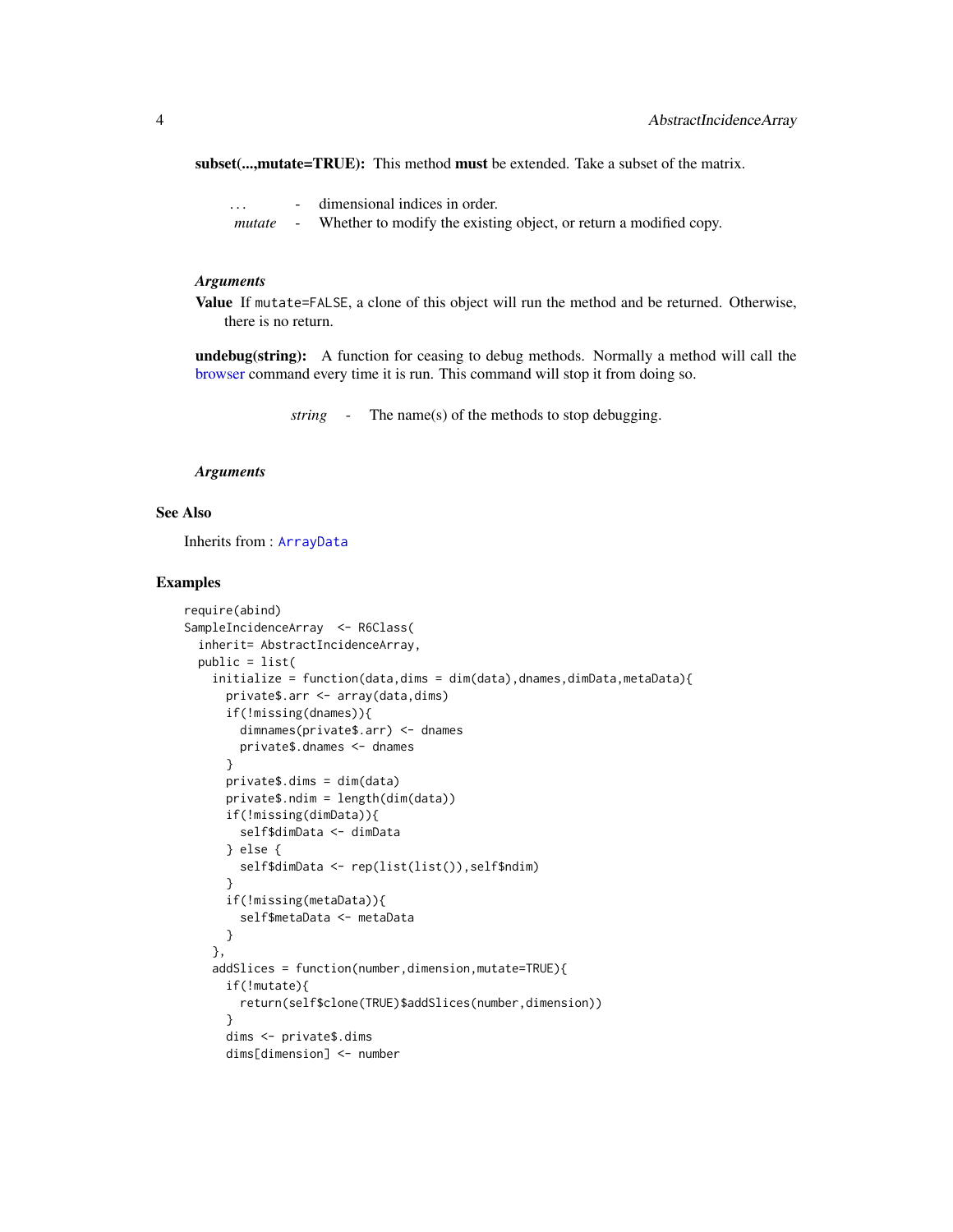```
private$.arr <-
        abind(
          private$.arr,
          array(NA,dims),
          along=dimension
       )
      private$.dims = dim(private$.arr)
      private$.dnames = dimnames(private$.arr)
    },
    subset = function(...,mutate=TRUE){
      if(!mutate){
        return(self$clone(TRUE)$subset(number,dimension))
      }
      private$.arr = private$.arr[...]
      private$.dnames = dimnames(private$.arr)
      private$.dims = dim(private$.arr)
      self$dimData <-
       mapply(
          index = list(...),obj = self$dimData,
          function(index,obj){
            lapply(obj,function(x){x[index]})
          },
          SIMPLIFY = FALSE
       )
   }
 )
\mathcal{L}data = SampleIncidenceArray$new(array(1:27,c(3,3,3)))
data$addSlices(1,1)
data$addSlices(2,2)
data$addSlices(3,3)
data$arr
data$dims
data$subset(1:2,1:2,1:2)
```
AbstractIncidenceMatrix

*AbstractIncidenceMatrix*

## Description

An abstract class for storing an actual matrix. It has an actual matrix of data mat, which it is responsible for storing. For creating matrices with particular metadata, consider extending IncidenceMatrix instead of this class. Extend this class if you have data which can be thought of as a matrix, but that is not its true form. ## TODO: Include an example of this.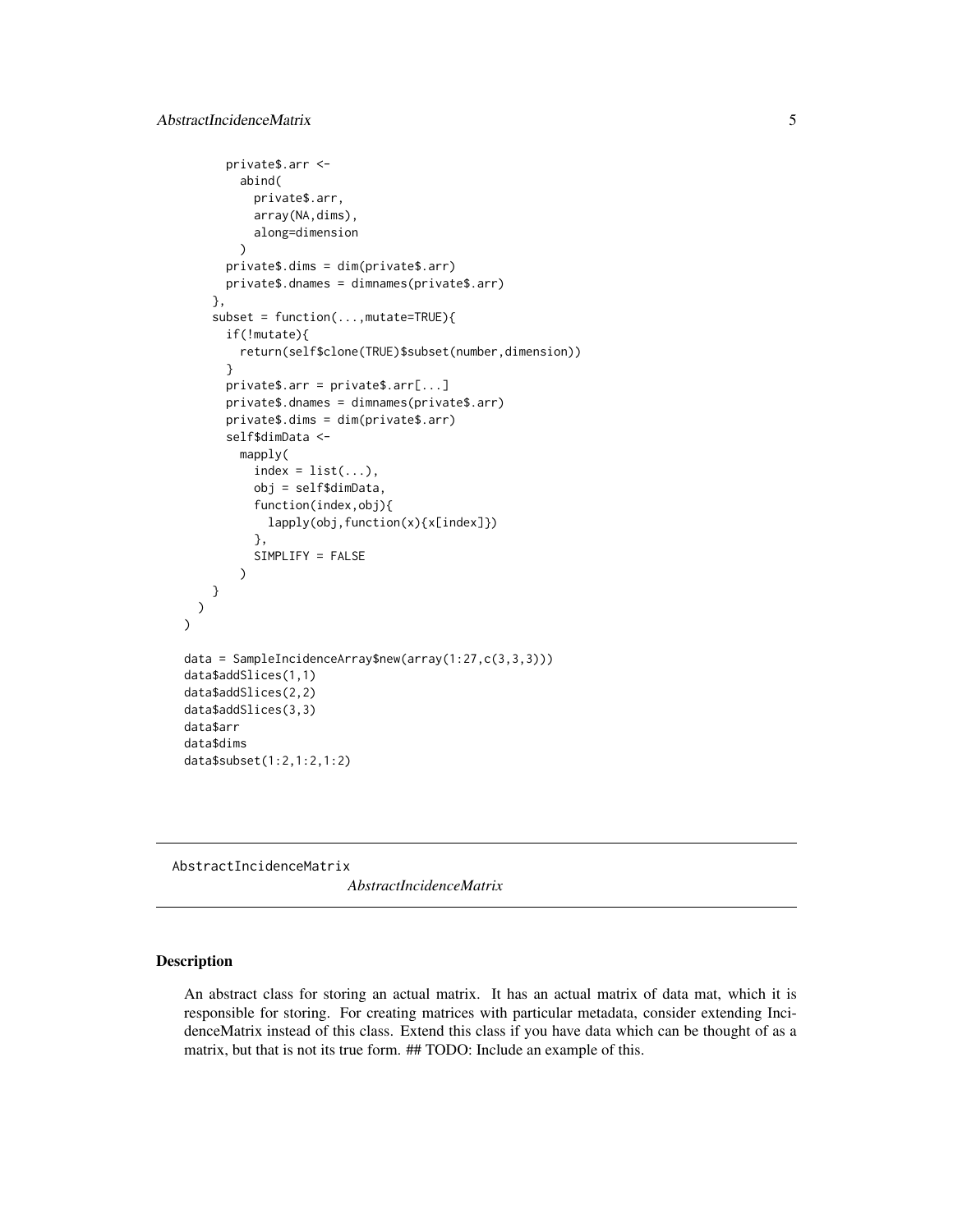#### Fields

cellData A list of metadata associated with the cells of the data.

cnames The names of columns in the data.

colData A list of metadata associated with the columns of the data.

mat This is the matrix. For extensibility, it cannot be written to directly and must be modified through methods.

metaData Any data not part of the main data structure.

ncol The number of columns in the data.

nrow The number of rows in the data

rnames The names of rows in the data.

rowData A list of metadata associated with the columns of the data.

## Methods

addColumns(columns,mutate=TRUE): This method must be extended. This function adds empty columns to the right side of the data.

*columns* - The number of columns to add.

*mutate* - Whether to change the original instance, or create a new one. If FALSE, the instance performing the method wi

## *Arguments*

Value If mutate=FALSE, a clone of this object will run the method and be returned. Otherwise, there is no return.

addRows(rows,mutate=TRUE): This method must be extended. This function adds empty rows to the data.

*rows* - The number of rows to add.

*mutate* - Whether to change the original instance, or create a new one. If FALSE, the instance performing the method will

#### *Arguments*

Value If mutate=FALSE, a clone of this object will run the method and be returned. Otherwise, there is no return.

debug(string): A function for debugging the methods of this class. It calls the [browser](#page-0-0) command. In order for methods to opt into to debugging, they need to implement the following code at the beginning: if(<method\_name> %in% private\$.debug){browser()}. This method exists, because the debugger is not always intuitive when it comes to debugging R6 methods.

*string* - The name(s) of methods to debug as a character vector

## *Arguments*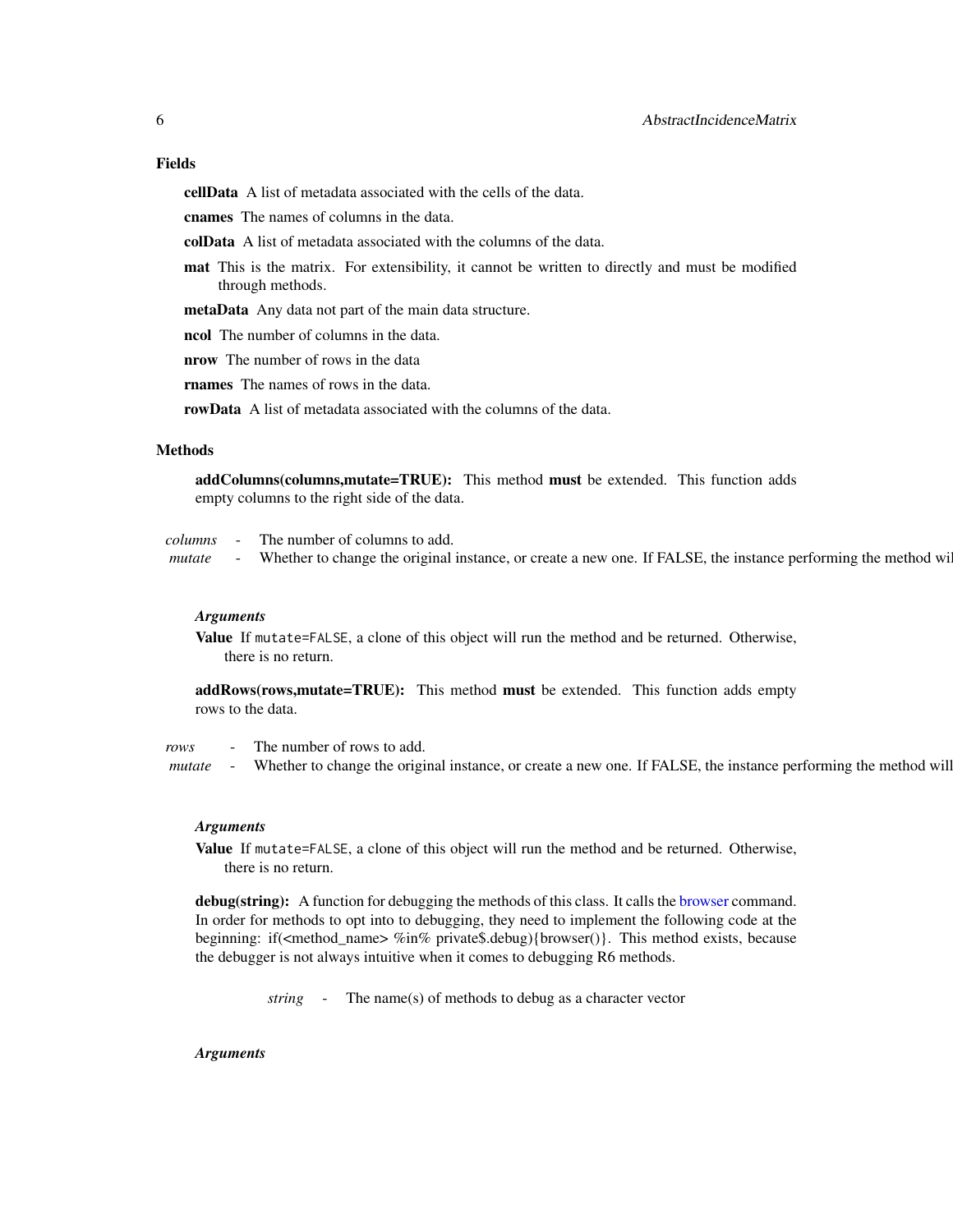## AbstractIncidenceMatrix 7

diff(lag=1,mutate=TRUE): This method must be extended. This function replaces the matrix value at column i with the difference. between the values at columns i and (i-lag).

*lag* - How far back to diff. Defaults to 1.

*mutate* - Whether to change the original instance, or create a new one. If FALSE, the instance performing the method will

## *Arguments*

Value If mutate=FALSE, a clone of this object will run the method and be returned. Otherwise, there is no return.

head(k,direction,mutate=TRUE...): This method must be extended. Select the first k slices of the data in dimension direction.

| The number of slices to keep. |  |
|-------------------------------|--|
|                               |  |

*direction* - The dimension to take a subset of. 1 for row, 2 for column.

*mutate* - Whether to change the original instance, or create a new one. If FALSE, the instance performing the method w

## *Arguments*

Value If mutate=FALSE, a clone of this object will run the method and be returned. Otherwise, there is no return.

initialize(...): This function should be extended. Create a new instance of this class.

*. . .* - This function should take in any arguments just in case.

## *Arguments*

lag(indices,mutate=TRUE,na.rm=FALSE): This method must be extended. This function replaces the current matrix with a new matrix with one column for every column, and a row for every row/index combination. The column corresponding to the row and index will have the value of the original matrix in the same row, but index columns previous. This shift will introduce NAs where it passes off the end of the matrix.

| indices | A sequence of lags to use as part of the data. Note that unless this list contains 0, the data will all be shifted back |
|---------|-------------------------------------------------------------------------------------------------------------------------|
| mutate  | Whether to change the original instance, or create a new one. If FALSE, the instance performing the method will         |
| na.rm   | Whether to remove NA values generated by walking off the edge of the matrix.                                            |

## *Arguments*

Value If mutate=FALSE, a clone of this object will run the method and be returned. Otherwise, there is no return.

mutate(rows,cols,data): This method must be extended. This function is a way to modify the data as though it were a matrix.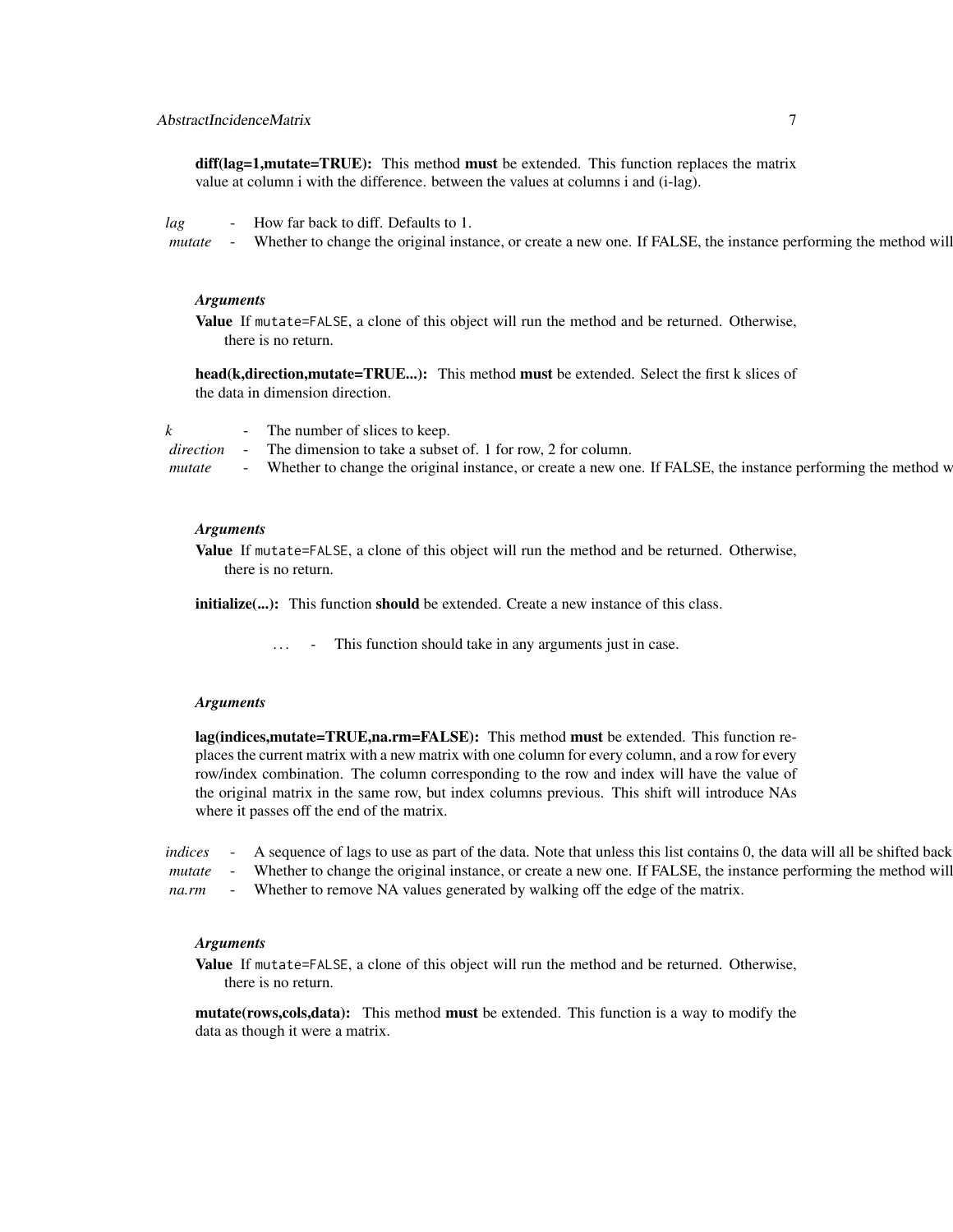| rows | - Which rows to modify. These can be numeric or names.                                 |
|------|----------------------------------------------------------------------------------------|
|      | cols - Which cols to modify. These can be numeric or names.                            |
|      | <i>data</i> - The data to change the chosen values to. It needs to be the right shape. |

## *Arguments*

scale(f,mutate=TRUE): This method must be extended. This function rescales each element of our object according to f

*f* - a function which takes in a number and outputs a rescaled version of that number *mutate* - Whether to change the original instance, or create a new one. If FALSE, the instance performing the method will

#### *Arguments*

Value If mutate=FALSE, a clone of this object will run the method and be returned. Otherwise, there is no return.

subset(rows,cols,mutate=TRUE...): This method must be extended. Select the data corresponding to the rows rows and the columns columns. rows and columns can be either numeric or named indices.

*rows* - An row index or list of row indices which can be either numeric or named.

*cols* - An column index or list of column indices which can be either numeric or named.

*mutate* - Whether to change the original instance, or create a new one. If FALSE, the instance performing the method will

## *Arguments*

Value If mutate=FALSE, a clone of this object will run the method and be returned. Otherwise, there is no return.

tail(k,direction,mutate=TRUE...): This method must be extended. Select the last k slices of the data in dimension direction.

*k* - The number of slices to keep.

*direction* - The dimension to take a subset of. 1 for row, 2 for column.

*mutate* - Whether to change the original instance, or create a new one. If FALSE, the instance performing the method w

#### *Arguments*

Value If mutate=FALSE, a clone of this object will run the method and be returned. Otherwise, there is no return.

undebug(string): A function for ceasing to debug methods. Normally a method will call the [browser](#page-0-0) command every time it is run. This command will stop it from doing so.

*string* - The name(s) of the methods to stop debugging.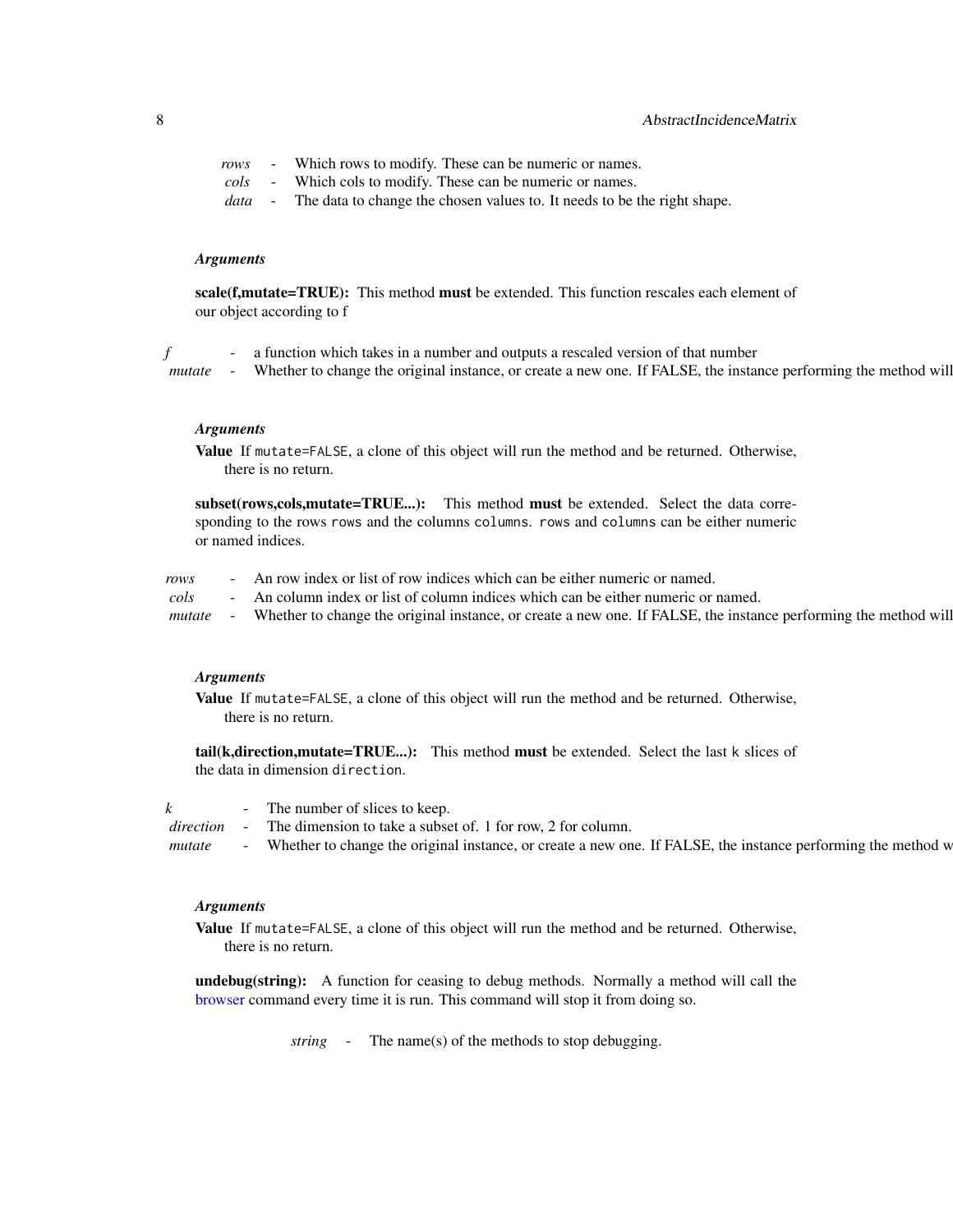## *Arguments*

## See Also

Inherits from : [MatrixData](#page-56-1)

Is inherited by : [IncidenceMatrix](#page-52-1)

```
IncidenceMatrix <- R6Class(
  classname = "IncidenceMatrix",
  inherit = AbstractIncidenceMatrix,
  public = list(
   initialize = function(
      data=matrix(),
     metaData=list(),
     rowData=list(),
      colData=list()
   ){
      if(Reduce(
        '&&',
        c('MatrixData','DataContainer','Generic','R6') %in% class(data))
      \mathcal{F}private$.mat <- data$mat
        private$.metaData <- data$metaData
        private$.nrow <- data$nrow
        private$.ncol <- data$ncol
        private$.rnames <- data$rnames
        private$.cnames <- data$cnames
        private$.rowData <- data$rowData
        private$.colData <- data$colData
        private$.metaData <- data$metaData
        private$.cellData <- data$cellData
      }
      else{
        rtoggle = FALSE
        ctoggle = FALSE
        try({
          rnames <- dimnames(data)[[1]]
          rtoggle = TRUE
        })
        try({
          cnames <- dimnames(data)[[2]]
          ctoggle = TRUE
        })
        if(!private$checkType(name='.mat',val=data,type='private')){
          data <- as.matrix(data)
          if(rtoggle){
            rownames(data) = rnames}
          if(ctoggle){
            colnames(data) = cnames
```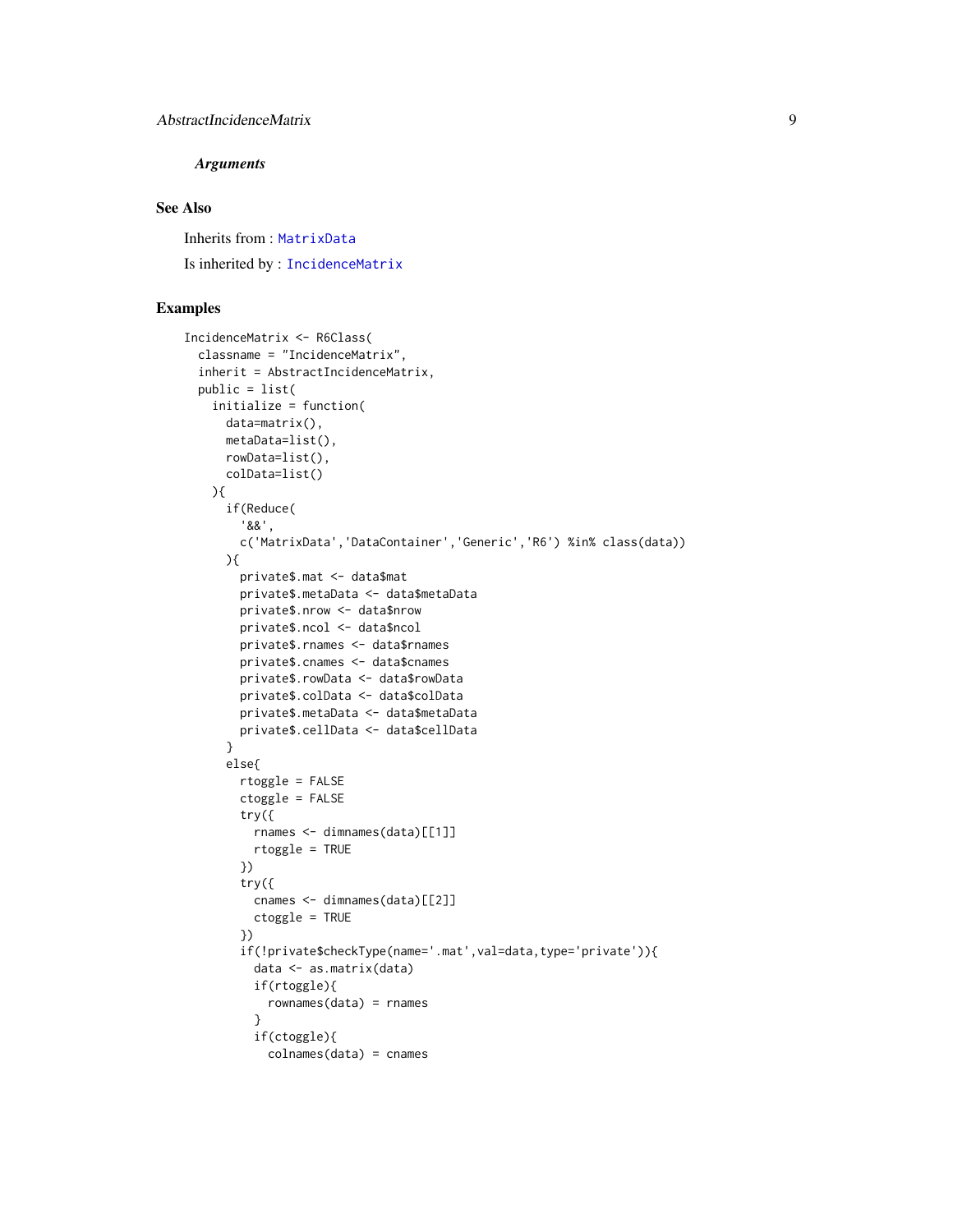```
}
   }
   if(!private$checkType(name='.mat',val=data,type='private')){
     stop(paste(
       "invalid data of type",
       paste(class(data),collapse=','),
       "expected",
       paste(class(private$.mat),collapse = ',')
     ))
   }
   if(length(dim(data)) > 2){
     stop("The matrix is not intended to hold things with more than 3 dimensions.")
    }
   ndim = dim(data)
   private$.nrow = ndim[[1]]
   private$.ncol = ndim[[2]]private$.rnames = rownames(data)
   private$.cnames = colnames(data)
   private$.mat <- 0+data
   self$rowData <- rowData
   self$colData <- colData
   self$metaData <- metaData
 }
},
subset = function(rows,cols,mutate=TRUE){
 if('subset' %in% private$.debug){
   browser()
 }
 if(!mutate){
   temp = self$clone(TRUE)
   temp$subset(rows,cols,mutate=TRUE)
   return(temp)
 }
 if(missing(rows) && missing(cols)){
 }
 else if(missing(rows)){
   private$.mat = self$mat[,cols,drop=FALSE]
   if(length(private$.colData) > 0){
      private$.colData <- lapply(
       private$.colData,function(x){x[cols,drop=FALSE]}
      )
   }
 }
 else if(missing(cols)){
   private$.mat = self$mat[rows,,drop=FALSE]
   if(length(private$.rowData) > 0){
     private$.rowData <- lapply(
       private$.rowData,function(x){x[rows,drop=FALSE]}
     )
   }
 }
 else{
   private$.mat = self$mat[rows,cols,drop=FALSE]
```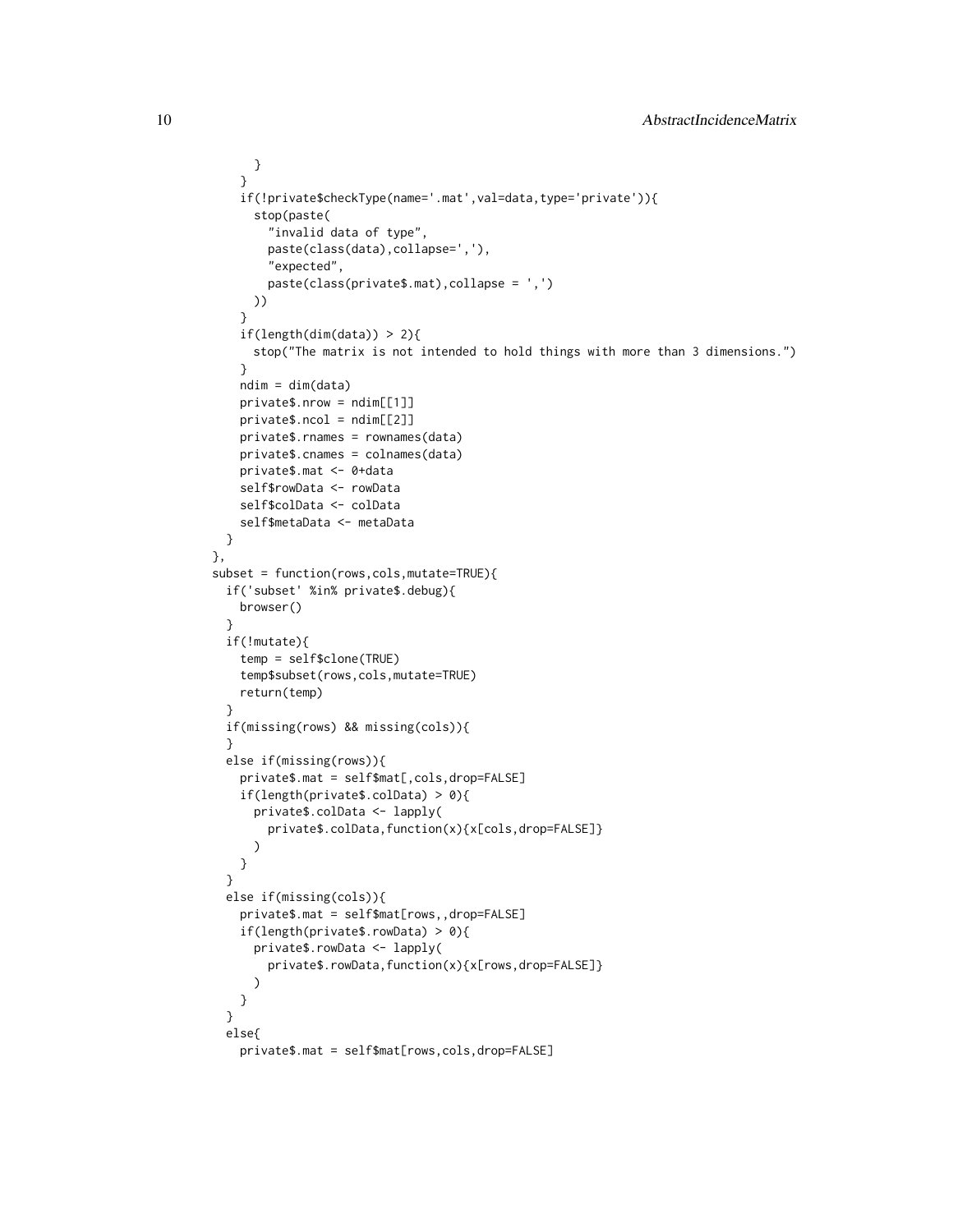```
if(length(private$.rowData)>0){
     private$.rowData <- lapply(
        private$.rowData,function(x){x[rows,drop=FALSE]}
     \lambda}
   if(length(private$.colData)>0){
     private$.colData <- lapply(
        private$.colData,function(x){x[cols,drop=FALSE]}
     )
   }
  }
 private$.nrow = nrow(private$.mat)
 private$.rnames = rownames(private$.mat)
 private$.ncol = ncol(private$.mat)
 private$.cnames = colnames(private$.mat)
},
head = function(k,direction=2){
 if('head' %in% private$.debug){
   browser()
  }
 if(k>dim(private$.mat)[[direction]]){
   stop("The size of the head is too large.")
  }
 indices = 1:kif(direction==1){
   private$.mat = self$mat[indices,,drop=FALSE]
   if(length(private$.rowData)>0){
     for(i in 1:length(private$.rowData)){
        private$.rowData[[i]] = private$.rowData[[i]][indices,drop=FALSE]
      }
   }
 }
  else if(direction==2){
   private$.mat = self$mat[,indices,drop=FALSE]
   if(length(private$.colData)>0){
     for(i in 1:length(private$.colData)){
        private$.colData[[i]] = private$.colData[[i]][indices,drop=FALSE]
      }
   }
 }
 else{
   stop("This direction is not allowed.")
  }
 private$.nrow = nrow(private$.mat)
 private$.ncol = ncol(private$.mat)
 private$.cnames = colnames(private$.mat)
 private$.rnames = rownames(private$.mat)
},
tail = function(k,direction=2){
 if('tail' %in% private$.debug){
   browser()
  }
 if(k>dim(private$.mat)[[direction]]){
```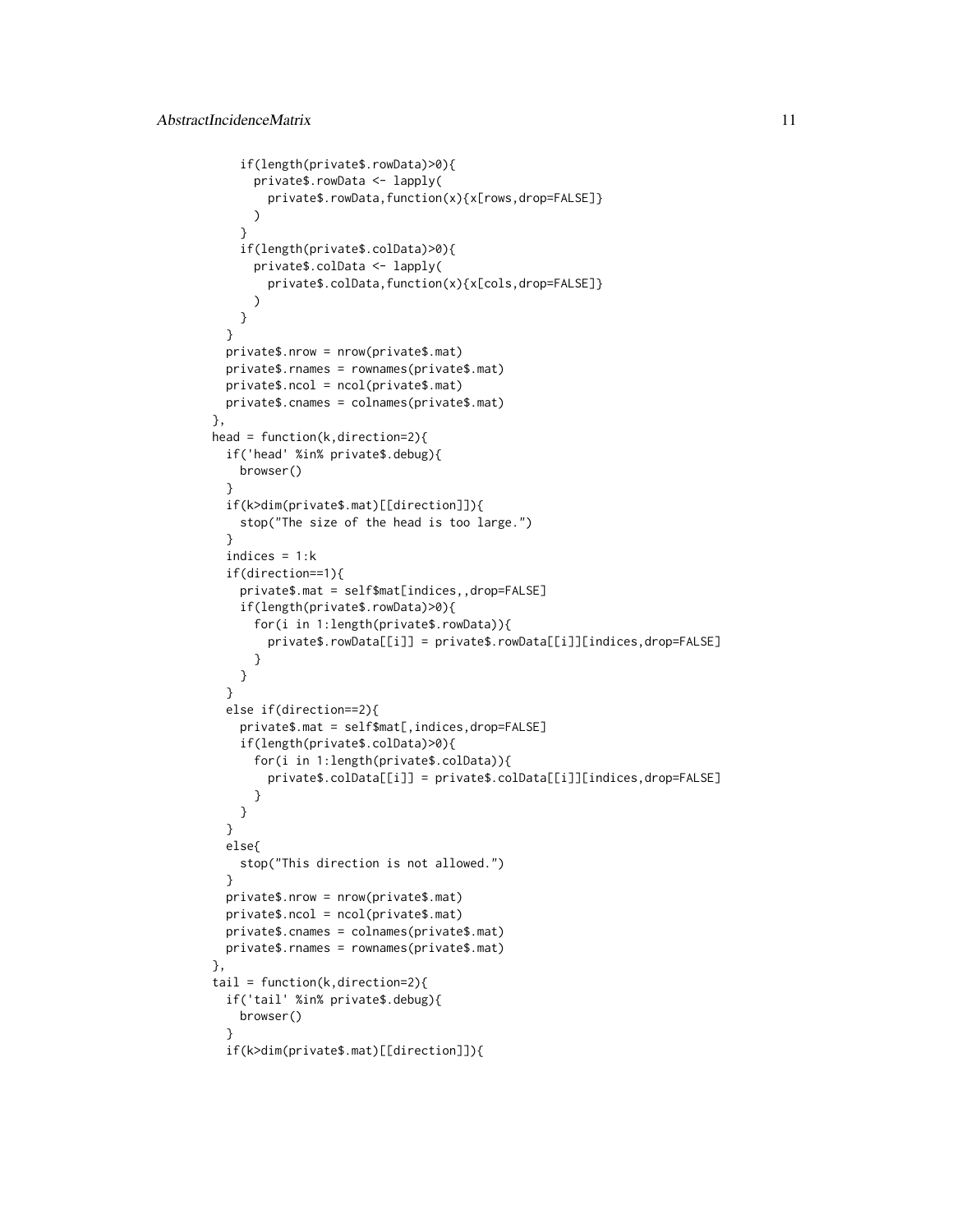```
stop("The size of the tail is too large.")
 }
 indices = (dim(self$mat)[[direction]]-k+1):dim(self$mat)[[direction]]
 if(direction==1){
   private$.mat = self$mat[indices,,drop=FALSE]
   if(length(private$.rowData)>0){
      for(i in 1:length(private$.rowData)){
       private$.rowData[[i]] = private$.rowData[[i]][indices,drop=FALSE]
     }
   }
  }
 else if(direction==2){
   private$.mat = self$mat[,indices,drop=FALSE]
   if(length(private$.colData)>0){
      for(i in 1:length(private$.colData)){
       private$.colData[[i]] = private$.colData[[i]][indices,drop=FALSE]
      }
   }
 }
  else{
   stop("This direction is not allowed.")
 }
 private$.nrow = nrow(private$.mat)
 private$.ncol = ncol(private$.mat)
 private$.cnames = colnames(private$.mat)
 private$.rnames = rownames(private$.mat)
},
lag = function(indices,mutate=TRUE,na.rm=FALSE){
 if('lag' %in% private$.debug){
   browser()
  }
 if(mutate==FALSE){
   tmp = self$clone(TRUE)
   tmp$lag(indices=indices,mutate=TRUE,na.rm=na.rm)
   return(tmp)
  }
 if((1+max(indices)) > self$ncol){
   stop("We cannot go further back than the start of the matrix")
  }
 numLags = length(indices)
 oldNrow = self$nrow
 if(is.null(rownames(private$.mat))){
   rownames(private$.mat) = 1:(dim(private$.mat)[[1]])
  }
 rownames = replicate(numLags,rownames(private$.mat))
 colnames = colnames(private$.mat)
 private$.mat <- 0+array(self$mat,c(dim(self$mat),numLags))
  if(numLags \leq 0){
   stop("indices must be nonempty for the calculation of lags to make sense.")
  }
 for(lag in 1:numLags){
   private$.mat[,(1+indices[[lag]]):self$ncol,lag] <-
     private$.mat[,1:(self$ncol-indices[[lag]]),lag]
```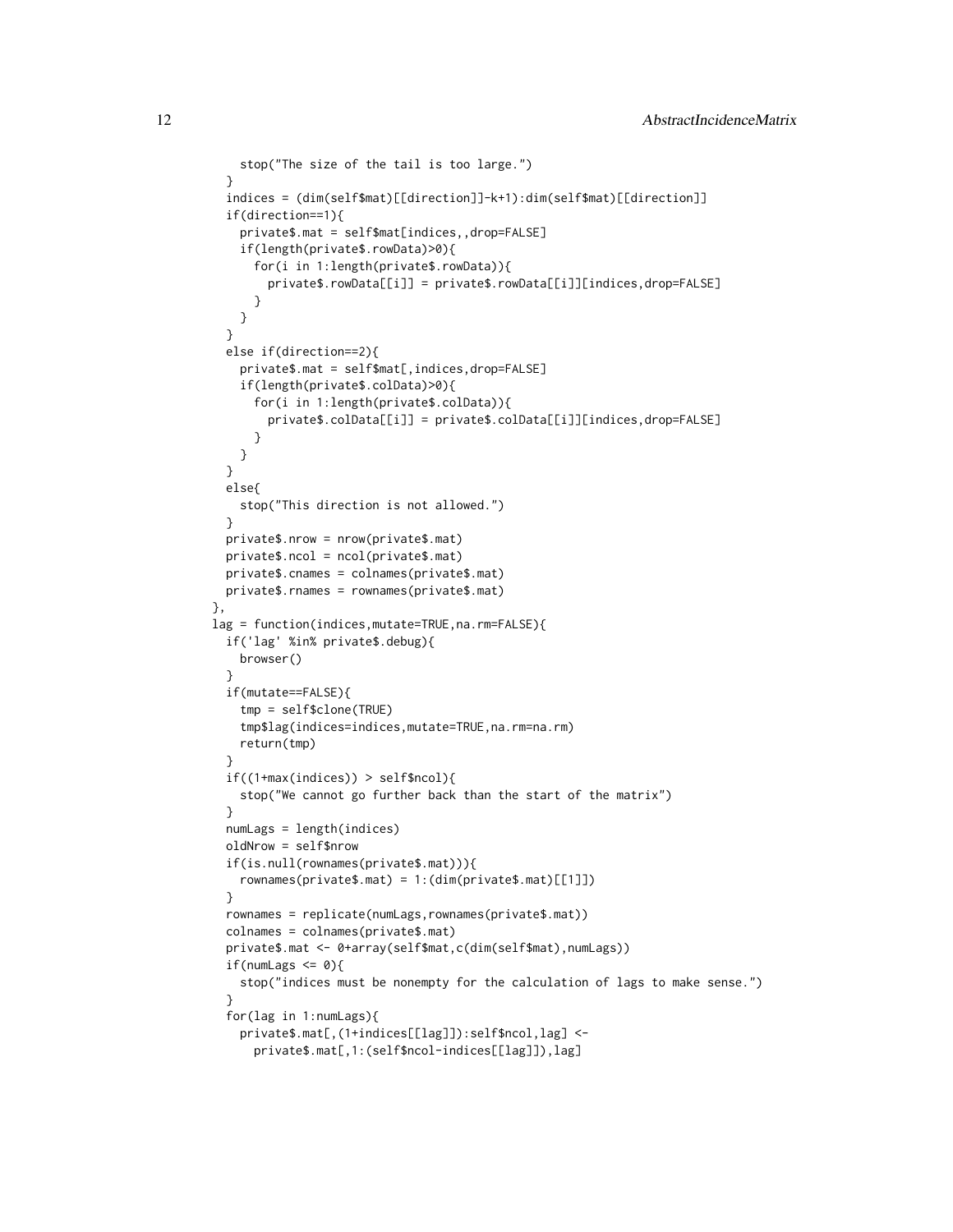```
if(intices[[lag]] > 0)private$.mat[,1:(indices[[lag]]),lag] = NA
   }
 }
 private$.mat = aperm(private$.mat,c(1,3,2))
 private$.mat = matrix(private$.mat,self$nrow*numLags,self$ncol)
  lagnames = t(replicate(self$nrow,paste('L',indices,sep='')))
 rownames(private$.mat) <-
   as.character(paste(lagnames,"R",rownames,sep=''),numLags*self$nrow)
 colnames(private$.mat) <- colnames
 private$.nrow = self$nrow * numLags
 private$.rnames = rownames(private$.mat)
  if(length(private$.rowData) > 0){
   private$.rowData <- lapply(
     private$.rowData,
     function(x){
        c(unlist(recursive=FALSE,lapply(1:numLags,function(y){x})))
      }
   )
 }
 if(na.\,rm==T){}self$subset(cols=!apply(private$.mat,2,function(x){any(is.na(x))}))
 }
},
scale = function(f,mutate=TRUE){
 if('scale' %in% private$.debug){
   browser()
 }
 if(!mutate){
   tmp = self$clone(TRUE)
   tmp$scale(f=f,mutate=TRUE)
   return(tmp)
 }
 private$.mat[] = f(private$.mat[])
},
diff = function(lag = 1, mutate=TRUE){
 if('diff' %in% private$.debug){
   browser()
  }
 if(lag == 0)if(!is.null(private$.rnames)){
      rownames(private$.mat) =
        paste("D", lag, "R", private$.rnames, sep='')
     private$.rnames = rownames(private$.mat)
   } else {
     rownames(private$.mat) =
        paste("D",lag,"R",1:private$.nrow,sep='')
     private$.rnames = rownames(private$.mat)
   }
   return()
  }
 if(lag < 0){
    stop("Lag should be non-negative.")
```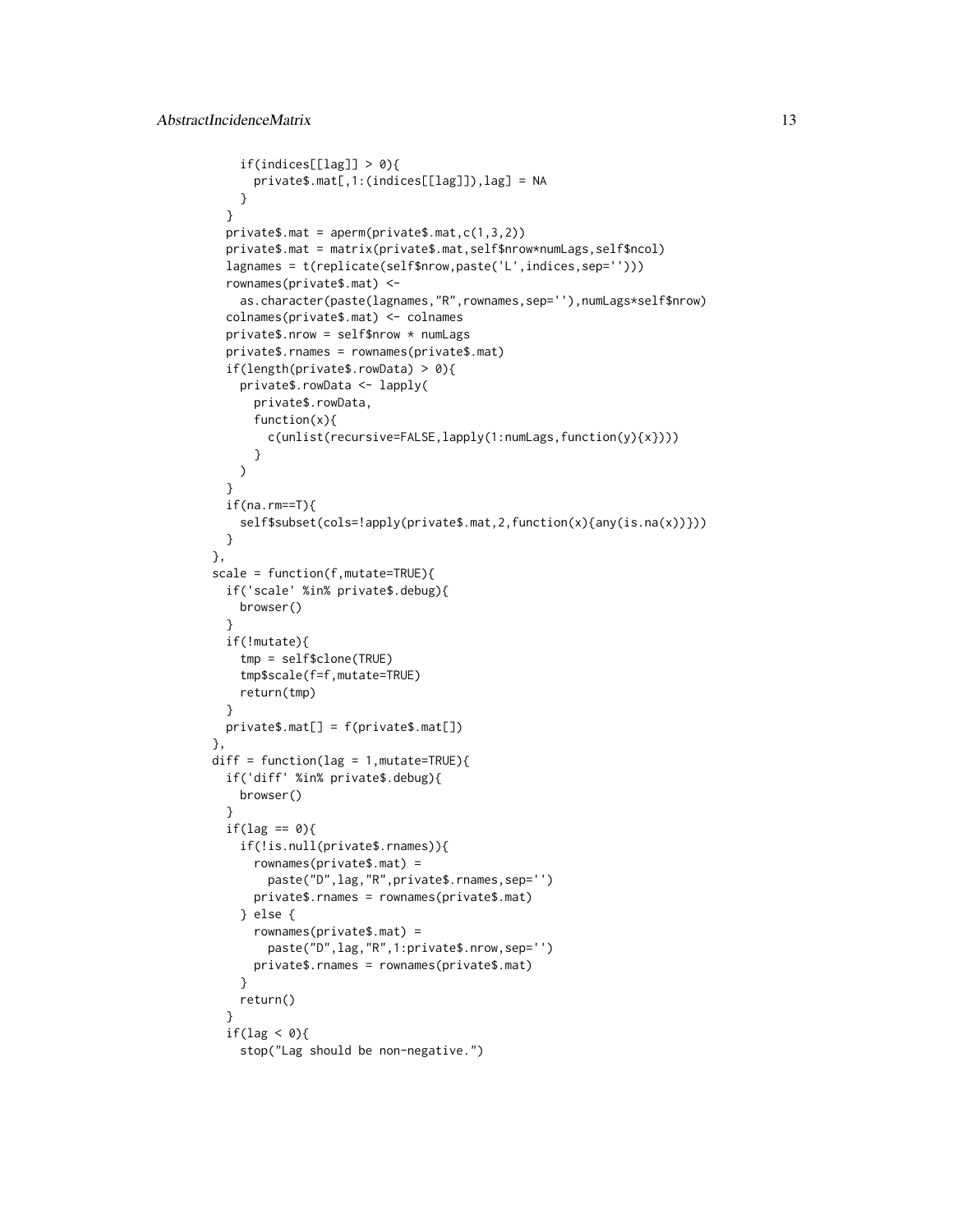```
}
 if(!mutate){
   tmp = self$clone(TRUE)
    tmp$diff(lag=lag,mutate=TRUE)
   return(tmp)
 }
 private$.mat <-
   self$mat - self$lag(indices=lag,mutate=FALSE,na.rm=FALSE)$mat
 if(!is.null(private$.rnames)){
   rownames(private$.mat) =
      paste("D",lag,"R",private$.rnames,sep='')
   private$.rnames = rownames(private$.mat)
  } else {
   rownames(private$.mat) =
      paste("D",lag,"R",1:private$.nrow,sep='')
   private$.rnames = rownames(private$.mat)
 }
},
addColumns = function(columns){
 if('addColumns' %in% private$.debug){
   browser()
  }
 if(columns == 0){
   return()
  }
 cbind(private$.mat , matrix(NA,private$.nrow,columns)) -> private$.mat
  private$.ncol = ncol(private$.mat)
 if(!is.null(private$.cnames)){
   colnames(private$.mat) = c(private$.cnames,replicate(columns,"NA"))
   private$.cnames = colnames(private$.mat)
  }
 if(length(private$.colData) > 0){
   private$.colData <- lapply(
     private$.colData,
     function(x){
        c(x,replicate(columns,NA))
      }
   )
 }
},
addRows = function(rows){
 if('addRows' %in% private$.debug){
   browser()
  }
 if(rows == 0)return()
  }
 rbind(private$.mat , matrix(NA,rows,private$.ncol)) -> private$.mat
 private$.nrow = nrow(private$.mat)
 if(!is.null(private$.rnames)){
   rownames(private$.mat) = c(private$.rnames,replicate(rows,"NA"))
   private$.rnames = rownames(private$.mat)
  }
```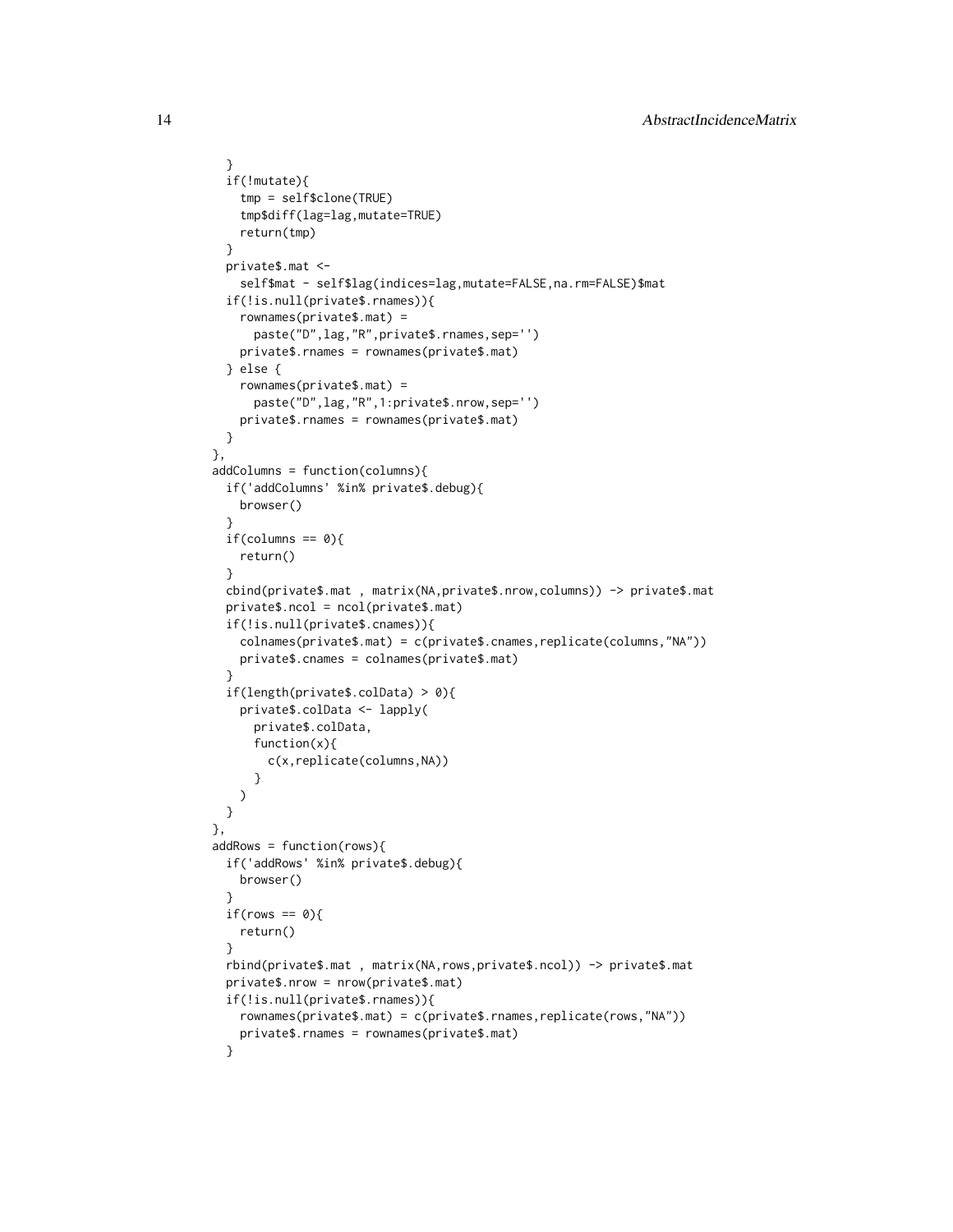```
if(length(private$.rowData) > 0){
      private$.rowData <- lapply(
        private$.rowData,
        function(x){
          c(x,replicate(rows,NA))
        }
     )
   }
  },
  mutate = function(rows,cols,data){
    if('mutate' %in% private$.debug){
     browser()
    }
    data = as.matrix(data)
    if(missing(rows)){
      rows = 1:private$.nrow
      if(!(is.null(private$.cnames) || is.null(colnames(data)))){
        private$.cnames[cols] = colnames(data)
        colnames(private$.mat) = private$.cnames
      }
    }
    if(missing(cols)){
     cols = 1:private$.ncol
      if(!(is.null(private$.rnames) || is.null(rownames(data)))){
        private$.rnames[rows] = rownames(data)
        rownames(private$.mat) = private$.rnames
     }
    }
    if(is.null(dim(data))){
     stop("Not yet implemented for non-matrixlike objects")
    }
    if(length(dim(data)) > 2){
      stop("There are too many dimensions in data.")
    }
    if(length(dim(data)) == 2){
     private$.mat[rows,cols] = data
    }
 }
),
active = list(
  mat = function(value)"The matrix of data."
    if('mat' %in% private$.debug){
     browser()
    }
    if(missing(value)){
     return(private$.mat)
    }
    stop(
      "Do not write directly to the mat. Either use methods to modify the mat,
      or create a new instance."
    )
  },
```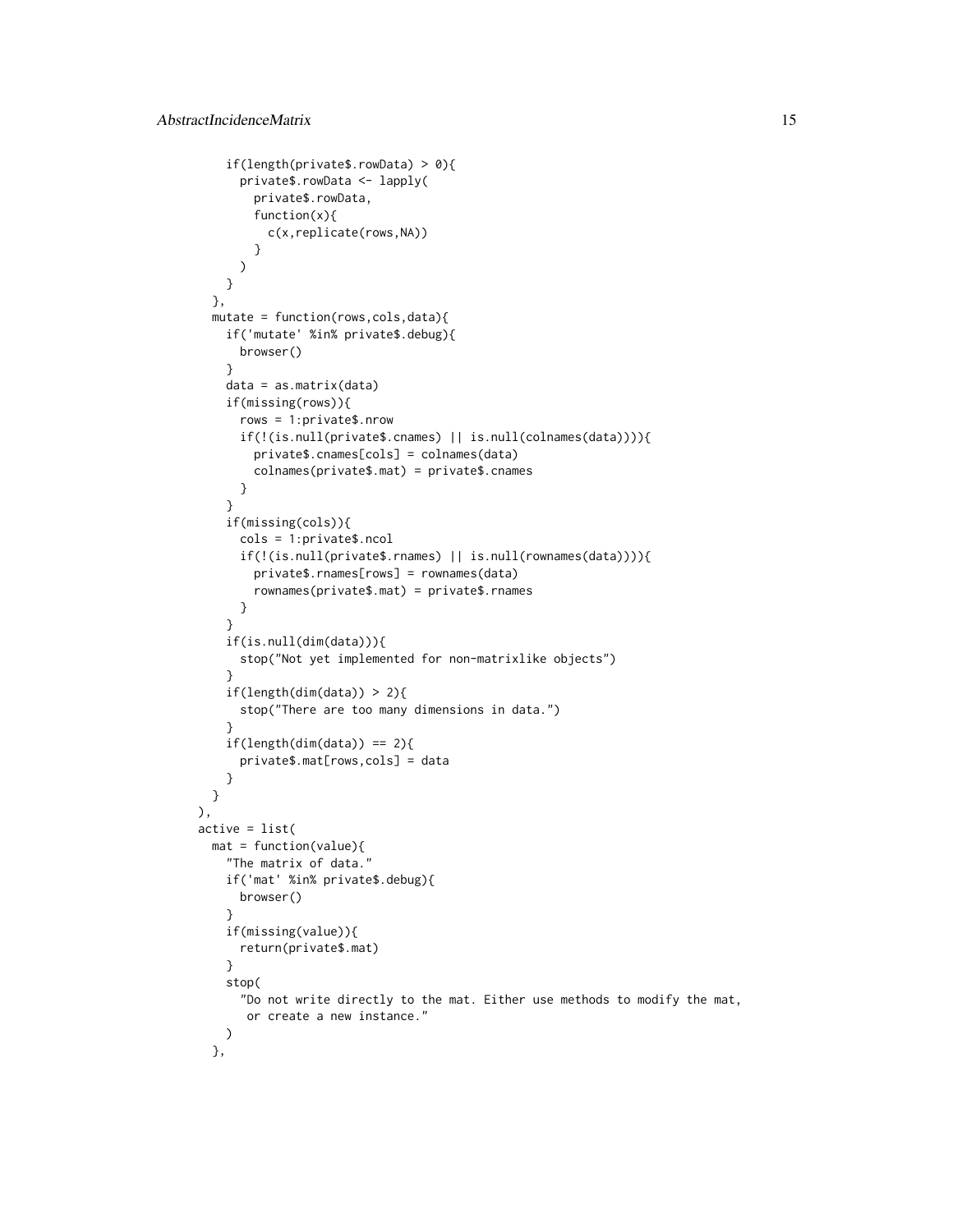```
colData = function(value){
  "The metaData associated with column in the matrix"
 if('colData' %in% private$.debug){
   browser()
  }
 if(missing(value)){
   if(length(private$.colData) > 0){
      for(i in 1:length(private$.colData)){
        if(private$.ncol != length(private$.colData[[i]])){
          stop("If you alter the matrix, please also edit the column metaData.")
        }
     }
    }
    return(private$.colData)
  }
 if(class(value) != 'list'){
    stop("Column metaData should be a list of lists.")
  }
 if(length(value)>0){
    for(i in 1:length(value)){
     if(
        Reduce(
          '&&',
          class(value[[i]]) !=
            c(
              'list',
              'character',
              'numeric',
              'integer',
              'logical',
              'raw',
              'complex'
            \mathcal{L})
     ){
        if(dim(as.matrix(value[[i]]))[[1]] != private$.ncol){
          stop(paste(
            'The ',
            i,
            'th element of column metaData does not have one element for',
            'each column.',
            sep=''
          ))
        }
      }
      else{
        if(length(value[[i]])!=private$.ncol){
          stop(paste(
            'The ',
            i,
            'th element of column metaData does not have one element for',
            'each column.',
            sep=''
```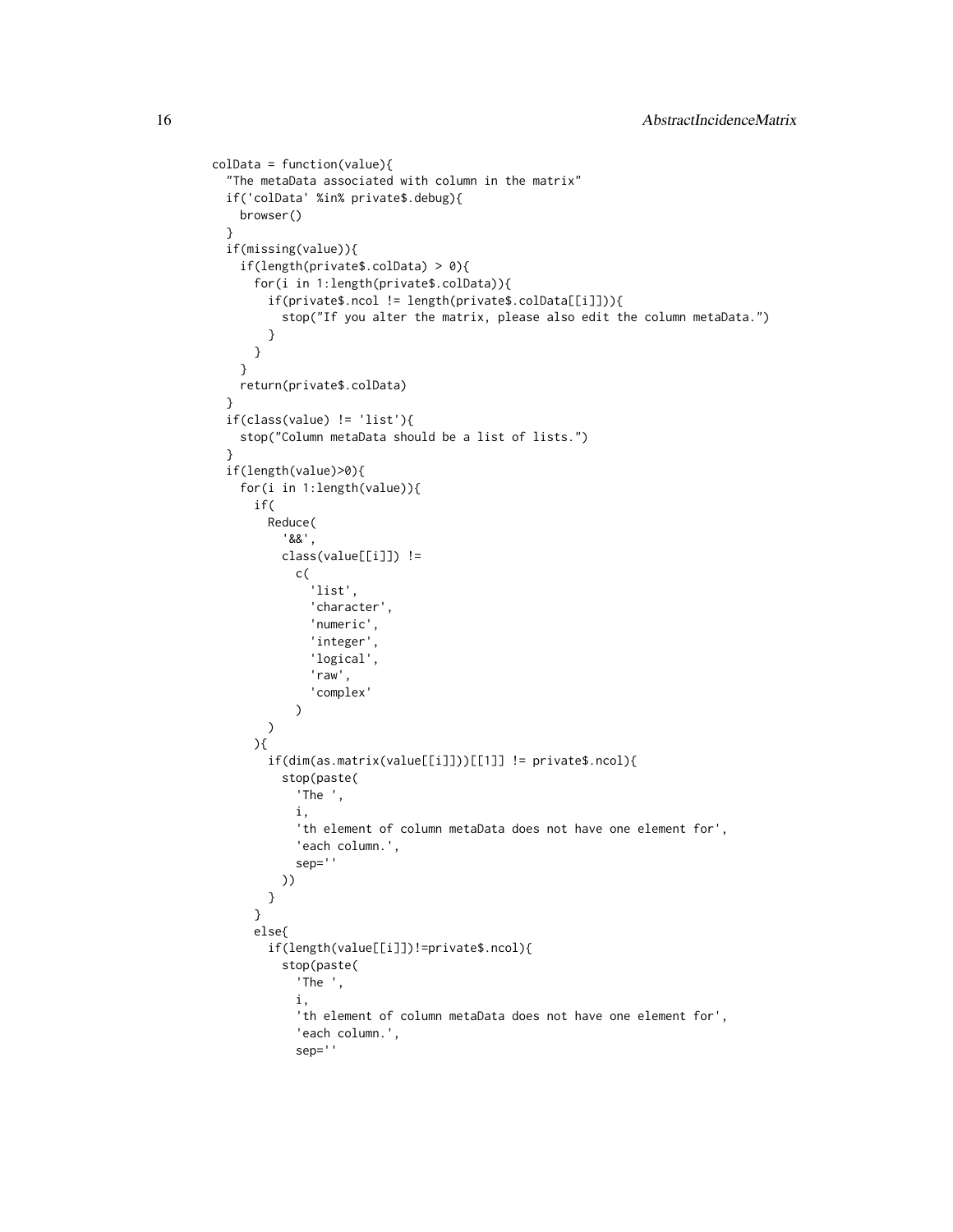```
))
        }
      }
   }
  }
  private$.colData <- value
  if(length(private$.colData) > 0){
    for(i in 1:length(private$.colData)){
      names(private$.colData[[i]]) <- colnames(self$mat)
   }
  }
},
rowData = function(value){
  "The metaData associated with rows in the matrix"
  if('rowData' %in% private$.debug){
   browser()
  }
  if(missing(value)){
   if(length(private$.rowData) > 0){
      for(i in 1:length(private$.rowData)){
        if(private$.nrow != length(private$.rowData[[i]])){
          stop("If you alter the matrix, please also edit the row metaData.")
        }
      }
    }
    return(private$.rowData)
  }
  if(class(value) != 'list'){
   stop("row metaData should be a list of lists.")
  }
  if(length(value) > 0){
    for(i in 1:length(value)){
      if(
        Reduce('&&',
          class(value[[i]]) !=
            c(
              'list',
              'character',
              'numeric',
              'integer',
              'logical',
              'raw',
              'complex'
            )
        \mathcal{L}){
        if(dim(as.matrix(value[[i]]))[[1]] != private$.nrow){
          stop(paste(
            'The ',
            i,
            'th element of row metaData does not have one element for each',
            'row.',
            sep=''
```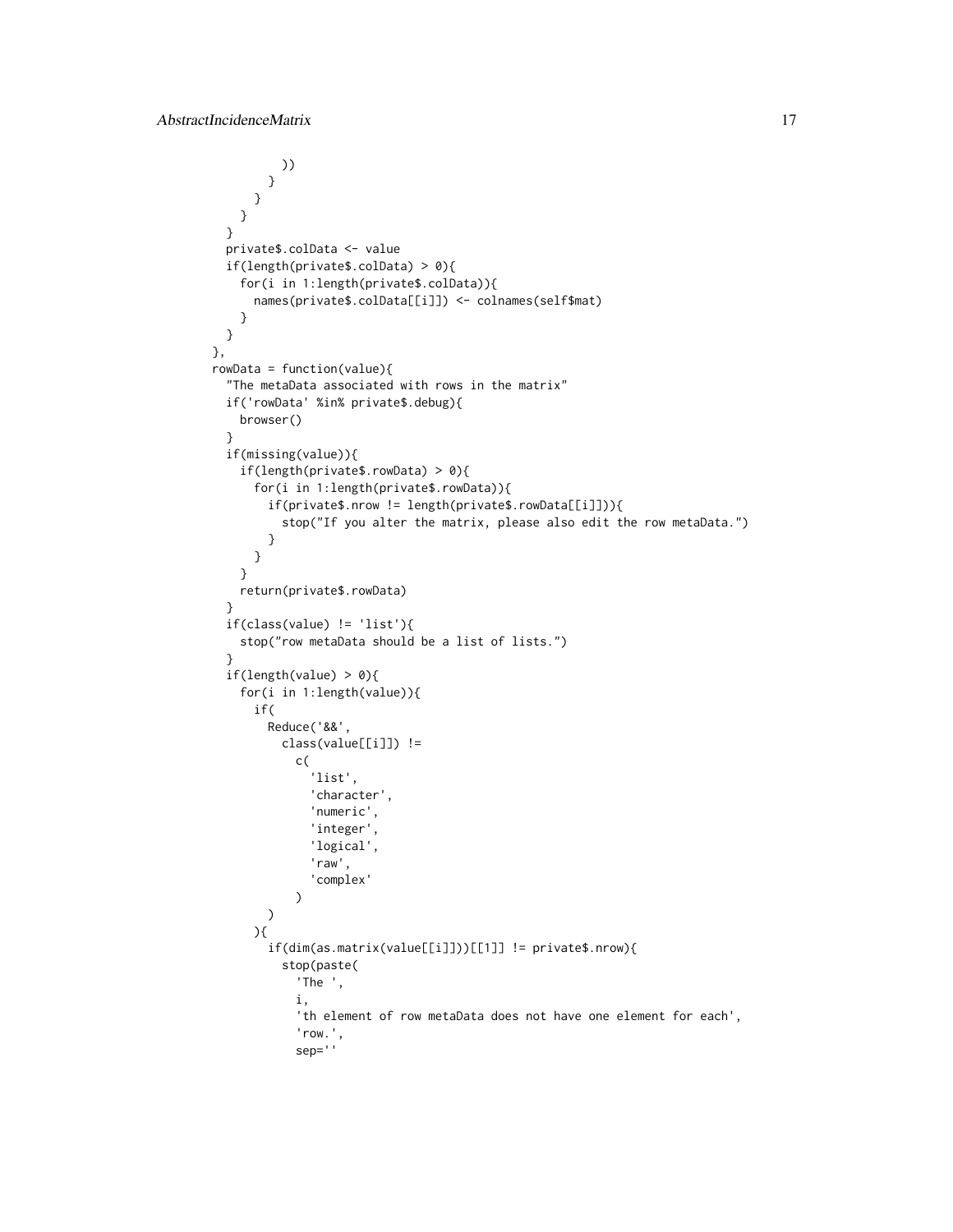```
))
            }
          }
          else{
            if(length(value[[i]])!=private$.nrow){
               stop(paste(
                 'The ',
                 i,
                 'th element of row metaData does not have one element for each',
                 'row.',
                 sep=''
              ))
            }
          }
        }
      }
      private$.rowData <- value
      if(length(private$.rowData)>0){
        for(i in 1:length(value)){
          names(private$.rowData[[i]]) <- rownames(self$mat)
        }
      }
   }
 )
\mathcal{L}
```
AbstractObservationList

*AbstractObservationList*

## Description

A class for storing data in multiple interrelated tables. Each table relates to the other tables through keys.

## Fields

aggregate A function used to combine covariates of the same key/val pair.

- arr This is the full array. For extensibility, it cannot be written to directly and must be modified through methods.
- cellData A list of metadata associated with the cells of the data.

cnames The names of columns in the data.

colData A list of metadata associated with the columns of the data.

dimData The data associated with each dimension of the array.

dims The size of the array.

dnames The size of the array.

frame Long form data.

<span id="page-17-0"></span>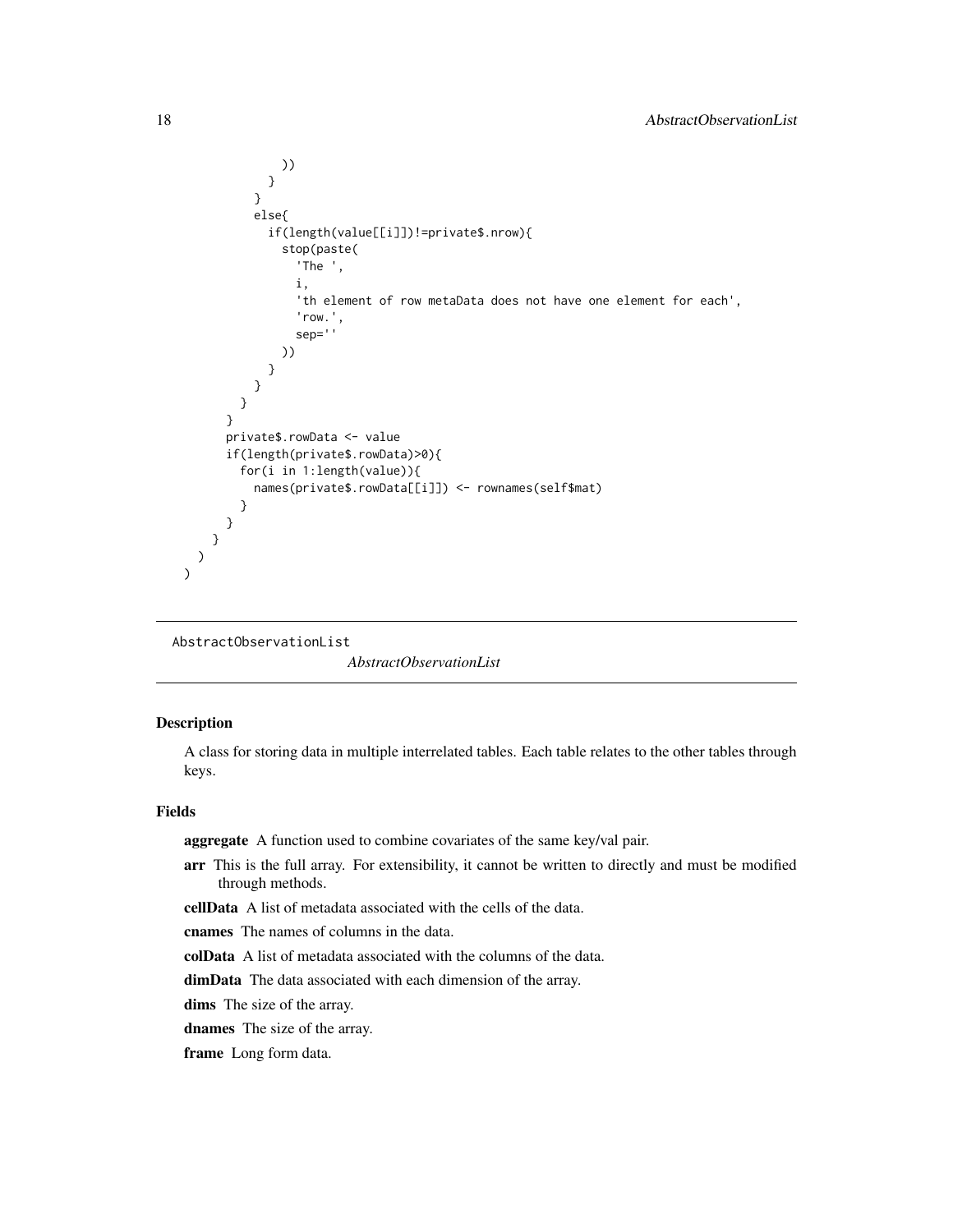mat This is the matrix. For extensibility, it cannot be written to directly and must be modified through methods.

metaData Any data not part of the main data structure.

ncol The number of columns in the data.

ndim The number of dimensions of the array.

nrow The number of rows in the data

**rnames** The names of rows in the data.

**rowData** A list of metadata associated with the rows of the data.

## **Methods**

debug(string): A function for debugging the methods of this class. It calls the [browser](#page-0-0) command. In order for methods to opt into to debugging, they need to implement the following code at the beginning: if( $\leq$ method name $\geq \frac{1}{2}$  private\$.debug){browser()}. This method exists, because the debugger is not always intuitive when it comes to debugging R6 methods.

*string* - The name(s) of methods to debug as a character vector

## *Arguments*

formArray(val,...,metaData=list(),dimData=list()): This method must be extended. In order to use an ObservationList as an ArrayData, you need to select which columns to use to form the dimensions of the array. Optionally, you can also assign some of the columns to be associated with each dimension (or cell). Note that aggregate is used to determine how to deal with multiple observations associated with a particular grouping.

*val* - The attribute of frame to use for the values of the array (must aggregate to a numeric type) *. . .* - Column names of columns which, in order should form the dimensions of the array *metaData* - The attribute(s) of frame to store in metaData so they can be accessed by methods expecting a MatrixData ob

## *Arguments*

initialize(...): This function should be extended. Create a new instance of this class.

*. . .* - This function should take in any arguments just in case.

## *Arguments*

undebug(string): A function for ceasing to debug methods. Normally a method will call the [browser](#page-0-0) command every time it is run. This command will stop it from doing so.

*string* - The name(s) of the methods to stop debugging.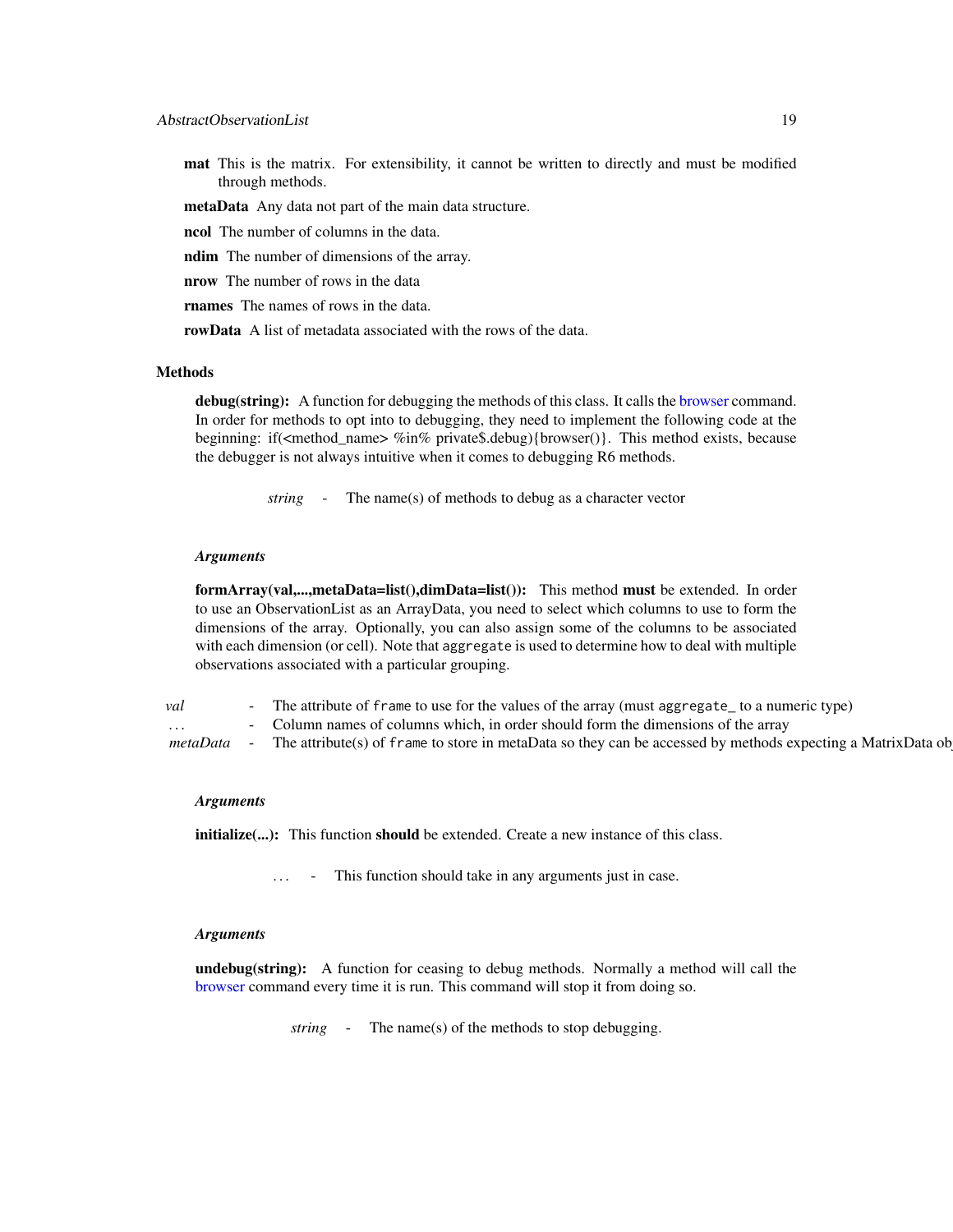*Arguments*

## See Also

Inherits from : [FrameData](#page-48-1)

```
require(dplyr)
ObservationList<- R6Class(
  classname= "ObservationList",
  inherit = AbstractObservationList,
  private = list(
    .aggregate = NULL,
    . frame = data_frame(),
   aCurrent = FALSE,
    abims = list(),
    .aVal = '',
    slice = 1,
    aDimData = list(),na.rm = FALSE,updateArray = function(na.rm = private$na.rm){
      if('updateArray' %in% private$.debug){
        browser()
      }
      if(length(self$aDims) == 0){
        warning("Form array with formArray first")
        private$.arr = array(as.numeric(NA), c(0,0))private$.ndim = 2
       private$.dims = c(0,0)private$.dimData = list(list(),list())
       private$.dnames = list()
       return()
      }
      if(nrow(private$.frame) == 0){
        warning("The frame is empty.")
        private$.arr = array(as.numeric(NA),c(1:self$aDims*0))
        private$.ndim = length(self$aDims)
        private$.dims = 1:length(self$aDims)*0
        private$.dimData = lapply(self$aDims,list())
        private$.dnames = list()
       return()
      }
      private$.dnames = lapply(self$aDims,function(name){
        as.character(unique(private$.frame[[name]]))
      })
      private$.dims = sapply(private$.dnames,length)
      private$.ndim = length(private$.dims)
      private$.arr <- private$.frame %>%
       select_(
          .dots = setNames(
            c(unlist(self$aDims),self$aVal),
```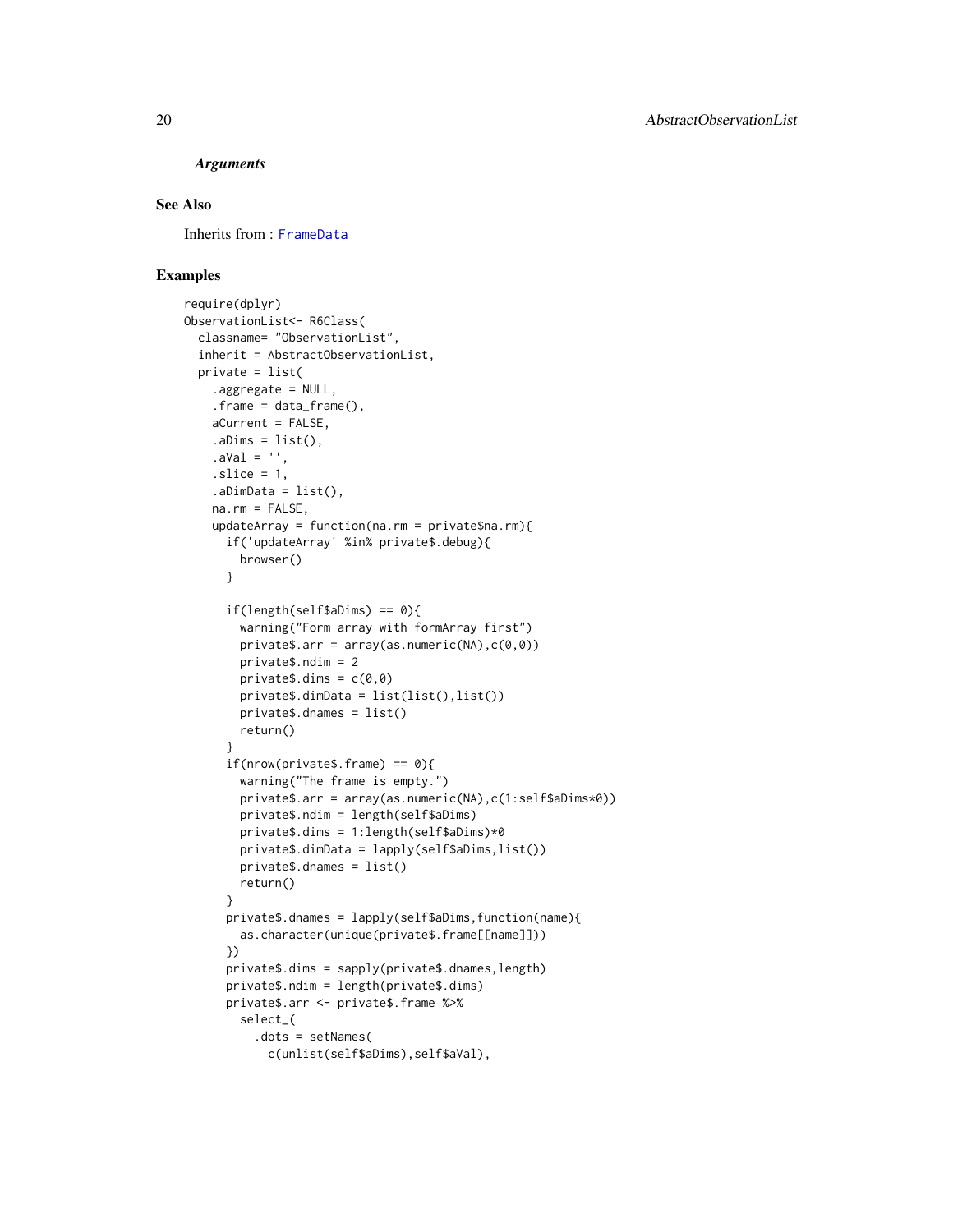),

```
nm=c(unlist(self$aDims),self$aVal)
       )
      ) %>%
      group_by_(.dots=setNames(self$aDims,NULL)) %>%
      self$aggregate() %>%
     ungroup() %>%
      acast(as.formula(paste(self$aDims,collapse='~')),value.var=self$aVal)
    mode(private$.arr) = 'numeric'
    private$.dnames = dimnames(private$.arr)
    if(class(self$aDimData) == 'list'){
      if(length(self$aDimData) < length(self$aDims)){
        self$aDimData[length(self$aDims)] = list(NULL)
      }
    } else {
     stop("array metadata should be a list of columns in the data frame.")
    }
    private$.dimData = mapply(dim=self$aDims,data=self$aDimData,function(dim,data){
      self$frame %>%
       group_by_(dim) %>%
        self$aggregate() %>%
       ungroup() %>%
       select_(.dots=data) %>%
        as.list()
    })
    if(length(private$.dimData) < private$.ndim){
      private$.dimData = lapply(1:private$.ndim,function(x){
        if(length(private$.dimData >= x)){
          private$.dimData[[x]]
        } else {
          list()
        }
     })
    }
   private$aCurrent <- TRUE
 }
public = list(
  initialize = function(data=data-frame(),...)self$frame <- as_data_frame(data)
    self$formArray(...)
    private$.aggregate = function(input_data){
      if('aggregate' %in% private$.debug){
       browser()
      }
      grouping = groups(input_data)
      input_data %>%
        input_data <- summarize_all(funs(
          sum = if(is.numeric(.) || is.logical(.)){
            sum(.,na.rm=private$na.rm)
          } else{NA},
          unique = if(length(unique(.))==1){unique(.)} else{list(unique(.))}))
      input_data <- input_data %>%
        group_by_(.dots=grouping)
```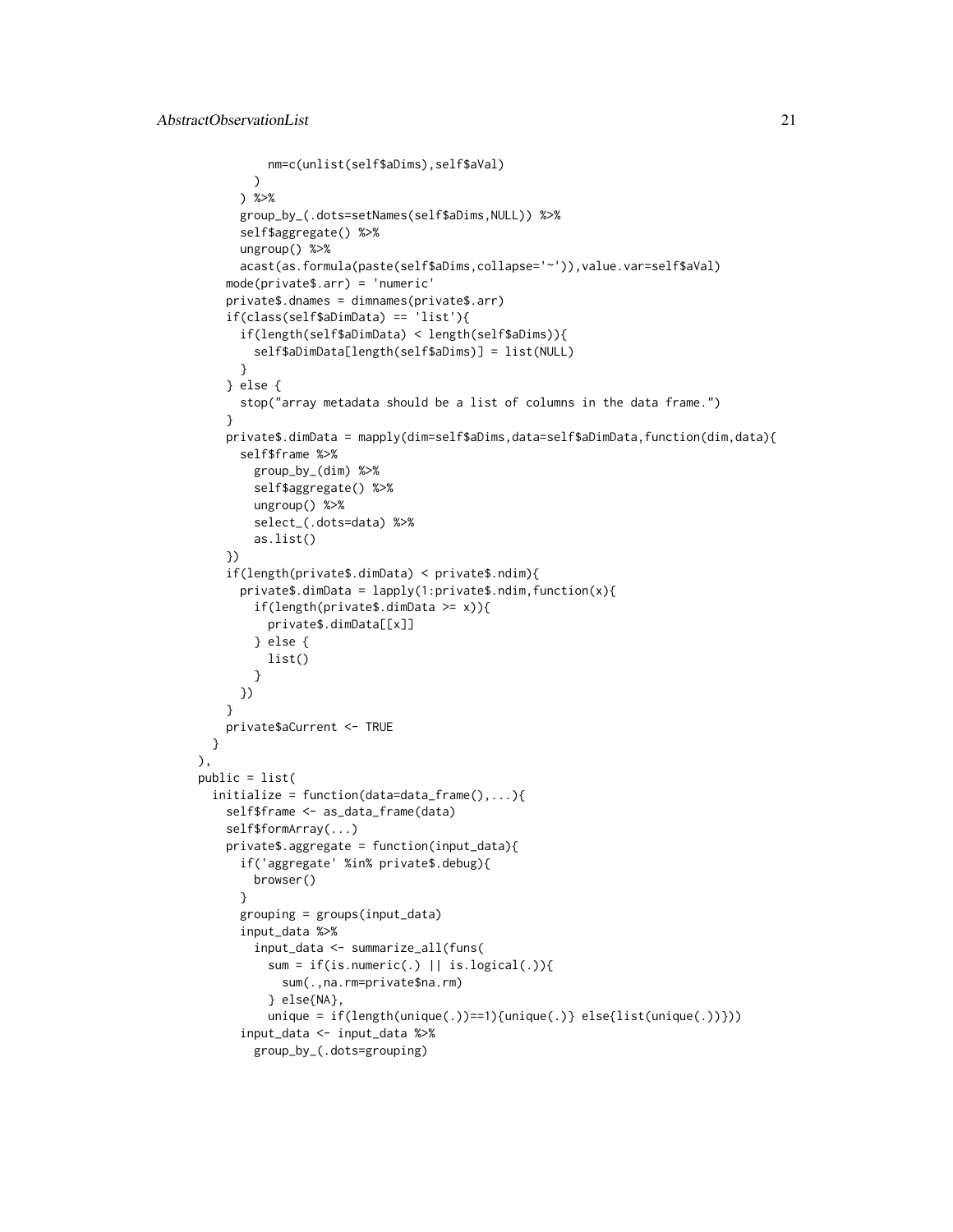```
if('sum' %in% names(input_data)){
     input_data <- input_data %>%
        rename_(.dots=setNames('sum',paste(private$.aVal,'_sum',sep='')))
   }
   if('unique' %in% names(input_data)){
     input_data <- input_data %>%
        rename_(
          .dots=setNames('unique',paste(private$.aVal,'_unique',sep=''))
        \lambda}
   column\_names = c(unlist(
        sapply(private$.aDimData,function(x){paste(x,"_unique",sep='')})
     ),
     paste(private$.aVal,'_sum',sep=''))
   column_names = column_names[column_names %in% names(input_data)]
   input_data %>%
     select_(.dots=column_names) ->
     input_data
    input_data %>%
     rename_(.dots=setNames(
        names(input_data)[grepl(names(input_data),pattern='_unique')],
        lapply(
         names(input_data)[grepl(names(input_data),pattern='_unique')],
          function(x){substr(x,1,nchar(x)-7)}
        )
      )) %>%
      rename_(.dots=setNames(
        names(input_data)[grepl(names(input_data),pattern='_sum')],
        lapply(
         names(input_data)[grepl(names(input_data),pattern='_sum')],
          function(x){substr(x,1,nchar(x)-4)}
       )
     )) %>%
     return()
 }
},
formArray = function(...,val,dimData=list(),metaData=list()){
 if('formArray' %in% private$.debug){
   browser()
  }
 if(missing(val)){
   if(length(list(...))==0){
     return()
   } else{
      stop("val must be supplied in order to form the incidenceArray")
   }
 }
 private$aCurrent=FALSE
 private$.dnames = NULL
 self$aDims = list(...)self$aVal = val
  self$aDimData = dimData
```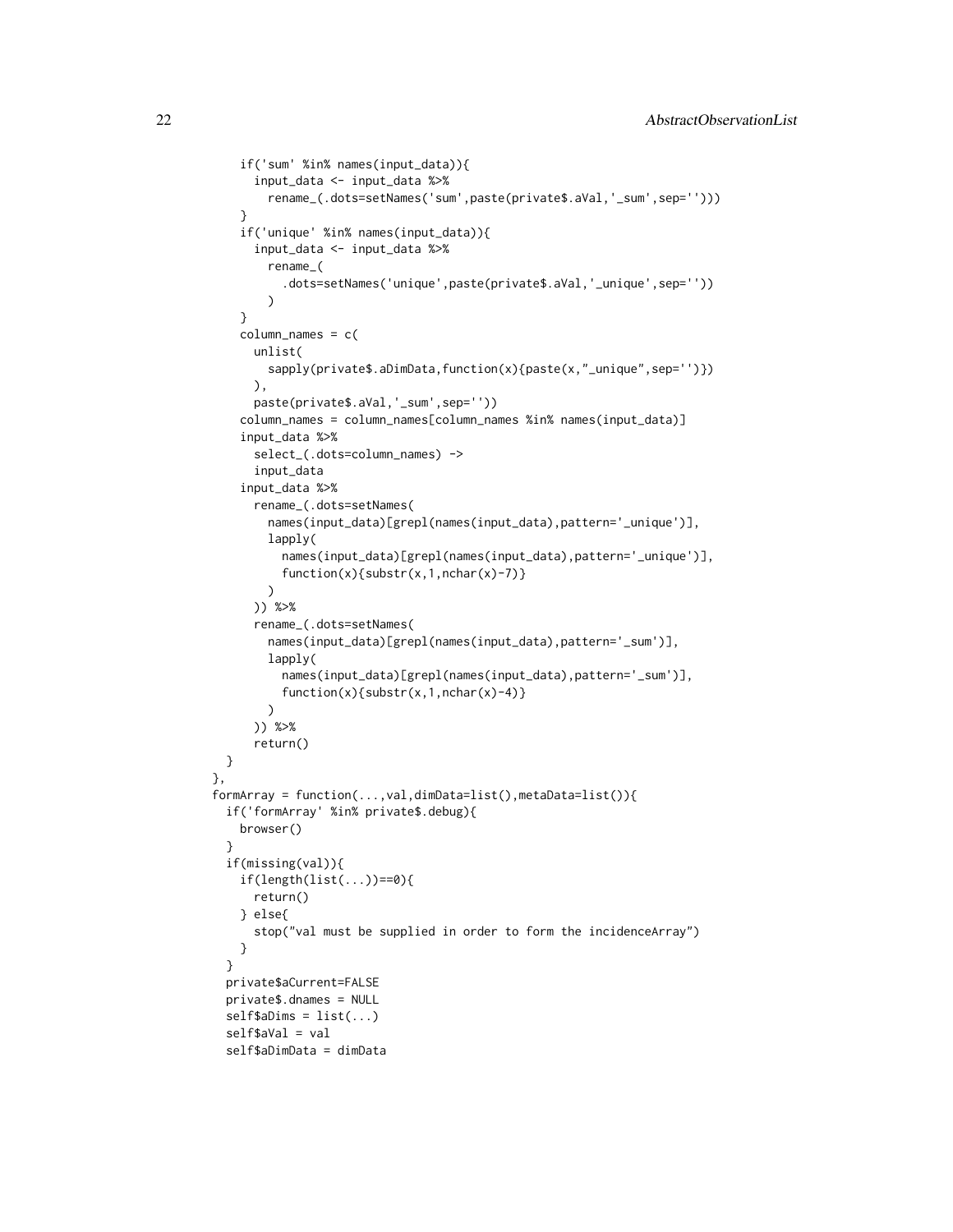```
metaDataKeys <-
      names(private$.metaData)[!(names(private$.metaData) %in% names(metaData))]
    self$metaData = c(private$.metaData[metaDataKeys],metaData)
 }
),
active = list(
  frame = function(value){
    if('frame' %in% private$.debug){
     browser()
    }
    private$aCurrent = FALSE
    if(!missing(value)){
      private$.rnames = NULL
      private$.cnames = NULL
    }
    private$defaultActive('.frame','private',value)
  },
  arr = function(value){
    if('arr' %in% private$.debug){
    browser()
    }
    if(missing(value)){
     if(private$aCurrent == FALSE){
       private$updateArray()
      }
     return(private$.arr)
    }
    stop("Do not write directly to the array.")
  },
  dims = function(value){
    if('dims' %in% private$.debug){
    browser()
    }
    if(missing(value)){
      if(private$aCurrent == FALSE){
       private$updateArray()
     }
     return(private$.dims)
    }
    stop("Do not write directly to the dimensions.")
  },
  ndim = function(value){
    if('ndim' %in% private$.debug){
    browser()
    }
    if(missing(value)){
      if(private$aCurrent == FALSE){
       private$updateArray()
     }
     return(private$.ndim)
    }
    stop("Do not write directly to the number of dimensions.")
  },
```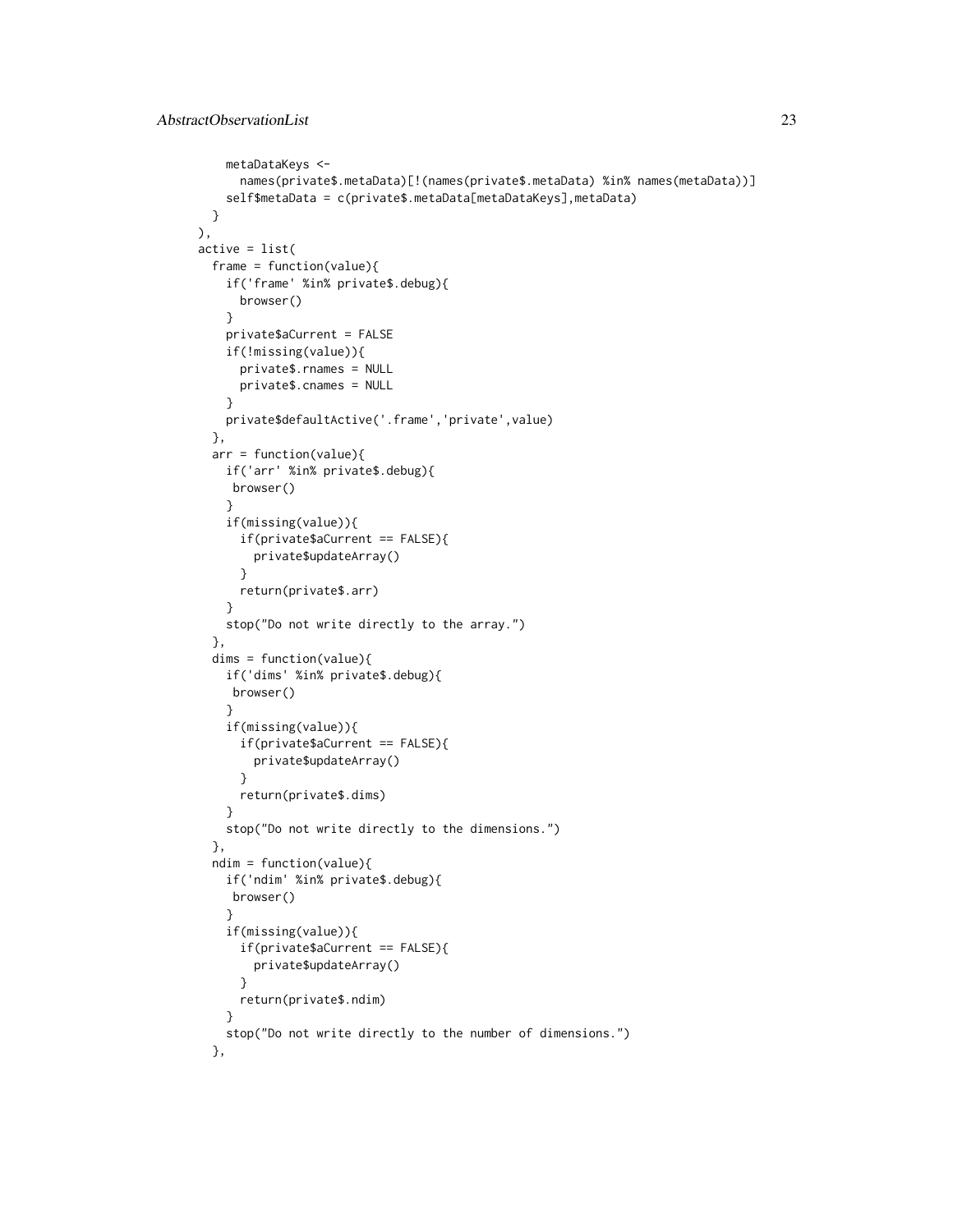```
dimData = function(value){
  if('dimData' %in% private$.debug){
  browser()
  }
  if(private$aCurrent == FALSE){
   private$updateArray()
  }
  if(missing(value)){
   return(private$.dimData)
  }
  if(is.null(value)){
    private$.dimData=NULL
  } else if(class(value) == 'list'){
    nval = length(value)
    if(nval == 0){
      private$.dimData = value
    } else if(nval <= private$.ndim){
      if(all(mapply(function(self,other){
        is.null(other) ||
        all(sapply(other,function(x){self==length(x)}))
      },
     self = private$.dims[1:nval],
     other=value
      ))){
        private$.dimData[!sapply(value,is.null)] = value[!sapply(value,is.null)]
      } else {
        stop("The dimensions don't match up.")
      }
    } else {
      stop("Invalid number of dimensions.")
   }
  } else {
    stop(paste(
      "Not sure how to make dimension metaData from object of class",
      class(value)
   ))
  }
},
dnames = function(value){
  if('dnames' %in% private$.debug){
   browser()
  }
  if(missing(value)){
    if(private$aCurrent == FALSE){
     private$updateArray()
    }
   return(private$.dnames)
  }
  stop("Do not write directly to the dimension names.")
},
nrow = function(value){
  if('nrow' %in% private$.debug){
   browser()
```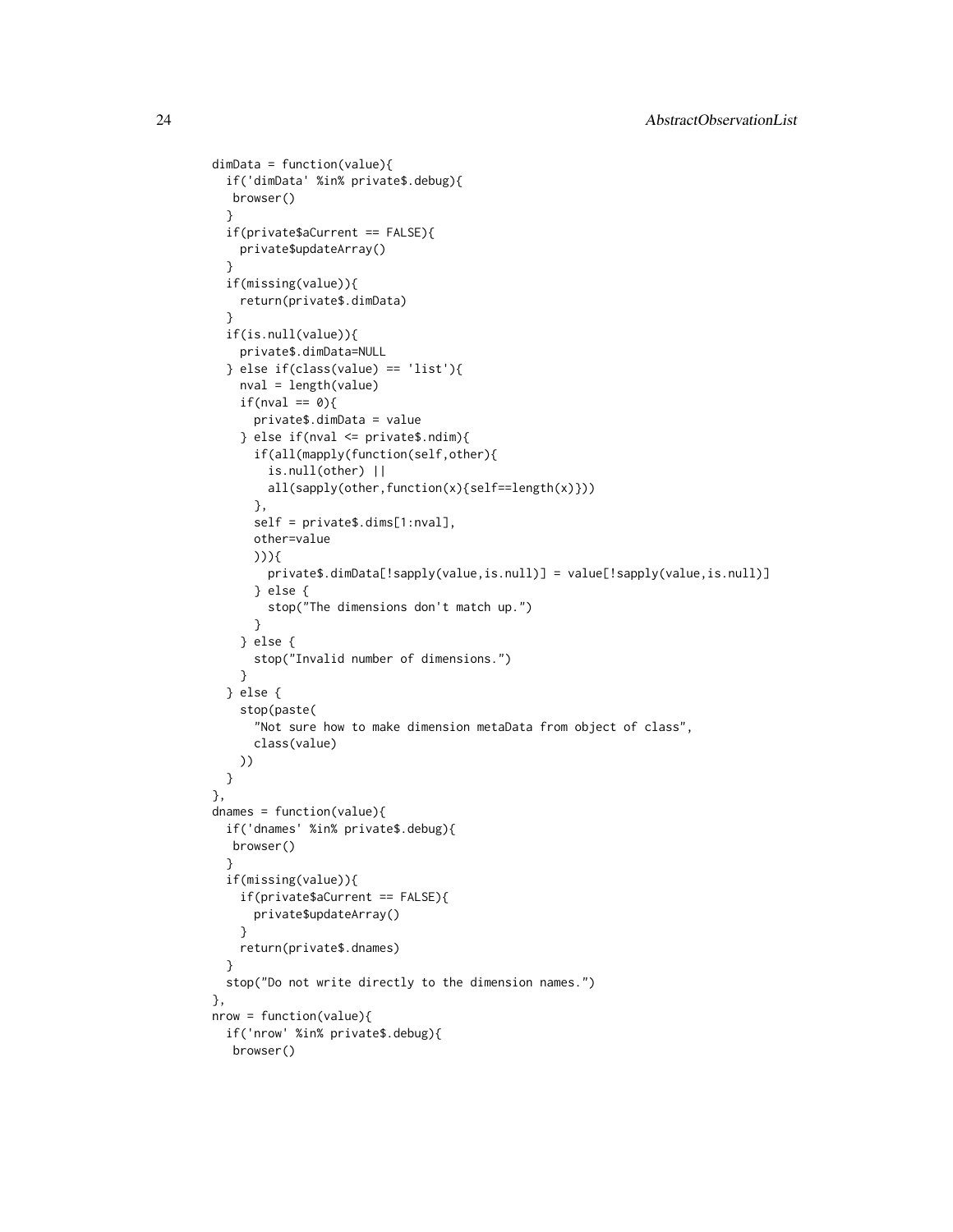```
}
  if(missing(value)){
    if(private$aCurrent == FALSE){
     private$updateArray()
   }
   return(private$.dims[1])
  }
  stop("Do not write directly to the number of rows.")
},
ncol = function(value){
  if('ncol' %in% private$.debug){
   browser()
  }
  if(missing(value)){
    if(private$aCurrent == FALSE){
     private$updateArray()
    }
   return(private$.dims[2])
  }
  stop("Do not write directly to the number of columns.")
},
rnames = function(value){
  if('rnames' %in% private$.debug){
   browser()
  }
  if(missing(value)){
    if(private$aCurrent == FALSE){
     private$updateArray()
    }
   return(private$.dnames[[1]])
  }
  stop("Do not write directly to the row names.")
},
cnames = function(value){
  if('cnames' %in% private$.debug){
  browser()
  }
  if(missing(value)){
    if(private$aCurrent == FALSE){
     private$updateArray()
    }
   return(private$.dnames[[2]])
  }
  stop("Do not write directly to the column names.")
},
colData = function(value){
  if('colData' %in% private$.debug){
  browser()
  }
  if(missing(value)){
   if(private$aCurrent == FALSE){
     private$updateArray()
    }
```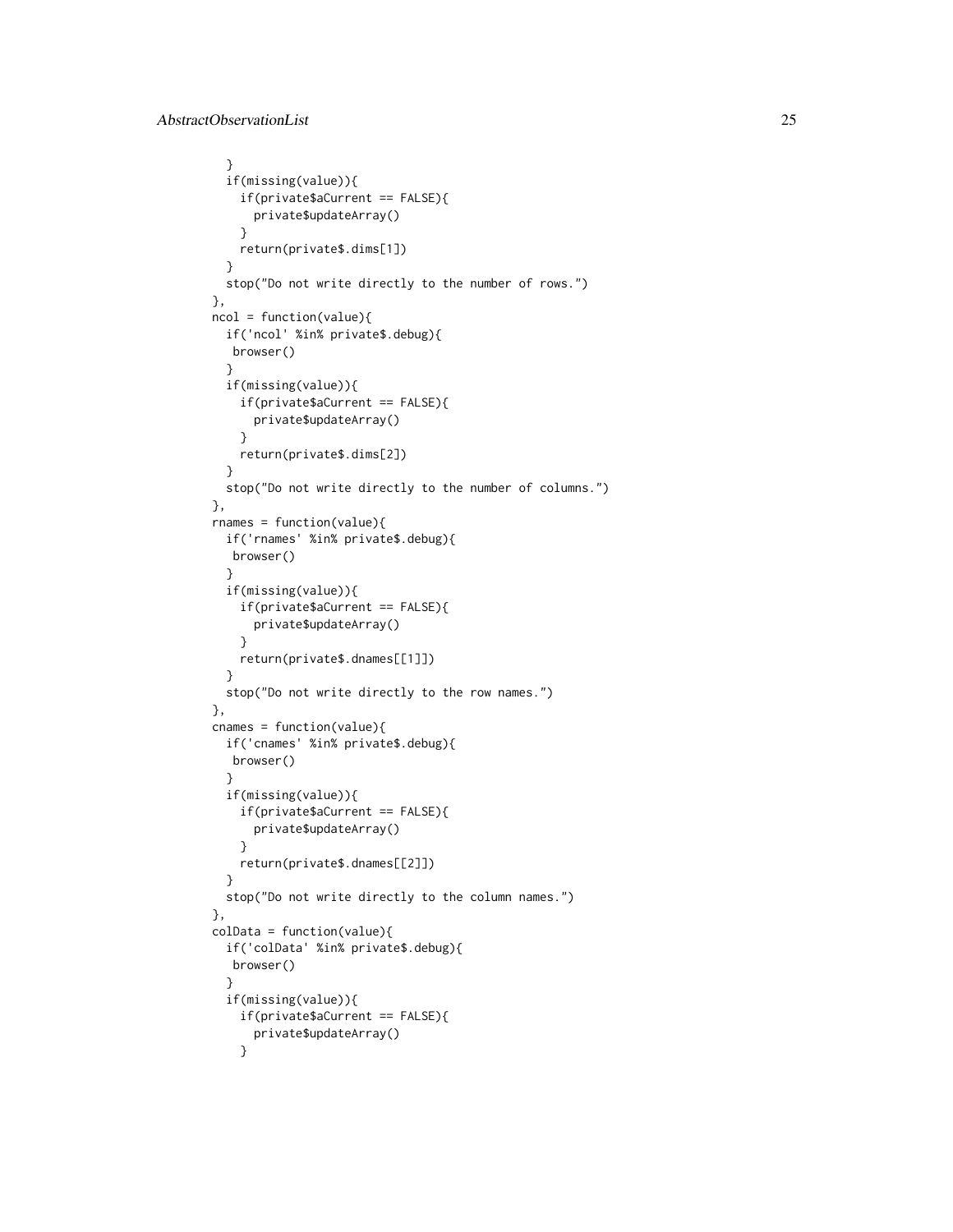```
return(self$dimData[[2]])
 }
 self$dimData[[2]] <- value
},
rowData = function(value){
 if('rowData' %in% private$.debug){
  browser()
 }
 if(missing(value)){
   if(private$aCurrent == FALSE){
     private$updateArray()
   }
   return(self$dimData[[1]])
 }
 self$dimData[[1]] <- value
},
aDims = function(value){
 if('aDims' %in% private$.debug){
   browser()
 }
 if(missing(value)){
   return(private$.aDims)
 }
 lapply(value,function(value){
   if(!all(value %in% colnames(private$.frame))){
     stop(paste(value,"is not a column of the frame"))
   }
 })
 private$.aDims = value
 private$aCurrent = FALSE
},
aVal = function(value){
 if('aVal' %in% private$.debug){
   browser()
 }
 if(missing(value)){
   return(private$.aVal)
 }
 if(!(value %in% colnames(private$.frame))){
   stop(paste(value,"is not a column of the frame"))
 }
 private$.aVal = value
 private$aCurrent = FALSE
},
aDimData = function(value){
 if('aDimData' %in% private$.debug){
   browser()
 }
 if(missing(value)){
   return(private$.aDimData)
  }
 lapply(value,function(value){
   for(val in value){
```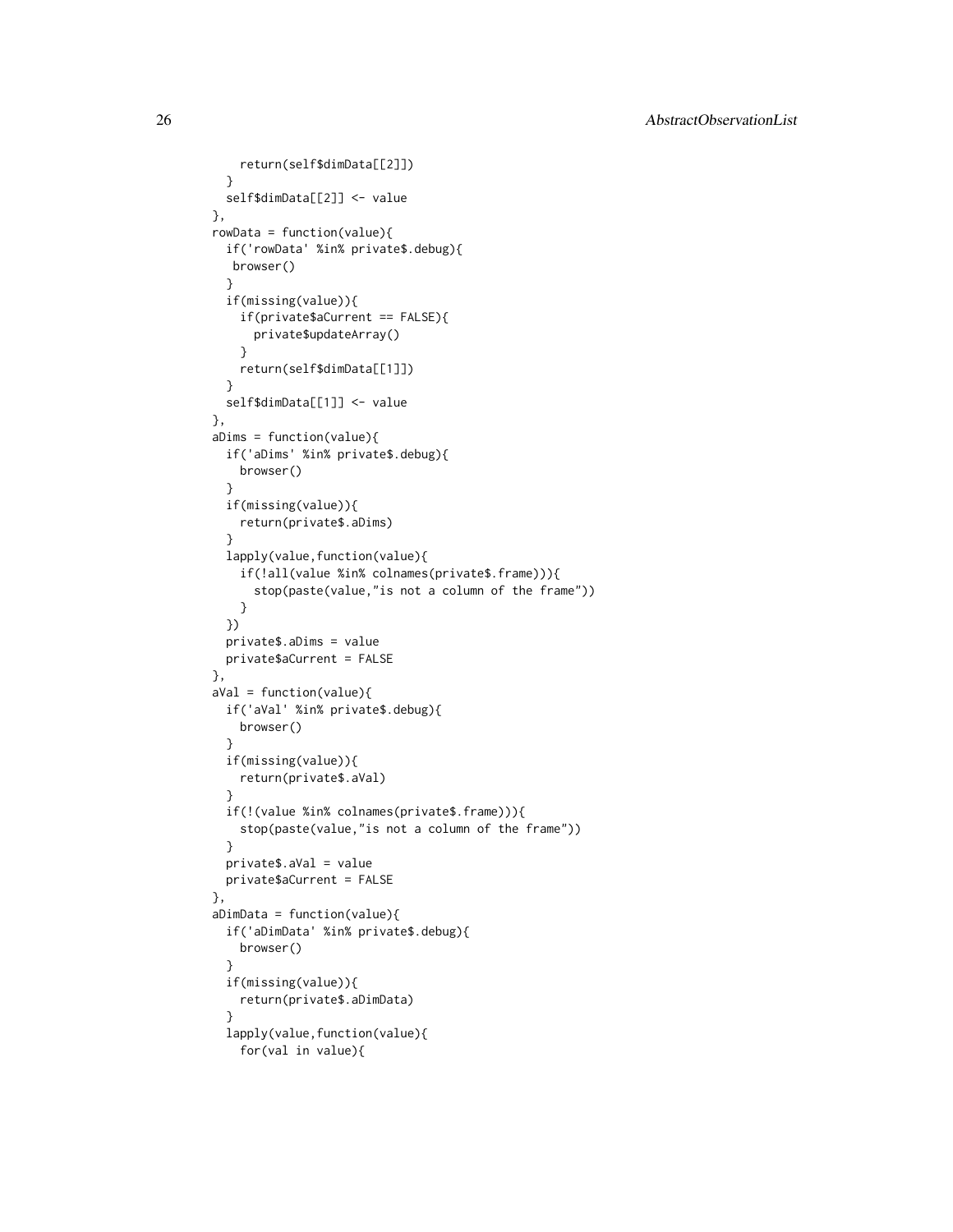```
if(!(val %in% colnames(private$.frame))){
        stop(paste(val,"is not a column of the frame"))
      }
   }
  })
  private$.aDimData = value
  private$aCurrent = FALSE
},
mat = function(value)if('mat' %in% private$.debug){
    browser()
  }
  if(missing(value)){
    if(private$aCurrent == FALSE){
     private$updateArray()
    }
   if(private$.ndim == 2){
      return(as.matrix(private$.arr))
    }
    return(apply(private$.arr,c(1,2),function(x){x[slice]}))
  }
  stop(paste(
    "Do not write directly to the mat, because it is automatically",
    "calculated. The Observation List is called frame"
  ))
},
slice = function(value){
  if(missing(value)){
   return(private$.slice)
  }
  if(any(c(1,1,value) > self$dims)){
    stop("Value must be between 1 and length in that dimension.")
  }
  private$.slice = matrix(value,1)
},
aggregate = function(value){
  if(missing(value)){
    return(private$.aggregate)
  }
  private$aCurrent = FALSE
  if(class(value) != 'function'){
    stop(paste(
      "Not a function. aggregate should be a function taking a single",
      "data_frame argument called input_data"
   ))
  }
  if(length(names(formals(fun=value))) != 1){
   stop(paste(
      "Not a valid function for aggregation. A valid aggregation function",
      "must take a single data_frame argument."
   ))
  }
  private$.aggregate = value
```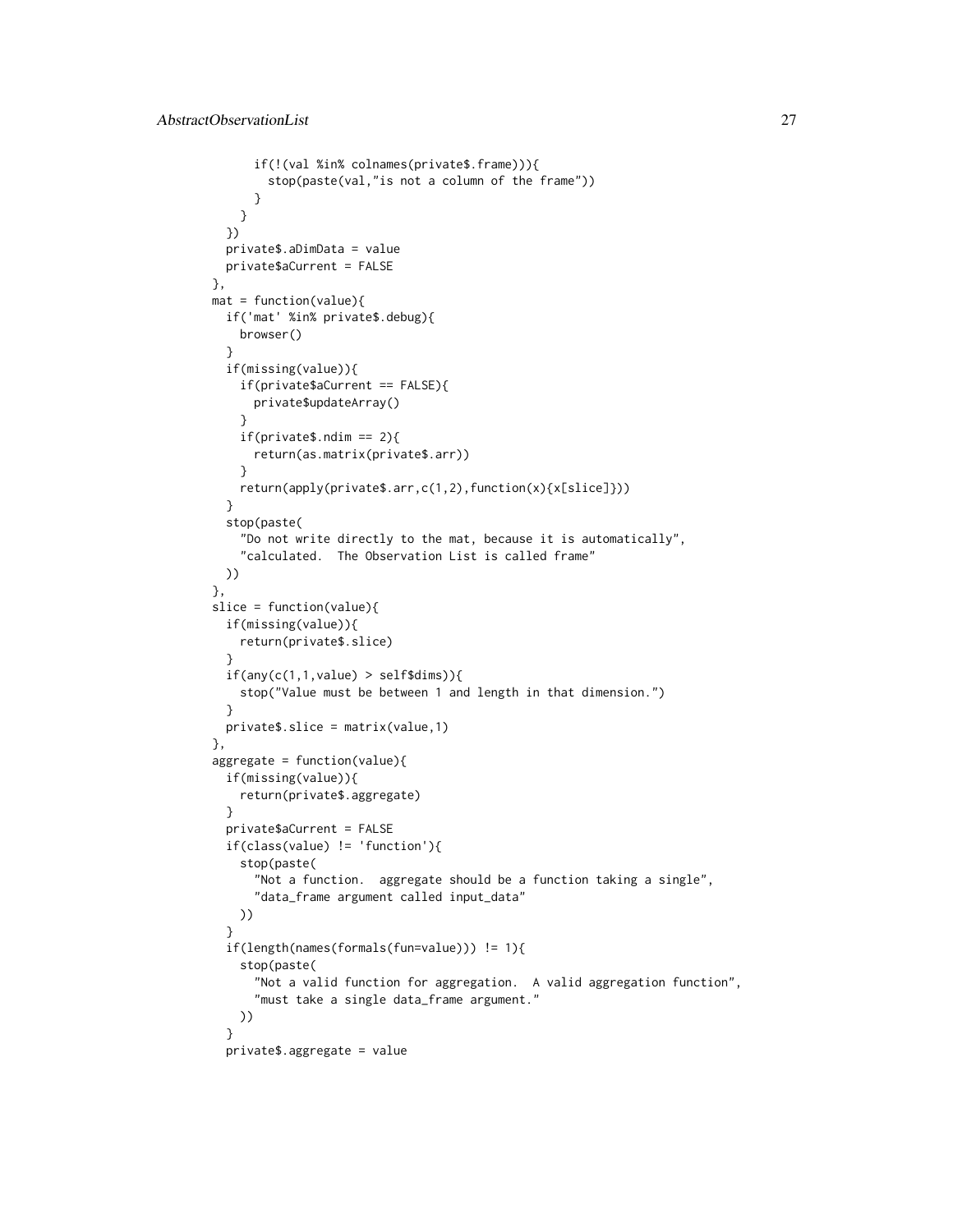<span id="page-27-0"></span>} ) )

## AbstractRelationalTables

*AbstractRelationalTables*

## Description

A class for storing data in multiple interrelated tables. Each table relates to the other tables through keys.

#### Fields

arr This is the full array. For extensibility, it cannot be written to directly and must be modified through methods.

cellData A list of metadata associated with the cells of the data.

cnames The names of columns in the data.

colData A list of metadata associated with the columns of the data.

dimData The data associated with each dimension of the array.

dims The size of the array.

dnames The size of the array.

frame The data frame this class is responsible for.

keys A list containing the primary keys for each table

- mat This is the matrix. For extensibility, it cannot be written to directly and must be modified through methods.
- metaData Any data not part of the main data structure.
- ncol The number of columns in the data.
- ndim The number of dimensions of the array.
- **nrow** The number of rows in the data

**rnames** The names of rows in the data.

rowData A list of metadata associated with the rows of the data.

tables A list of tables of data

#### Methods

debug(string): A function for debugging the methods of this class. It calls the [browser](#page-0-0) command. In order for methods to opt into to debugging, they need to implement the following code at the beginning: if(<method\_name> %in% private\$.debug){browser()}. This method exists, because the debugger is not always intuitive when it comes to debugging R6 methods.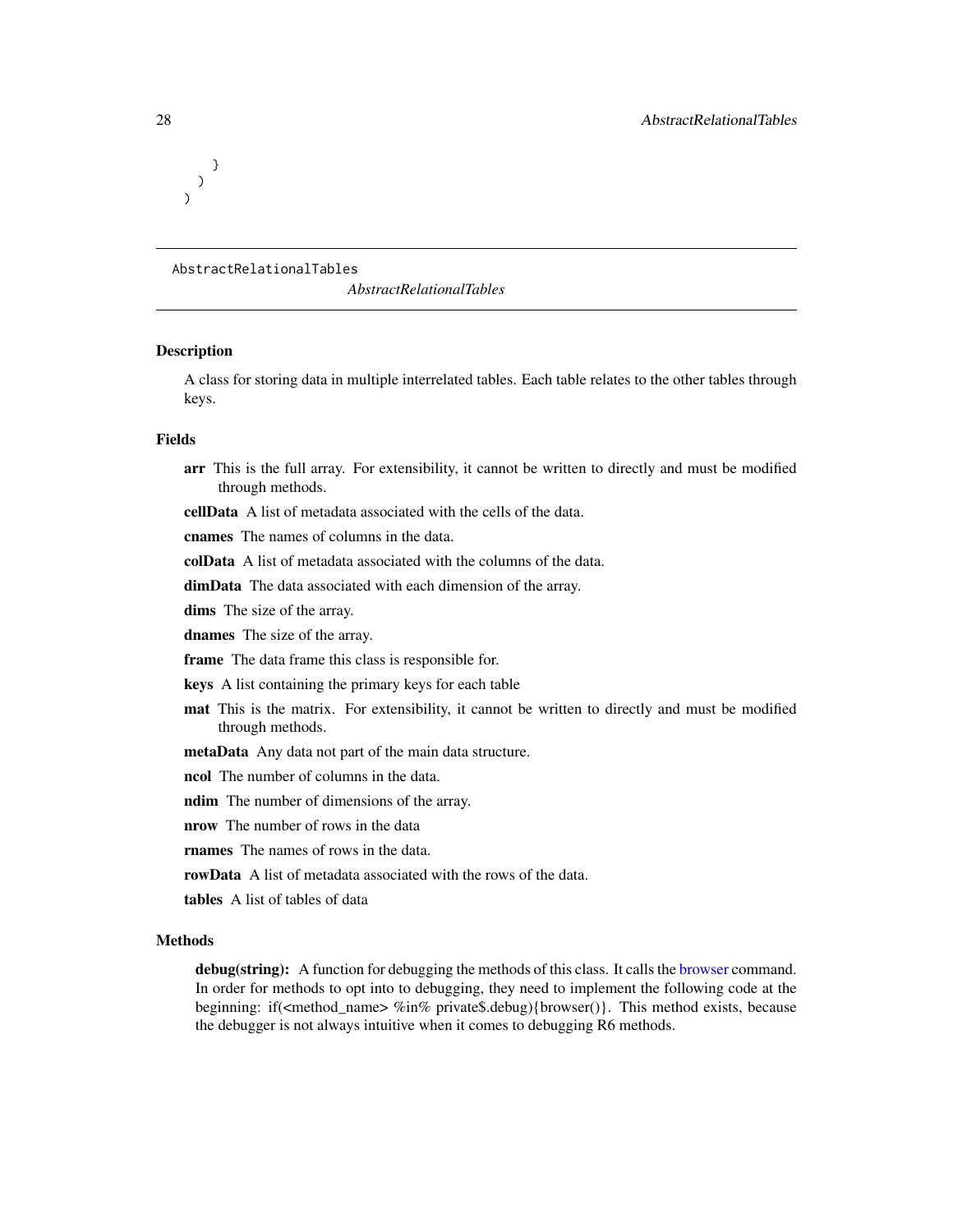*string* - The name(s) of methods to debug as a character vector

## *Arguments*

initialize(...): This function should be extended. Create a new instance of this class.

*. . .* - This function should take in any arguments just in case.

## *Arguments*

undebug(string): A function for ceasing to debug methods. Normally a method will call the [browser](#page-0-0) command every time it is run. This command will stop it from doing so.

*string* - The name(s) of the methods to stop debugging.

## *Arguments*

## See Also

Inherits from : [RelationalData](#page-66-1)

```
library(dplyr)
library(reshape2)
SampleRelationalTables <- R6Class(
 inherit = AbstractRelationalTables,
 public = list(
   initialize = function(...)private$.tables = list(...)if(!all(sapply(private$.tables,function(x){is.data.frame(x)}))){
       stop("All arguments must be data frames")
     }
    },
   updateFrame = function()private$.frame = Reduce(x = private$.tables,f = left\_join)},
   updateArray = function()val <- names(self$frame)[1]
     dims <- names(self$frame[2:ncol(self$frame)])
     private$.arr <- self$frame %>%
       group_by_(.dots=setNames(dims,NULL)) %>%
       summarize_all(sum) %>%
       ungroup() %>%
       acast(as.formula(paste(dims,collapse='~')),value.var=val)
     mode(private$.arr) = 'numeric'
     private$.dims = dim(private$.arr)
     private$.nrow = private$.dims[1]
```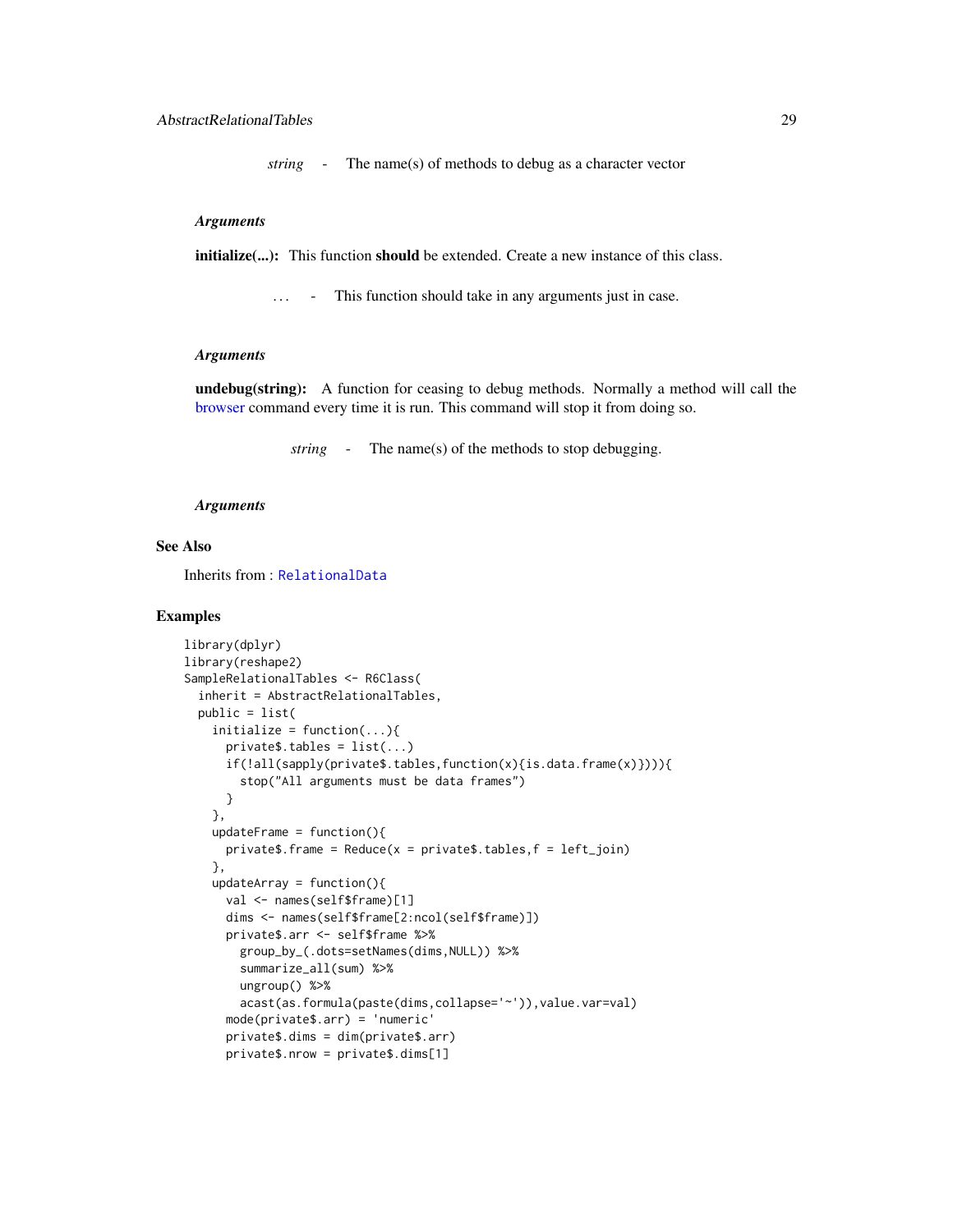```
private$.ncol = private$.dims[2]
      private$.ndim = length(private$.dims)
      private$.dnames = dimnames(private$.arr)
   }
 ),
 active = list(
   mat = function(value){
      if(self$ndim \leq 2){
        return(self$arr)
      }
    return(extract(private$.arr,indices = rep(self$ndim-2,x=1),dims = 3:self$ndim,drop=TRUE))
    }
 )
\mathcal{L}
```
*AbstractSimulatedIncidenceMatrix*

#### **Description**

This class stores a number of simulations each of which contains the same data as an IncidenceMatrix.

## Fields

- arr This is the full array. For extensibility, it cannot be written to directly and must be modified through methods.
- cellData A list of metadata associated with the cells of the data.

cnames The names of columns in the data.

colData A list of metadata associated with the columns of the data.

dimData The data associated with each dimension of the array.

- dims The size of the array.
- dnames The names of dimensions of the data.
- mat This is the matrix. For extensibility, it cannot be written to directly and must be modified through methods.

metaData Any data not part of the main data structure.

ncol The number of columns in the data.

ndim The number of dimensions of the array.

nrow The number of rows in the data

nsim The number of simulations in self\$simulaions

**rnames** The names of rows in the data.

rowData A list of metadata associated with the rows of the data.

sample An IncidenceMatrix sampled from the simulations.

simulations The array of simulations. This is another name for 'arr'.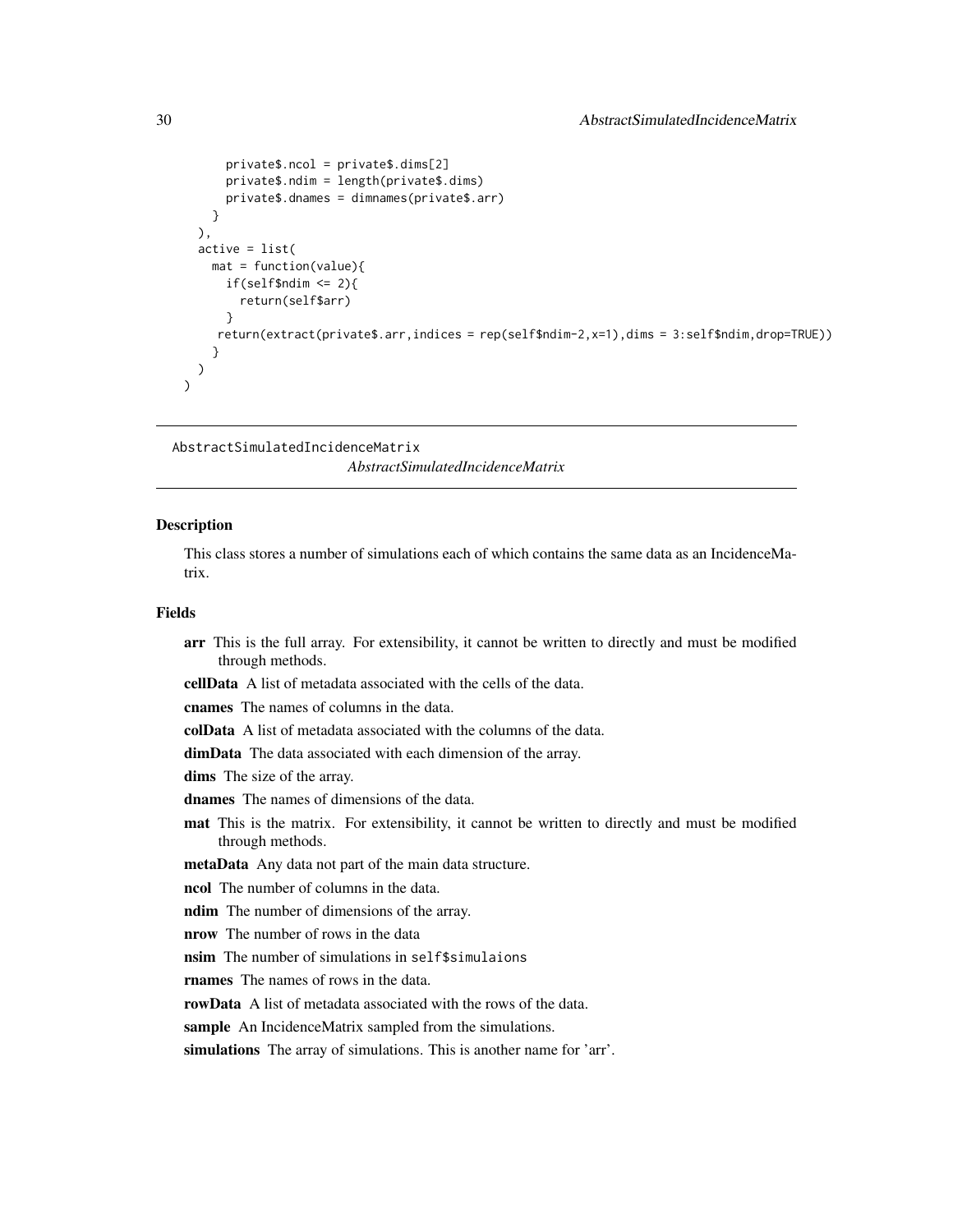## Methods

addColumns(columns,mutate=TRUE): This method must be extended. This function adds empty columns to the right side of the data.

*columns* - The number of columns to add.

*mutate* - Whether to change the original instance, or create a new one. If FALSE, the instance performing the method wi

#### *Arguments*

Value If mutate=FALSE, a clone of this object will run the method and be returned. Otherwise, there is no return.

addError(type): This method must be extended. Add error of a particular type to the data.

*type* - What sort of error to add.

#### *Arguments*

addRows(rows,mutate=TRUE): This method must be extended. This function adds empty rows to the right side of the data.

*rows* - The number of rows to add.

*mutate* - Whether to change the original instance, or create a new one. If FALSE, the instance performing the method will

## *Arguments*

Value If mutate=FALSE, a clone of this object will run the method and be returned. Otherwise, there is no return.

debug(string): A function for debugging the methods of this class. It calls the [browser](#page-0-0) command. In order for methods to opt into to debugging, they need to implement the following code at the beginning: if(<method\_name> %in% private\$.debug){browser()}. This method exists, because the debugger is not always intuitive when it comes to debugging R6 methods.

*string* - The name(s) of methods to debug as a character vector

#### *Arguments*

diff(lag=1,mutate=TRUE): This method must be extended. This function replaces the matrix value at column i with the difference. between the values at columns i and (i-lag).

*lag* - How far back to diff. Defaults to 1.

*mutate* - Whether to change the original instance, or create a new one. If FALSE, the instance performing the method will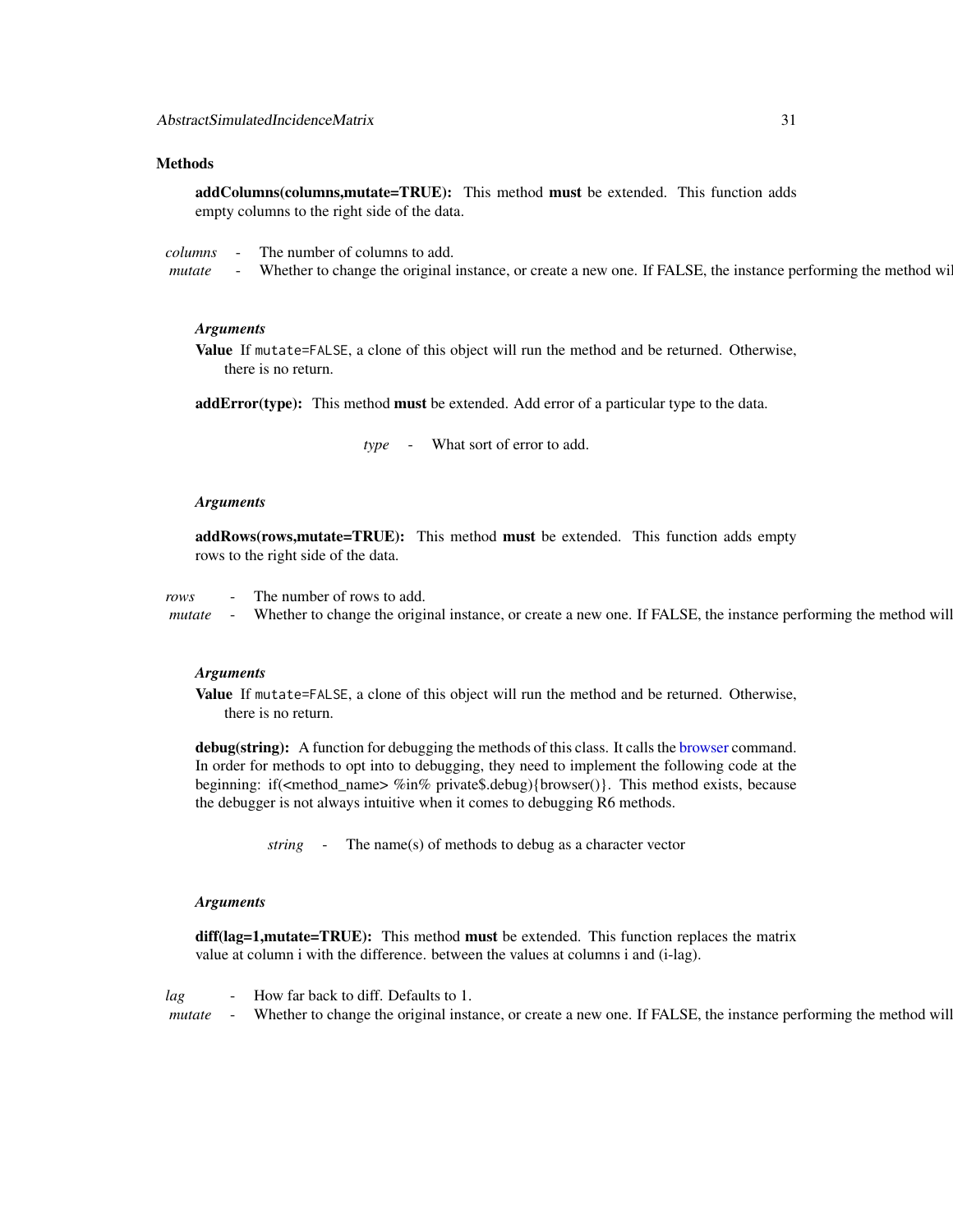#### *Arguments*

Value If mutate=FALSE, a clone of this object will run the method and be returned. Otherwise, there is no return.

head(k,direction,mutate=TRUE...): This method must be extended. Select the first k slices of the data in dimension direction.

|           | The number of slices to keep.                                                                                |  |
|-----------|--------------------------------------------------------------------------------------------------------------|--|
| direction | The dimension to take a subset of 1 for row.<br>. 2 for column.                                              |  |
| mutate    | Whether to change the original instance, or create a new one. If FALSE, the instance performing the method w |  |

#### *Arguments*

Value If mutate=FALSE, a clone of this object will run the method and be returned. Otherwise, there is no return.

initialize(...): This function should be extended. Create a new instance of this class.

*. . .* - This function should take in any arguments just in case.

## *Arguments*

lag(indices,mutate=TRUE): This method must be extended. This function replaces the current matrix with a new matrix with one column for every column, and a row for every row/index combination. The column corresponding to the row and index will have the value of the original matrix in the same row, but index columns previous. This shift will introduce NAs where it passes off the end of the matrix.

*indices* - A sequence of lags to use as part of the data. Note that unless this list contains 0, the data will all be shifted back *mutate* - Whether to change the original instance, or create a new one. If FALSE, the instance performing the method will

## *Arguments*

Value If mutate=FALSE, a clone of this object will run the method and be returned. Otherwise, there is no return.

mutate(rows,cols,data): This method must be extended. This function is a way to modify the data as though it were a matrix. self\$mutate(row,col,data) is equivalent to self\$mat[row,col] <- data.

- *rows* Which rows to modify. These can be numeric or names.
- *cols* Which cols to modify. These can be numeric or names.
- *data* The data to change the chosen values to. It needs to be the right shape.

#### *Arguments*

scale(f,mutate=TRUE): This method must be extended. This function rescales each element of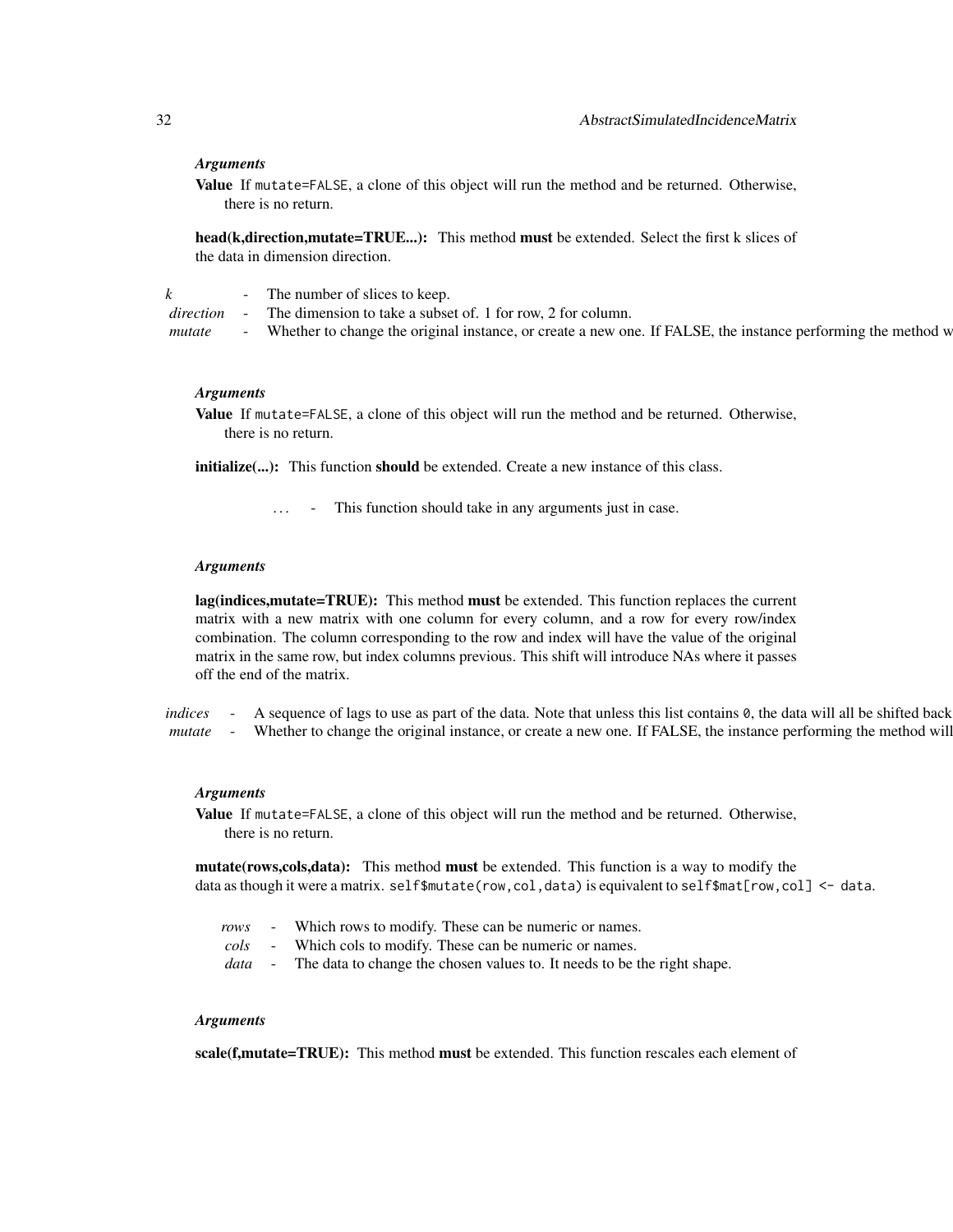our object according to f

*f* a function which takes in a number and outputs a rescaled version of that number mutate - Whether to change the original instance, or create a new one. If FALSE, the instance performing the method will

## *Arguments*

Value If mutate=FALSE, a clone of this object will run the method and be returned. Otherwise, there is no return.

subsample(simulations,mutate=TRUE...): This method must be extended. Select only some of the simulations.

*simulations* - An index or list of column indices which simulations to keep. *mutate* - Whether to change the original instance, or create a new one. If FALSE, the instance performing the method

#### *Arguments*

Value If mutate=FALSE, a clone of this object will run the method and be returned. Otherwise, there is no return.

subset(rows,cols,mutate=TRUE...): This method must be extended. Select the data corresponding to the rows rows and the columns columns. rows and columns can be either numeric or named indices.

*rows* - An row index or list of row indices which can be either numeric or named.

*cols* - An column index or list of column indices which can be either numeric or named.

*mutate* - Whether to change the original instance, or create a new one. If FALSE, the instance performing the method will

#### *Arguments*

Value If mutate=FALSE, a clone of this object will run the method and be returned. Otherwise, there is no return.

summarize(FUNC): This method must be extended. Apply a function FUNC to every simulation elementwise.

*FUNC* - a function which should be applied to every simulation. It should reduce each simulation to a single number.

## *Arguments*

Value A MatrixData where return\$mat is FUNC applied to every simulation.

tail(k,direction,mutate=TRUE...): This method must be extended. Select the last k slices of the data in dimension direction.

*k* - The number of slices to keep.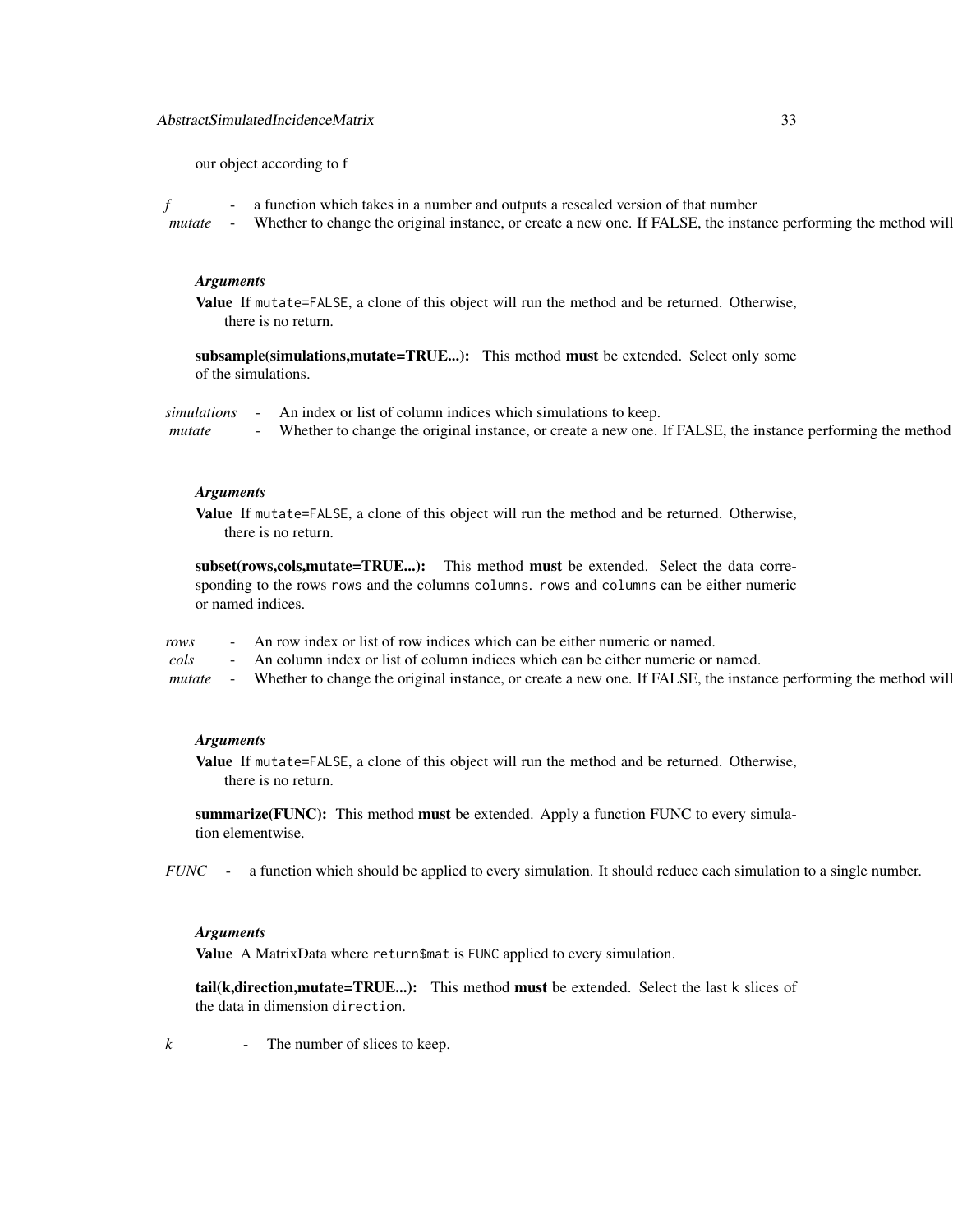*direction* - The dimension to take a subset of. 1 for row, 2 for column.

mutate - Whether to change the original instance, or create a new one. If FALSE, the instance performing the method w

## *Arguments*

Value If mutate=FALSE, a clone of this object will run the method and be returned. Otherwise, there is no return.

undebug(string): A function for ceasing to debug methods. Normally a method will call the [browser](#page-0-0) command every time it is run. This command will stop it from doing so.

*string* - The name(s) of the methods to stop debugging.

## *Arguments*

## See Also

Inherits from : [ArrayData](#page-42-1)

```
SimulatedIncidenceMatrix <- R6Class(
  classname = "SimulatedIncidenceMatrix",
  inherit = AbstractSimulatedIncidenceMatrix,
  private = list(
    .ndim = 3,
   ncore = 1.
    sample = 1,parallelEnvironment = NULL
  ),
  public = list(
    initialize = function(data=MatrixData$new(),nsim=1){
      if('AbstractSimulatedIncidenceMatrix' %in% class(data)){
        private$.arr= data$simulations
        private$.metaData = data$metaData
        private$.dimData = data$dimData
        private$.dnames = data$dnames
        private$.dims = data$dims
        private$.ndim = length(self$dims)
       return()
      }
      else if('list' %in% class(data)){
        if('MatrixData' %in% class(data[[1]])){
          if((!missing(nsim)) && (nsim != length(data))){
            stop("nsim is not used for list data.")
          }
          private$.dims = c(data[[1]]$nrow,data[[1]]$ncol,length(data))
          private$.arr = array(NA,c(self$nrow,self$ncol,self$nsim))
          if(self$nsim > 0){
            for(i in 1: self$nsim){
```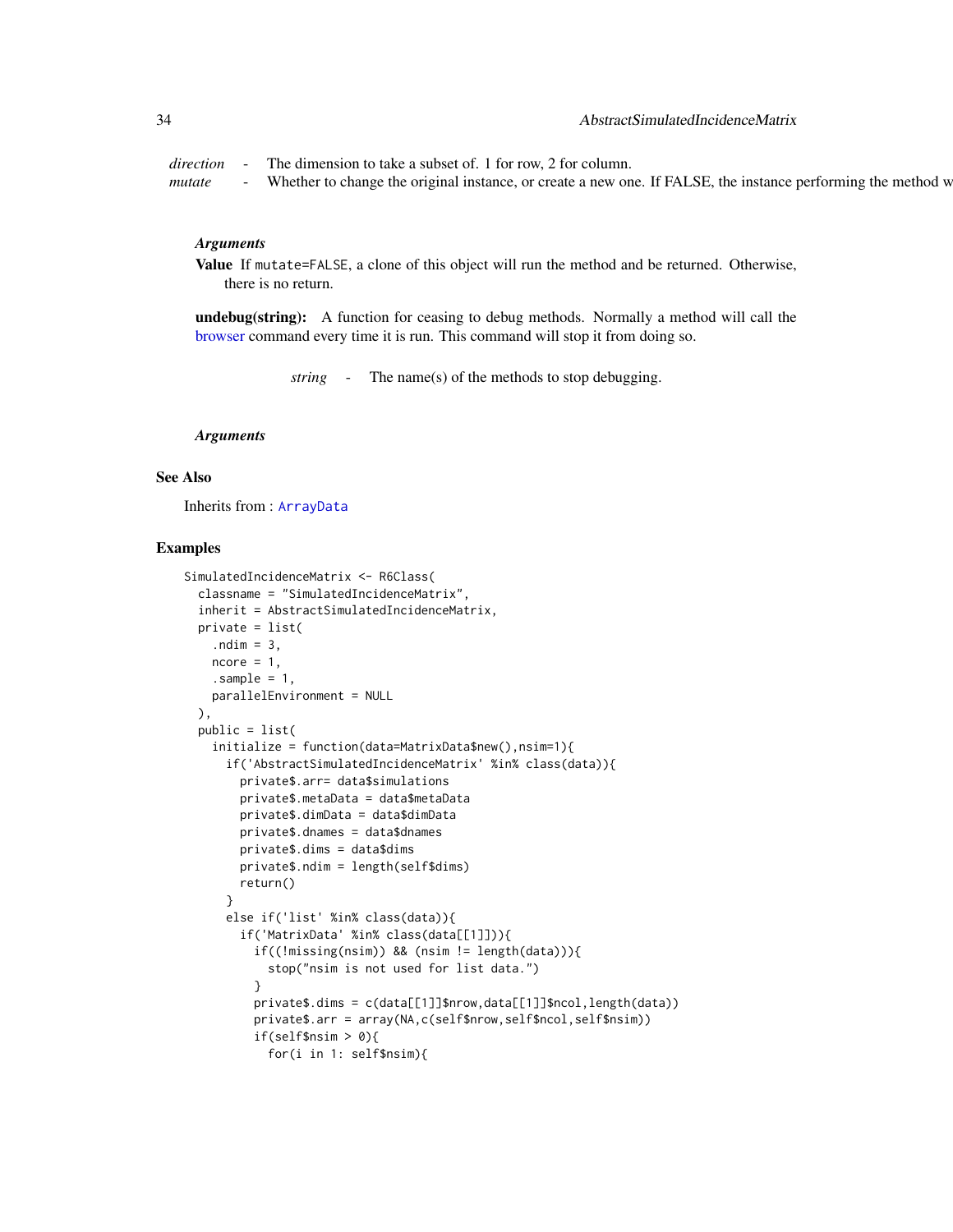```
private$.arr[,,i] = data[[i]]$mat
     }
    }
   data = data[[1]]private$.metaData = data$metaData
    private$.dimData = list(data$rowData,data$colData)
    if(!is.null(data$rnames)){
     if(!is.null(data$cnames)){
       private$.dnames = list(data$rnames,data$cnames,NULL)
     } else{
       private$.dnames = list(data$rnames,NULL,NULL)
     }
    } else if(!is.null(data$cnames)){
     private$.dnames = list(NULL,data$cnames,NULL)
    } else {
     private$.dnames = NULL
    }
    dimnames(private$.arr) = private$.dnames
   private$.dims = c(data$nrow,data$ncol,nsim)
   private$.ndim = 3
   return()
 }
 else{
    stop("Not yet implemented")
 }
} else if('MatrixData' %in% class(data)){
 private$.arr= array(data$mat,c(data$nrow,data$ncol,nsim))
 private$.metaData = data$metaData
 private$.dimData = list(data$rowData,data$colData)
 if(!is.null(data$rnames)){
    if(!is.null(data$cnames)){
     private$.dnames = list(data$rnames,data$cnames,NULL)
    } else{
     private$.dnames = list(data$rnames,NULL,NULL)
   }
  } else if(!is.null(data$cnames)){
   private$.dnames = list(NULL,data$cnames,NULL)
  } else {
   private$.dnames = NULL
  }
 dimnames(private$.arr) = private$.dnames
 private$.dims = c(data$nrow,data$ncol,nsim)
 private$.ndim = 3
 return()
}
else{
 stop("Input data is not a valid type to make a SimulatedIncidenceMatrix")
}
stop("This is currently broken.")
rownames(private$.arr) <- rownames(data[[1]]$mat)
colnames(private$.arr) <- colnames(data[[1]]$mat)
private$.dimData = list(data$rowData,data$colData,NULL)
private$.metaData = data$metaData
```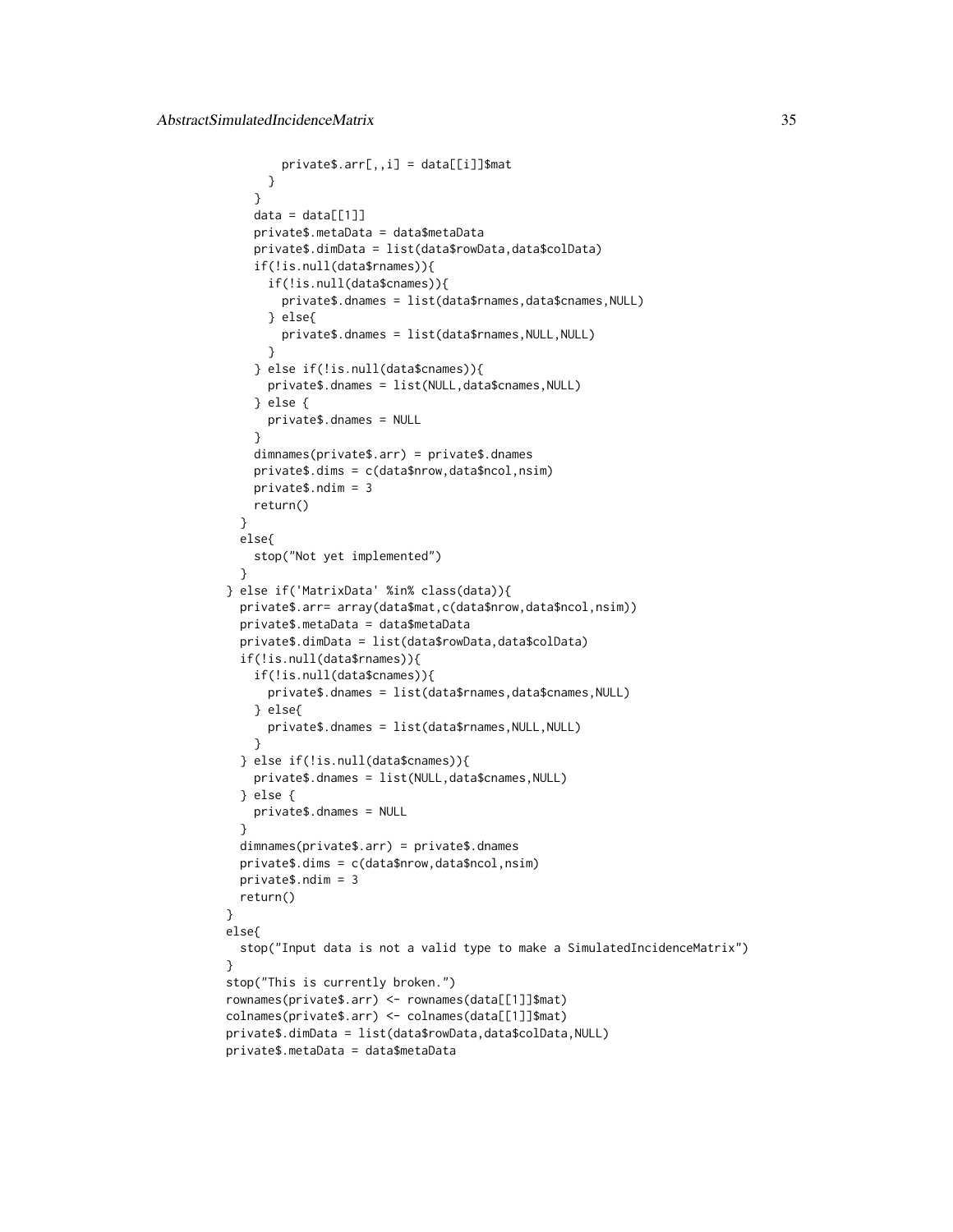```
if(!is.null(data$rnames)){
    if(!is.null(data$cnames)){
      private$.dnames = list(data$rnames,data$cnames,NULL)
    } else{
      private$.dnames = list(data$rnames,NULL,NULL)
    }
  } else if(!is.null(data$cnames)){
   private$.dnames = list(NULL,data$cnames,NULL)
  } else {
   private$.dnames = NULL
  }
  private$.dims = c(data$nrow,data$ncol,nsim)
},
mean = function()"Compute the mean across simulations"
  if('mean' %in% private$.debug){
   browser()
  }
  return(IncidenceMatrix$new(apply(self$simulations,c(1,2),mean)))
},
median = function()if('median' %in% private$.debug){
   browser()
  }
  return(IncidenceMatrix$new(apply(self$arr,c(1,2),median)))
},
addError = function(type,rows,cols,mutate = TRUE){}if('addError' %in% private$.debug){
   browser()
  }
  if(missing(rows)){
   rows = 1:self$nrow
  }
  if(missing(cols)){
   cols = 1:self$ncol
  }
  if(type=='Poisson'){
    private$.arr[rows,cols,] =
      rpois(length(rows)*length(cols)*self$nsim,self$arr[rows,cols,])
  } else{
    stop("Not yet implemented")
  }
},
subsample = function(simulations,mutate=TRUE){
  if('subsample' %in% private$.debug){
   browser()
  }
  if(!mutate){
   rc = self$clone(TRUE)
   rc$subsample(simulations,mutate=TRUE)
   return(rc)
  }
  if(
```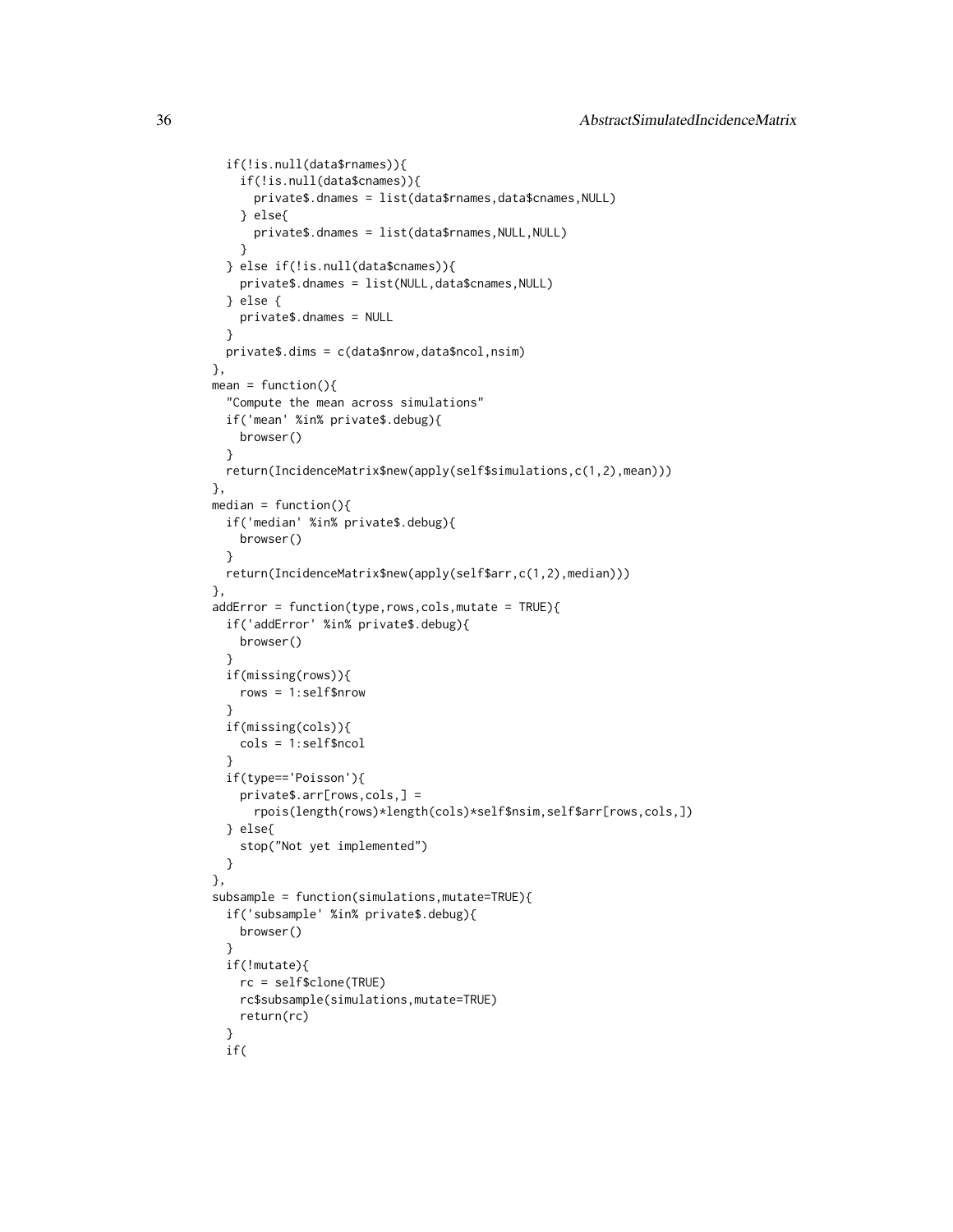```
(min(simulations) < 0) ||
    (max(simulations) > self$nsim) ||
   any(round(simulations) != simulations)
 ){
   stop("simulations out of bounds.")
 }
 private$.dims[3] = length(simulations)
 private$.arr = self$arr[,,simulations]
},
subset = function(rows,cols,mutate=TRUE){
 if('subset' %in% private$.debug){
   browser()
  }
 if(!mutate){
   rc = self$clone(TRUE)
   rc$subset(rows,cols,mutate=TRUE)
   return(rc)
 }
  if(missing(rows) && missing(cols)){
   return()
  }
 else if(missing(rows)){
   rows = 1:self$nrow
  }
 else if(missing(cols)){
   cols = 1:self$ncol
 }
 private$.arr = self$arr[rows,cols,,drop=FALSE]
 private$.dims = c(nrow(self$arr),ncol(self$arr),self$nsim)
 private$.dnames = dimnames(self$arr)
 if(length(self$rowData)>0){
   if(length(self$colData) > 0){
      self$dimData = list(
        lapply(self$rowData,function(x){x[rows,drop=FALSE]}),
        lapply(self$colData,function(x){x[cols,drop=FALSE]})
     \lambda} else {
     self$rowData <- lapply(self$rowData,function(x){x[rows,drop=FALSE]})
    }
 } else if(length(self$colData)>0){
   self$colData <- lapply(self$colData,function(x){x[cols,drop=FALSE]})
 }
},
head = function(k,direction=2,mutate=FALSE){
 if('head' %in% private$.debug){
   browser()
  }
 if(k>dim(self$arr)[[direction]]){
   stop("The size of the head is too large.")
  }
 indices = 1:k
```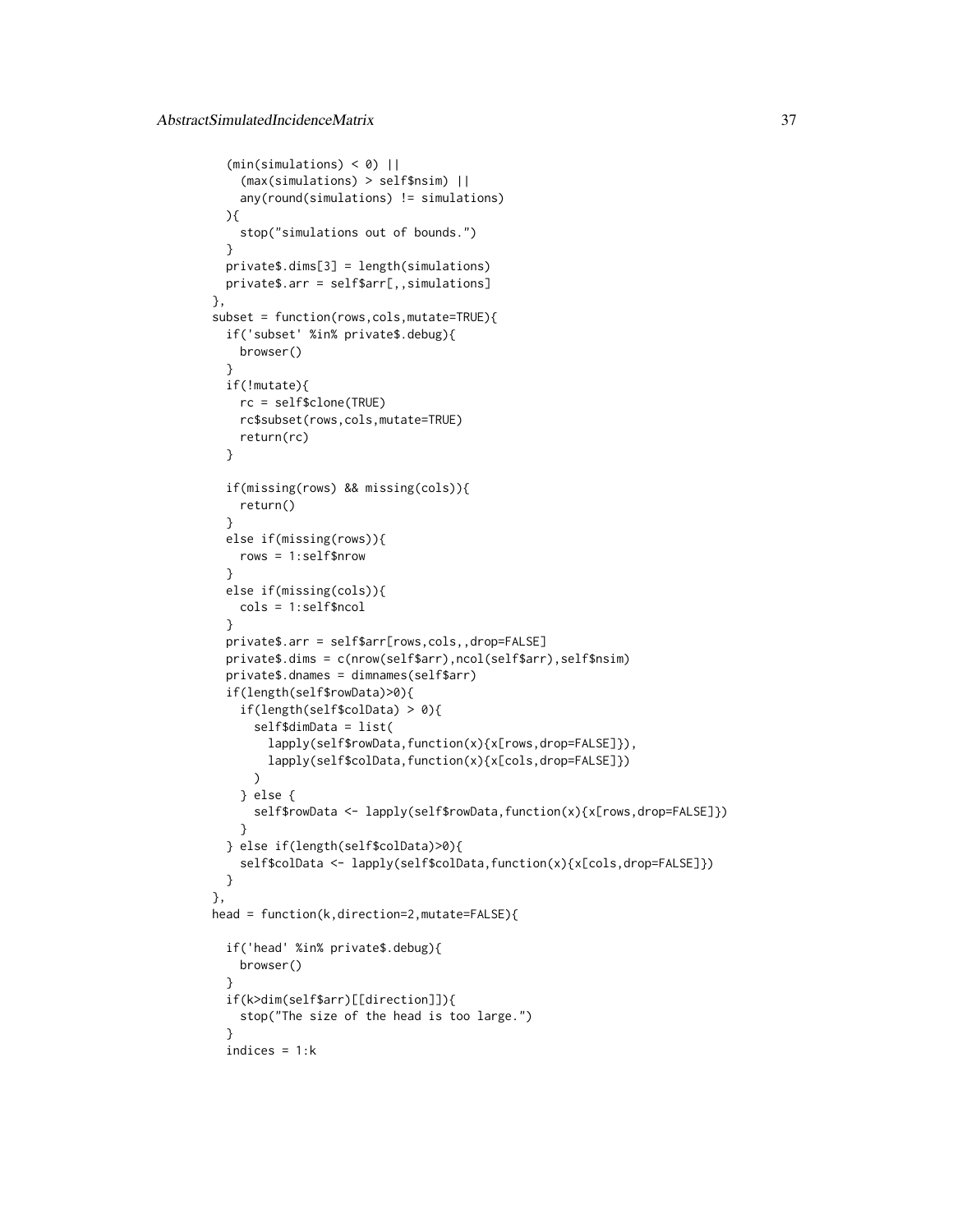```
if(direction==1){
   private$.arr = self$arr[indices,,,drop=FALSE]
   if(length(self$rowData)>0){
     private$.dimData[[1]] =
       lapply(self$rowData,function(x){x[indices,drop=FALSE]})
   }
 }
 else if(direction==2){
   private$.arr = self$arr[,indices,,drop=FALSE]
   if(length(self$colData)>0){
     private$.dimData[[2]] =
       lapply(self$colData,function(x){x[indices,drop=FALSE]})
   }
 }
 else{
   stop("This direction is not allowed.")
 }
 private$.dims = dim(self$arr)
 private$.dnames = dimnames(self$arr)
},
tail = function(k,direction=2){
 if('tail' %in% private$.debug){
   browser()
  }
  if(k>dim(self$arr)[[direction]]){
   stop("The size of the tail is too large.")
  }
 indices = (dim(self$arr)[[direction]]-k+1):dim(self$arr)[[direction]]
 if(direction==1){
   private$.arr = self$arr[indices,,,drop=FALSE]
   private$.dims = dim(self$arr)
   if(length(self$rowData)>0){
      self$rowData = lapply(self$rowData,function(x){x[indices,drop=FALSE]})
   }
  }
  else if(direction==2){
   private$.arr = self$arr[,indices,,drop=FALSE]
   private$.dims = dim(self$arr)
   if(length(self$colData)>0){
      self$colData = lapply(self$colData,function(x){x[indices,drop=FALSE]})
   }
 }
 else{
   stop("This direction is not allowed.")
 }
 private$.dims = dim(self$arr)
 private$.ndim = length(self$dims)
 private$.dnames = dimnames(self$arr)
},
lag = function(indices,mutate = TRUE,na.rm=FALSE){
```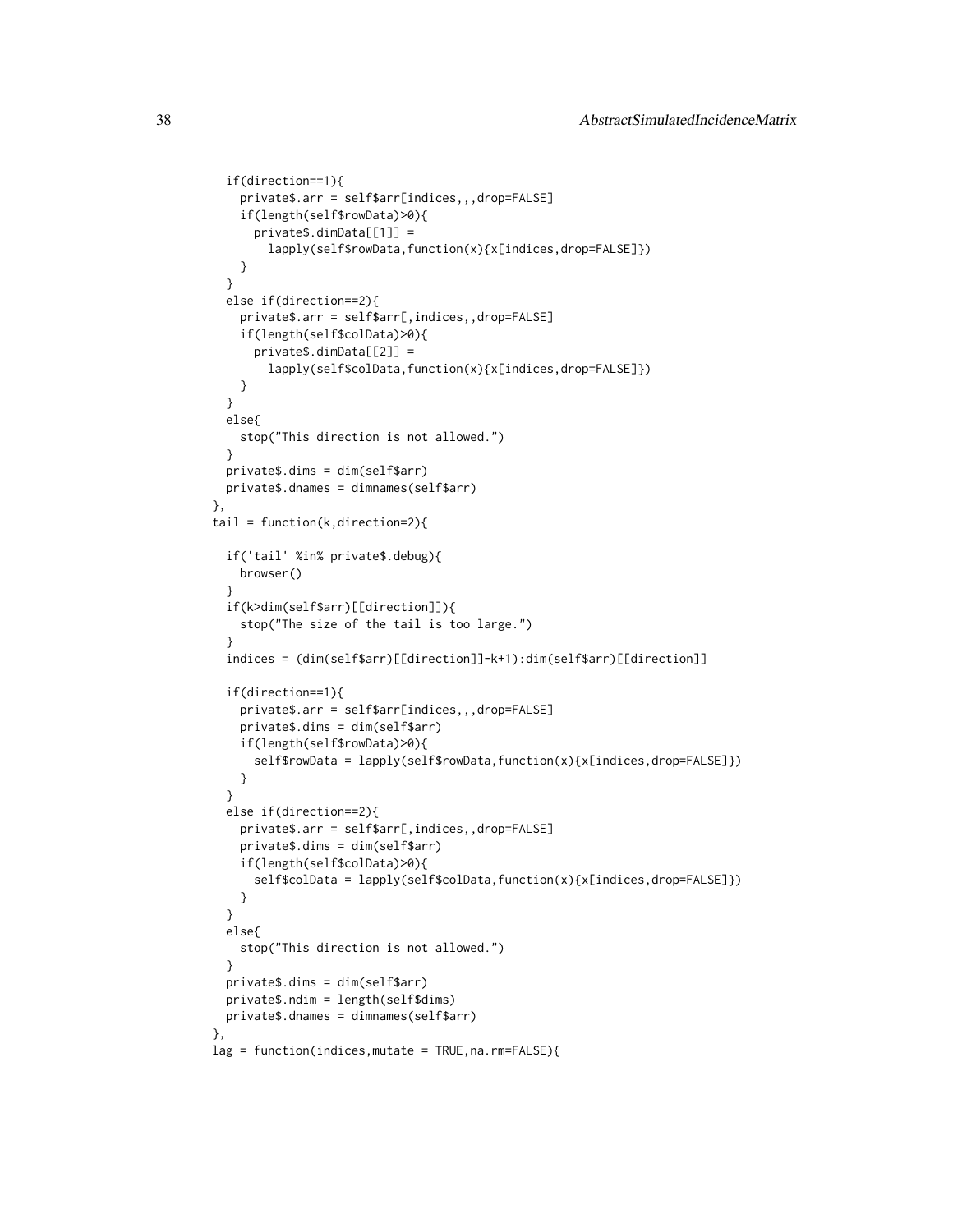```
if('lag' %in% private$.debug){
 browser()
}
if(mutate==FALSE){
  tmp = self$clone(TRUE)
  tmp$lag(indices=indices,mutate=TRUE)
 return(tmp)
}
if((1+max(indices)) > self$ncol){
  stop("We cannot go further back than the start of the matrix")
}
numLags = length(indices)
if(is.null(rownames(self$arr))){
  rownames(private$.arr) = 1:(dim(self$arr)[[1]])
}
rownames = replicate(numLags,rownames(self$arr))
colnames = colnames(self$arr)
private$.arr <- array(self$arr,c(dim(self$arr),numLags))
if(numLags \leq 0){
  stop("indices must be nonempty for the calculation of lags to make sense.")
}
for(lag in 1:numLags){
 private$.arr[,(1+indices[[lag]]):self$ncol,,lag] <-
    self$arr[,1:(self$ncol-indices[[lag]]),,lag]
  if(indices[[lag]] > 0){
   private$.arr[,1:(indices[[lag]]),,lag] = NA
  }
}
private$.arr = aperm(self$arr,c(1,4,2,3))
private$.arr = array(self$arr,c(self$nrow*numLags,self$ncol,self$nsim))
lagnames = t(replicate(self$nrow,paste('L',indices,sep='')))
rownames(private$.arr) <-
  as.character(
    array(paste(lagnames,"R",rownames,sep=''),numLags*self$nrow)
  \lambdacolnames(private$.arr) <- colnames
private$.dims[[1]] = self$nrow * numLags
if(!is.null(dimnames(self$arr))){
  private$.dnames = dimnames(self$arr)
}
if(length(self$rowData) > 0){
 self$rowData <- lapply(
   self$rowData,
    function(x){
      c(unlist(recursive=FALSE,lapply(1:numLags,function(y){x})))
    }
 )
}
if(na.rm==TRUE){
```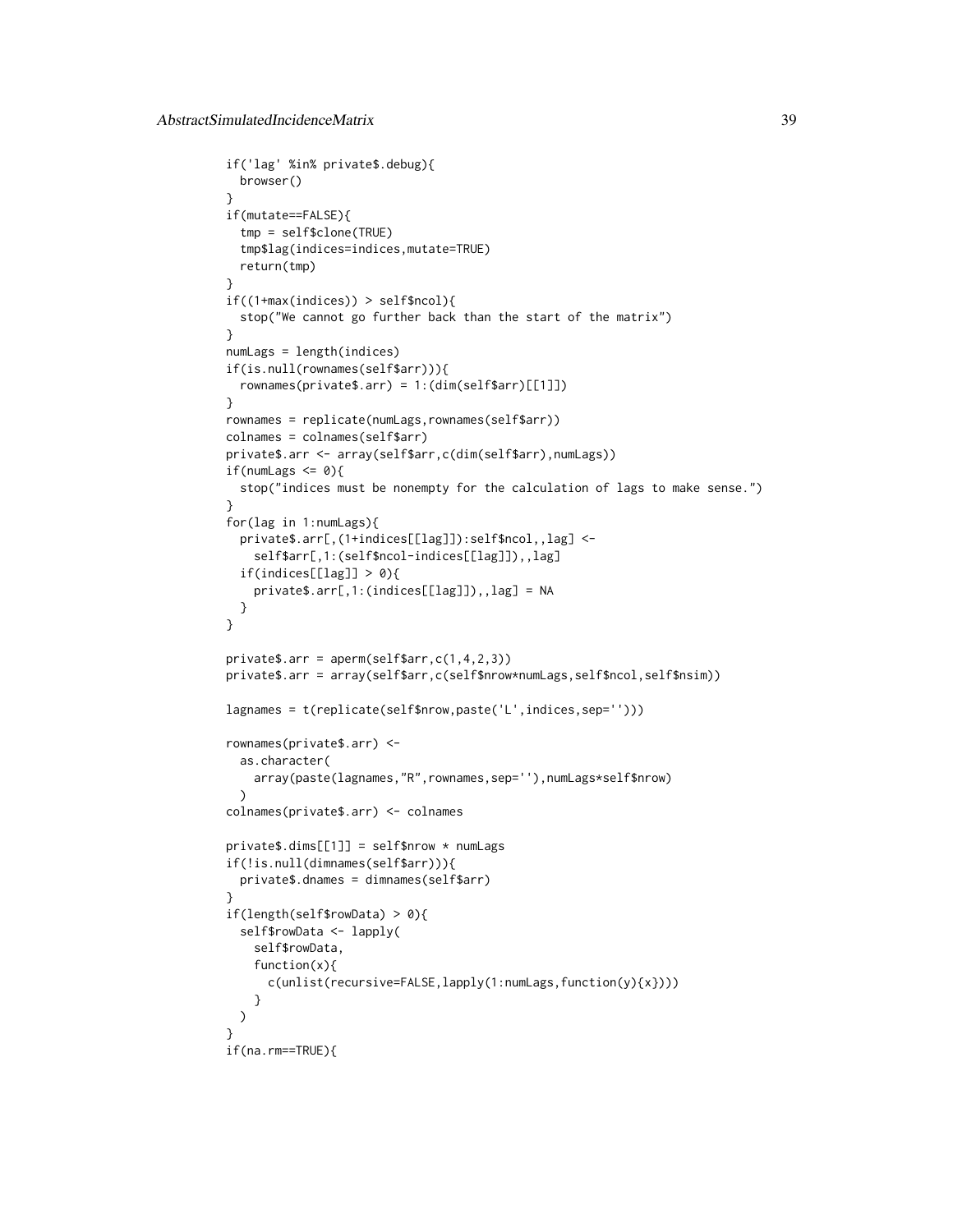```
self$subset(cols=!apply(self$arr,2,function(x){any(is.na(x))}))
 }
},
addRows = function(rows){
 if('addRows' %in% private$.debug){
   browser()
  }
 if(rows == 0){
   return()
  }
 abind(self$arr,array(NA,c(rows,self$ncol,self$nsim)),along=1) ->
   private$.arr
 private$.dims[[1]] = nrow(self$arr)
 private$.dnames = dimnames(self$arr)
 if(length(self$rowData) > 0){
    self$rowData = lapply(self$rowData,function(x){c(x,replicate(rows,NA))})
 }
},
addColumns = function(columns){
 "This function adds columns to the data."
  "@param columns The number of columns to add."
 if('addColumns' %in% private$.debug){
   browser()
 }
 if(column = 9){return()
  }
 abind(private$.arr,array(NA,c(self$nrow,columns,self$nsim)),along=2) ->
   private$.arr
  private$.dims[2]= ncol(self$arr)
  private$.dnames = dimnames(private$.arr)
 if(length(self$colData) > 0){
   self$colData = lapply(self$colData,function(x){c(x,replicate(columns,NA))})
 }
},
scale = function(f,mutate=TRUE){
 if('scale' %in% private$.debug){
   browser()
  }
 if(!mutate){
   tmp = self$clone(TRUE)
   tmp$scale(f=f,mutate=TRUE)
   return(tmp)
 }
 private$.arr[] = f(private$.arr[])
},
diff = function(lag = 1, mutate=TRUE)if('diff' %in% private$.debug){
   browser()
  }
 if(!mutate){
   tmp = self$clone(TRUE)
```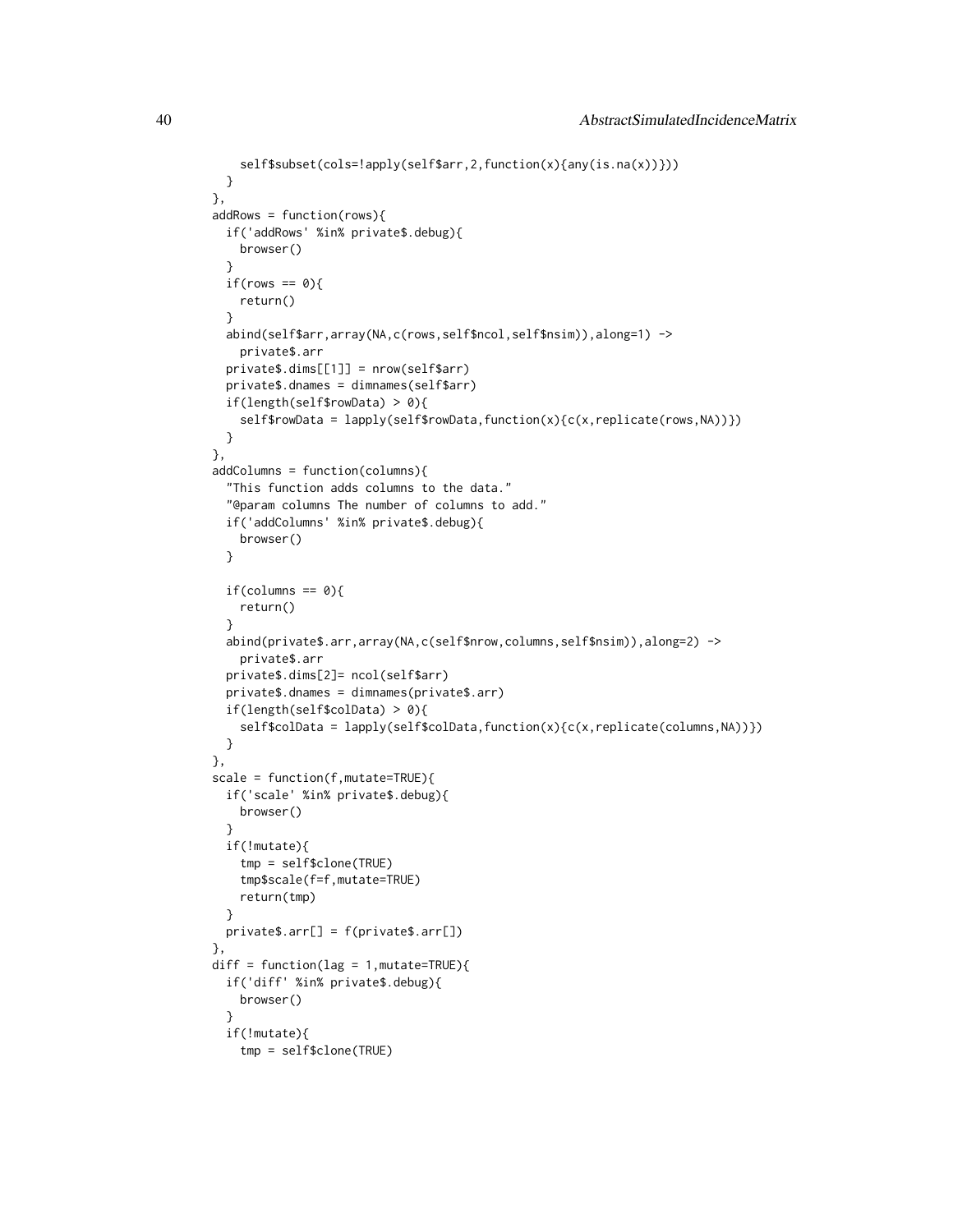```
tmp$diff(lag=lag,mutate=TRUE)
    return(tmp)
  }
  if(\text{lag} == \emptyset)if(!is.null(rownames(private$.arr))){
      rownames(private$.arr) = paste("D",lag,"R",rownames(private$.arr),sep='')
    }
   private$.dnames = dimnames(private$.arr)
   return()
  }
  if(lag < 0){
   stop("lag must be non-negative.")
  }
  rn = rownames(private$.arr)
  private$.arr <-
    self$simulations- self$lag(indices=lag,mutate=FALSE)$simulations
  if(!is.null(rn))rownames(private$.arr) = paste("D",lag,"R",rownames(private$.arr),sep='')
  }
 private$.dnames = dimnames(private$.arr)
},
mutate = function(rows,cols,data){
  if('mutate' %in% private$.debug){
   browser()
  }
  tmpdata = data
  tmpdata = array(data,self$dims)
  data = as.array(data)
  if(missing(rows)){
    rows = 1:self$nrow
    if(!(is.null(self$cnames) || is.null(colnames(data)))){
      private$.dnames[[2]][cols] = colnames(data)
     colnames(private$.arr) = self$cnames
   }
  }
  if(missing(cols)){
   cols = 1:self$ncol
    if(!(is.null(self$rnames) || is.null(rownames(data)))){
      private$.dnames[[1]][rows] = rownames(data)
      rownames(private$.arr) = self$rnames
   }
  }
  if(is.null(dim(data))){
    stop("Not yet implemented for non-matrixlike objects")
  }
  if(length(dim(data)) > 3){
   stop("There are too many dimensions in data.")
  }
  if(length(dim(data)) == 3){
    if(dim(data)[[3]] == self$nsim){
      private$.arr[rows,cols,] = data
    } else if(dim(data)[[3]] == 1){
```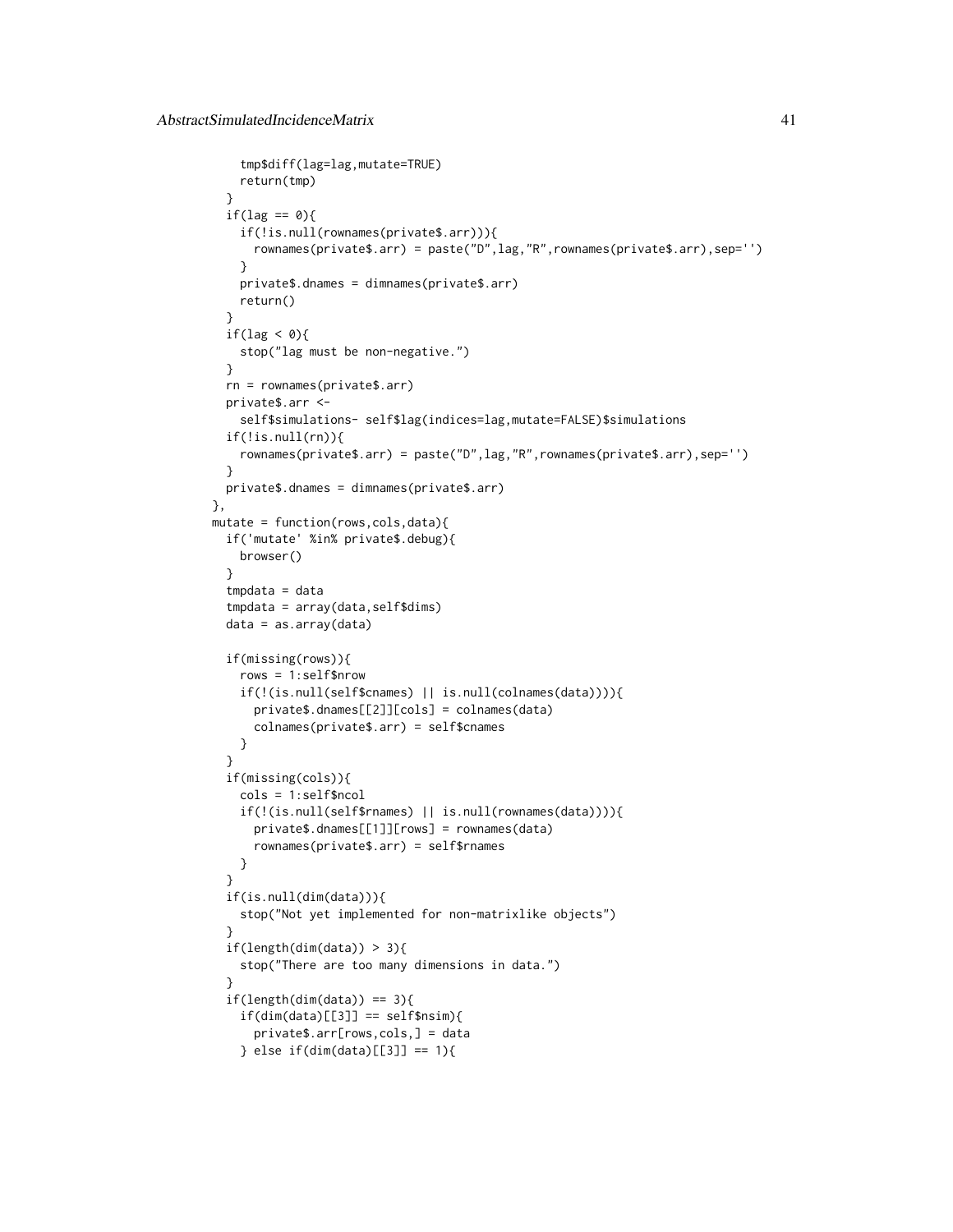```
private$.arr[rows,cols,] = replicate(self$nsim,data)
     }
    }
    else{
     private$.arr[rows,cols,] = replicate(self$nsim,data)
    }
  },
  summarize = function(FUNC,...){
    if('apply' %in% private$.debug){
     browser()
    }
    return(IncidenceMatrix$new(
      data=apply(private$.arr,c(1,2),FUNC),
      rowData=self$rowData,
      colData=self$colData,
     metaData=self$metaData)
    )
 }
),
active = list(
 sample = function(value){
    "Randomly extract a simulation"
    if("sample" %in% private$.debug){
     browser()
    }
    return = FALSE
    if(missing(value)){
     if(self$nsim < 1){
        return(private$.arr)
      }
     value = sample(self$nsim,1)
     return = TRUE
    }
    if(floor(value) != value){
     stop("sample must be an integer.")
    }
    private$.sample = value
    if(return){
      return(IncidenceMatrix$new(self))
    }
  },
  mat = function(value){
    private$.mat = adrop(private$.arr[,,private$.sample,drop=FALSE],3)
    rownames(private$.mat) = rownames(private$.arr)
    colnames(private$.mat) = colnames(private$.arr)
    return(private$.mat)
  },
  simulations = function(value){
    if(missing(value)){
     return(private$.arr)
    }
```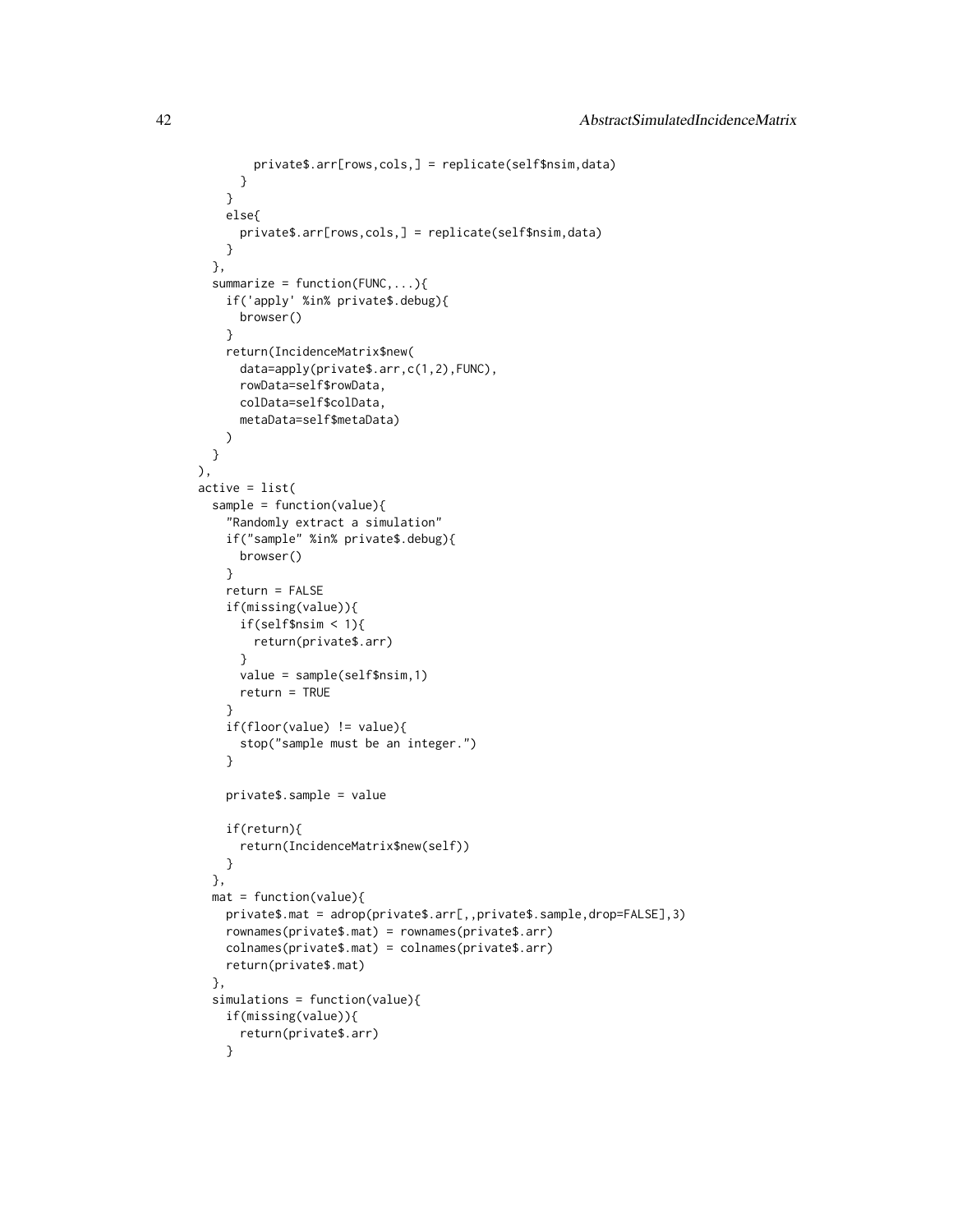#### ArrayData 43

```
stop("Do not write directly to the simulations")
    }
  )
\mathcal{L}
```
<span id="page-42-0"></span>ArrayData *ArrayData*

## Description

An abstract class for storing data in the form of an n- dimensional array. It enforces core functionality that we want the data we model to have. This class covers any data which has two major axis, but has more minor axis.

## Fields

arr This is the full array. For extensibility, it cannot be written to directly and must be modified through methods.

cellData A list of metadata associated with the cells of the data.

cnames The names of columns in the data.

colData A list of metadata associated with the columns of the data.

dimData The data associated with each dimension of the array.

dims The size of the array.

dnames The size of the array.

mat This is the matrix. For extensibility, it cannot be written to directly and must be modified through methods.

metaData Any data not part of the main data structure.

ncol The number of columns in the data.

ndim The number of dimensions of the array.

nrow The number of rows in the data

**rnames** The names of rows in the data.

rowData A list of metadata associated with the rows of the data.

# Methods

debug(string): A function for debugging the methods of this class. It calls the [browser](#page-0-0) command. In order for methods to opt into to debugging, they need to implement the following code at the beginning: if(<method\_name> %in% private\$.debug){browser()}. This method exists, because the debugger is not always intuitive when it comes to debugging R6 methods.

*string* - The name(s) of methods to debug as a character vector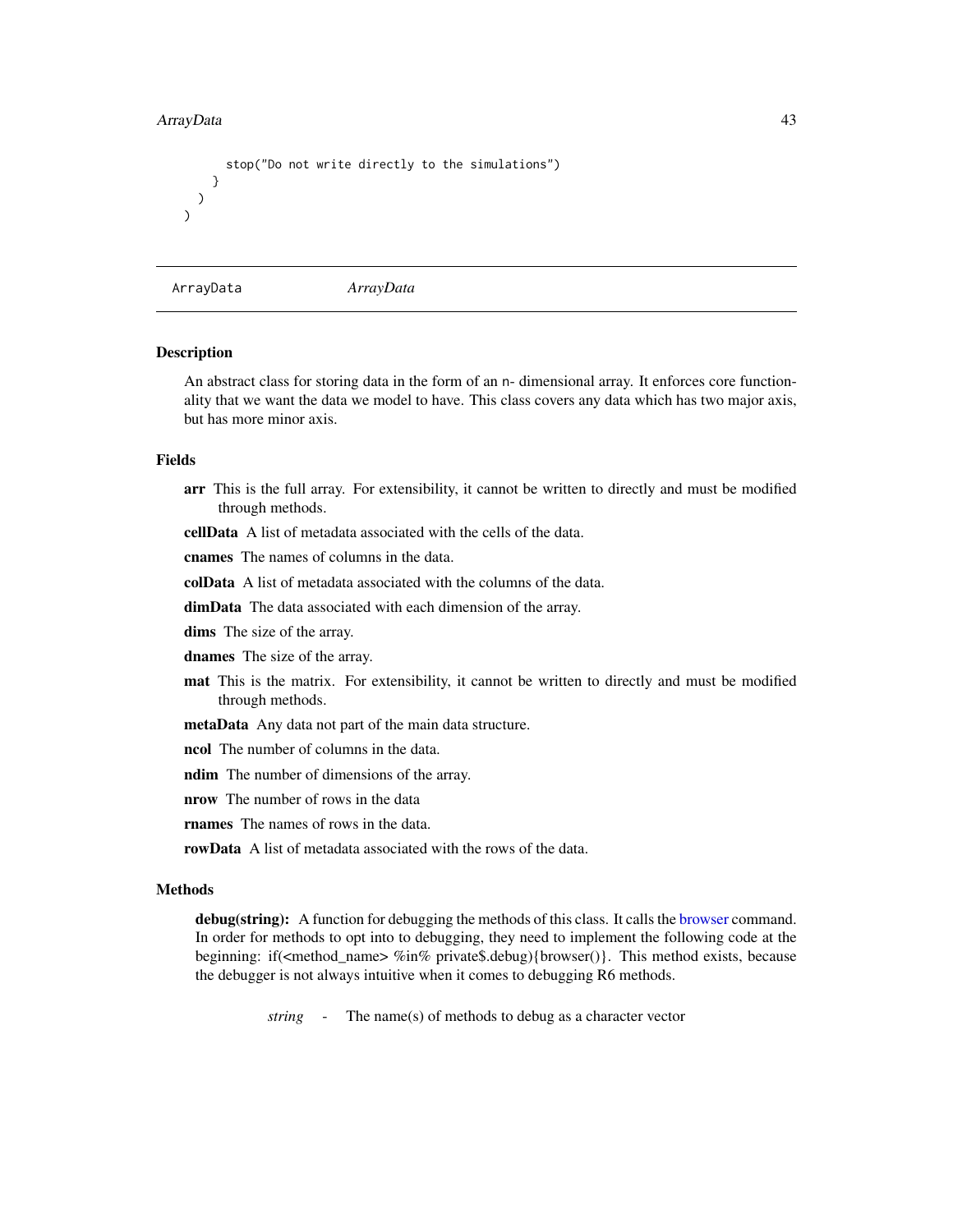## *Arguments*

initialize(...): This function should be extended. Create a new instance of this class.

*. . .* - This function should take in any arguments just in case.

#### *Arguments*

undebug(string): A function for ceasing to debug methods. Normally a method will call the [browser](#page-0-0) command every time it is run. This command will stop it from doing so.

*string* - The name(s) of the methods to stop debugging.

## *Arguments*

# See Also

Inherits from : [MatrixData](#page-56-0)

Is inherited by : [AbstractIncidenceArray](#page-1-0), [AbstractSimulatedIncidenceMatrix](#page-29-0), [FrameData](#page-48-0)

## Examples

```
SampleArrayData <- R6Class(
 inherit = ArrayData,
 public = list(
    initialize = function(data){
      if('array' %in% class(data)){
        private$.arr = data
        private$.dims = dim(data)
        private$.ndim = length(private$.dim)
        private$.dnames = dimnames(data)
      }
   }
 \lambda)
```
<span id="page-43-0"></span>DataContainer *DataContainer*

## **Description**

A class for storing a matrix and relevant metaData. This class is the starting point for all of the Data oriented classes. However, its not really useful on its own, and serves mostly as a placeholder generic class in case we want to implement a drastically different type of model. This class should only need to be extended in the case where we implement something outside the scope of MatrixDataContainer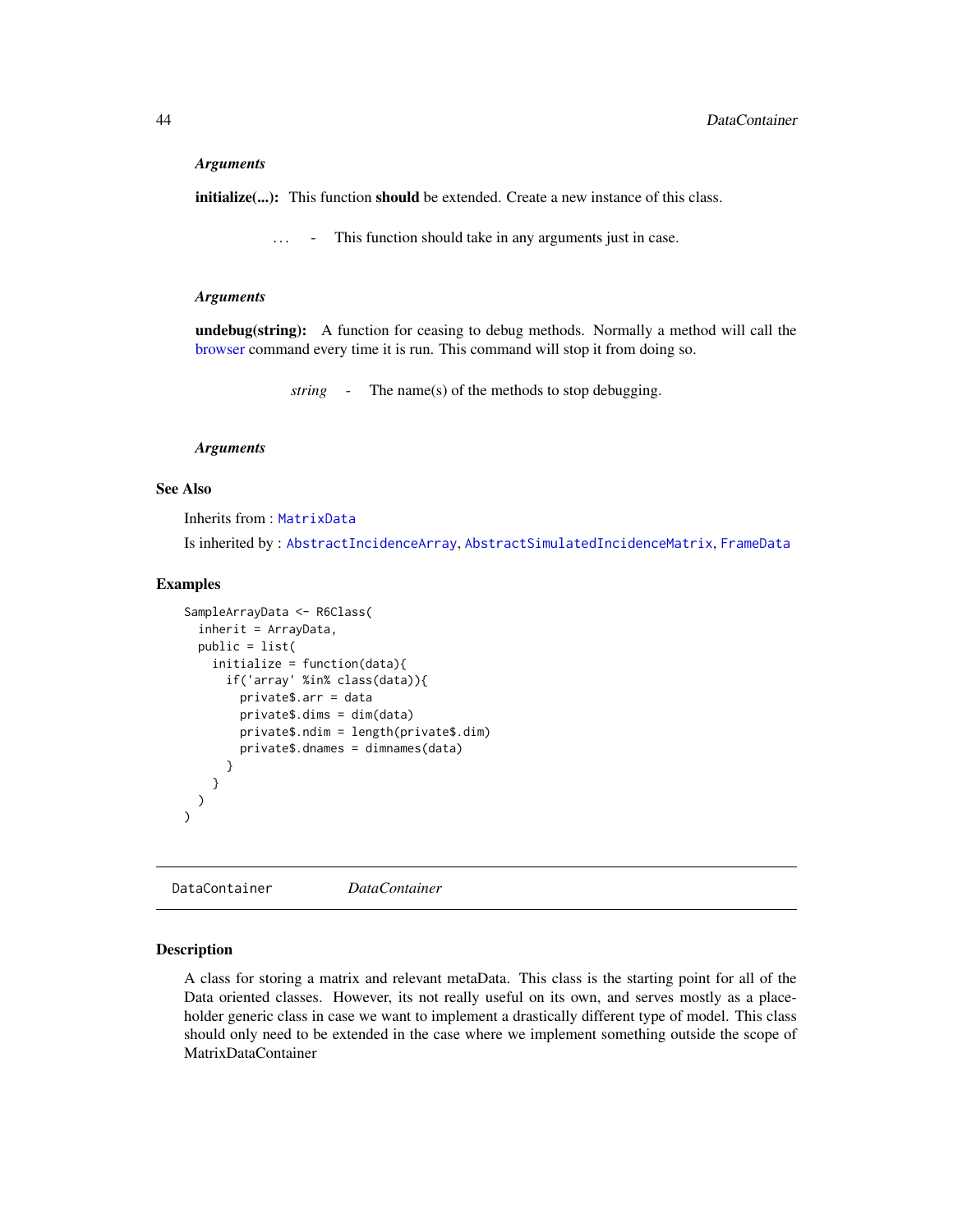## DataContainer 45

# Fields

metaData Any data not part of the main data structure.

#### Methods

debug(string): A function for debugging the methods of this class. It calls the [browser](#page-0-0) command. In order for methods to opt into to debugging, they need to implement the following code at the beginning: if(<method\_name> %in% private\$.debug){browser()}. This method exists, because the debugger is not always intuitive when it comes to debugging R6 methods.

*string* - The name(s) of methods to debug as a character vector

#### *Arguments*

initialize(...): This function should be extended. Create a new instance of this class.

*. . .* - This function should take in any arguments just in case.

#### *Arguments*

undebug(string): A function for ceasing to debug methods. Normally a method will call the [browser](#page-0-0) command every time it is run. This command will stop it from doing so.

*string* - The name(s) of the methods to stop debugging.

#### *Arguments*

## See Also

Is inherited by : [MatrixData](#page-56-0)

```
SampleDataContainer <- R6Class(
 inherit= DataContainer,
 public = list(
   initialize = function(...)self$metaData = list(...)}
 )
)
data <- SampleDataContainer$new(letters[1:10],1:10)
data
data$metaData
```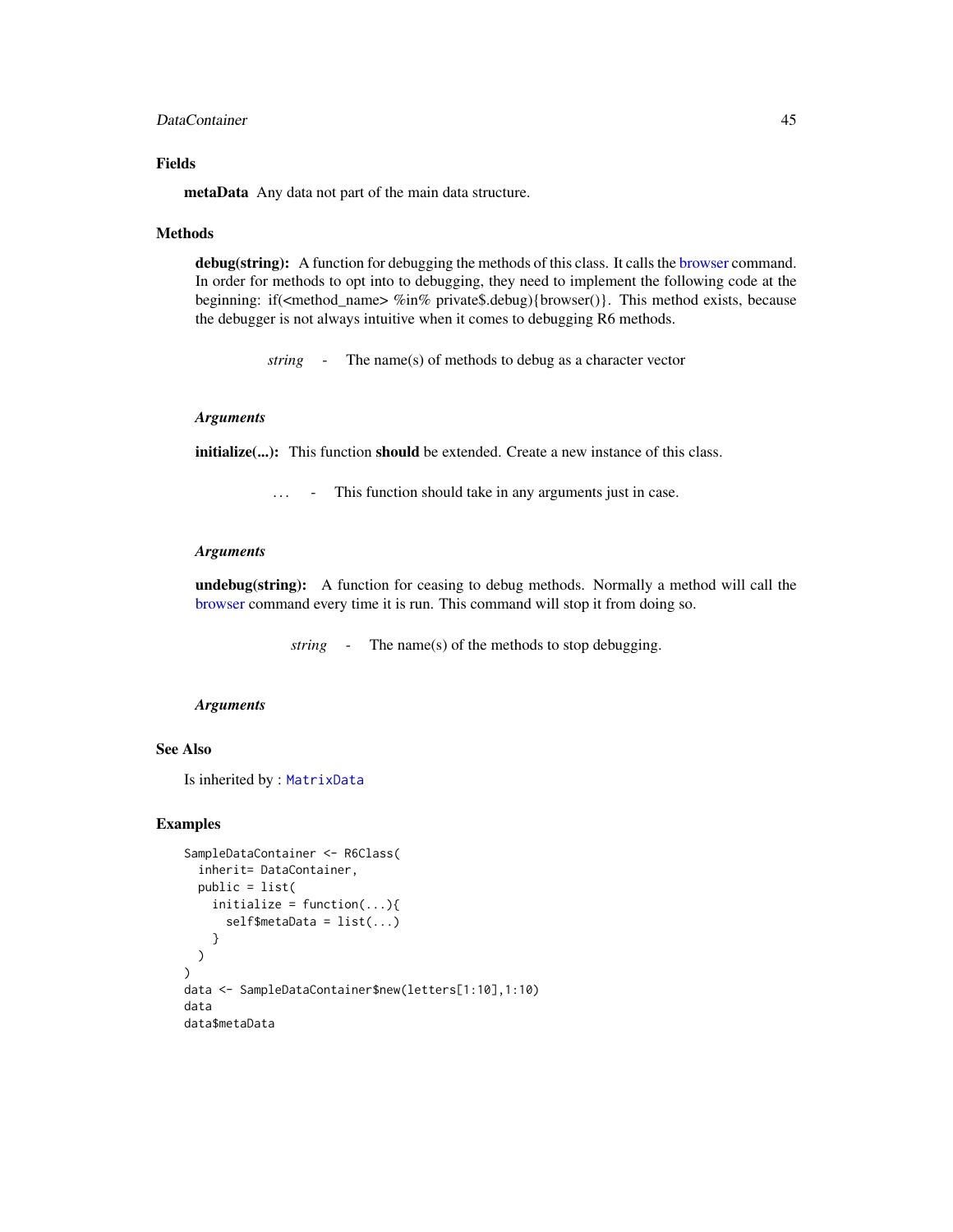<span id="page-45-0"></span>

# Description

An abstract class for storing the results of forecasting. These classes do not contain any data directly, but instead contain a data object. Extend this class when you want to store the results of a model, and none of the convenience classes are applicable.

## Fields

data The data used to create the forecast.

forecastMadeTime When the forecast was created.

forecastTimes The times the forecast is about.

model The model used to create the forecast.

## Methods

binDist(cutoffs,include.lowest = FALSE,right = TRUE): This must be extended. Get the distribution of simulations of the data within fixed bins.

| cutoffs        | - A numeric vector with elements to use as the dividing values for the bins.                                   |
|----------------|----------------------------------------------------------------------------------------------------------------|
| include.lowest | logical, indicating if an $x[i]$ equal to the lowest (or highest, for right = FALSE) breaks value should be in |
| right          | - logical, indicating if the intervals should be closed on the right (and open on the left) or vice versa.     |

## *Arguments*

Value an ArrayData.

debug(string): A function for debugging the methods of this class. It calls the [browser](#page-0-0) command. In order for methods to opt into to debugging, they need to implement the following code at the beginning: if(<method\_name> %in% private\$.debug){browser()}. This method exists, because the debugger is not always intuitive when it comes to debugging R6 methods.

*string* - The name(s) of methods to debug as a character vector

#### *Arguments*

initialize(...): This function should be extended. Create a new instance of this class.

*. . .* - This function should take in any arguments just in case.

## *Arguments*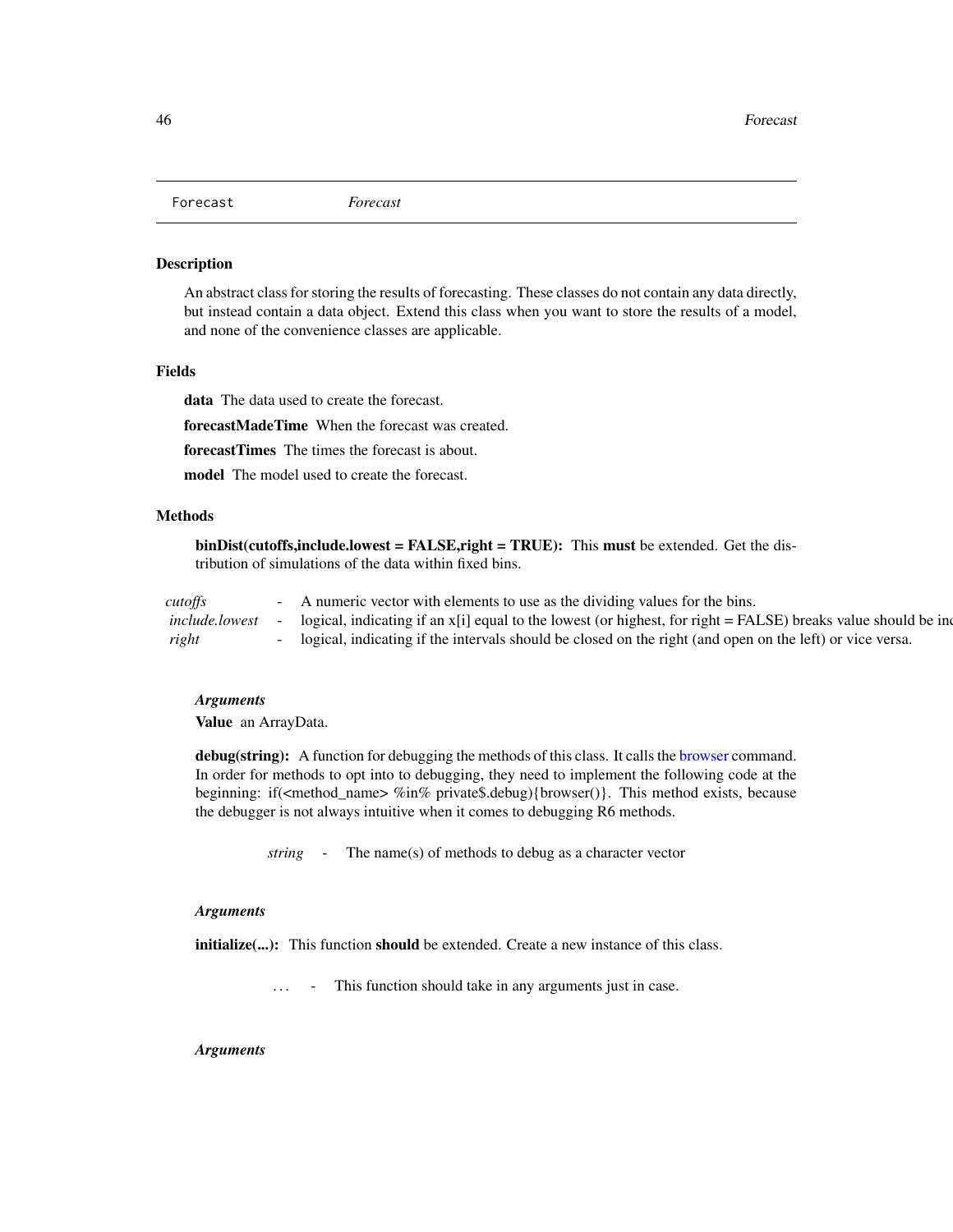#### Forecast **47**

mean(): This must be extended. This method extracts the elementwise mean of the forecast. This function will not change the number of rows or columns in the data, but will convert probabilistic estimates into deterministic ones.

## *Arguments*

Value a MatrixData.

median(): This must be extended. This method extracts the elementwise median of the forecast. This function will not change the number of rows or columns in the data, but will convert probabilistic estimates into deterministic ones.

# *Arguments*

Value a MatrixData.

quantile(alphas,na.rm=FALSE): This must be extended. Get the cutoffs for each percentile in alphas.

*alphas* - A numeric vector with elements between 0 and 1 of percentiles to find cutoffs for. *na.rm* - A boolean regarding whether to remove NA values before computing the quantiles.

#### *Arguments*

Value an ArrayData.

undebug(string): A function for ceasing to debug methods. Normally a method will call the [browser](#page-0-0) command every time it is run. This command will stop it from doing so.

*string* - The name(s) of the methods to stop debugging.

# *Arguments*

# See Also

Is inherited by : [SimpleForecast](#page-68-0), [SimulatedForecast](#page-70-0)

```
SimpleForecast <- R6Class(
 classname = "SimpleForecast",
 inherit = Forecast,
 private = list(
   .data = MatrixData$new()
 ),
```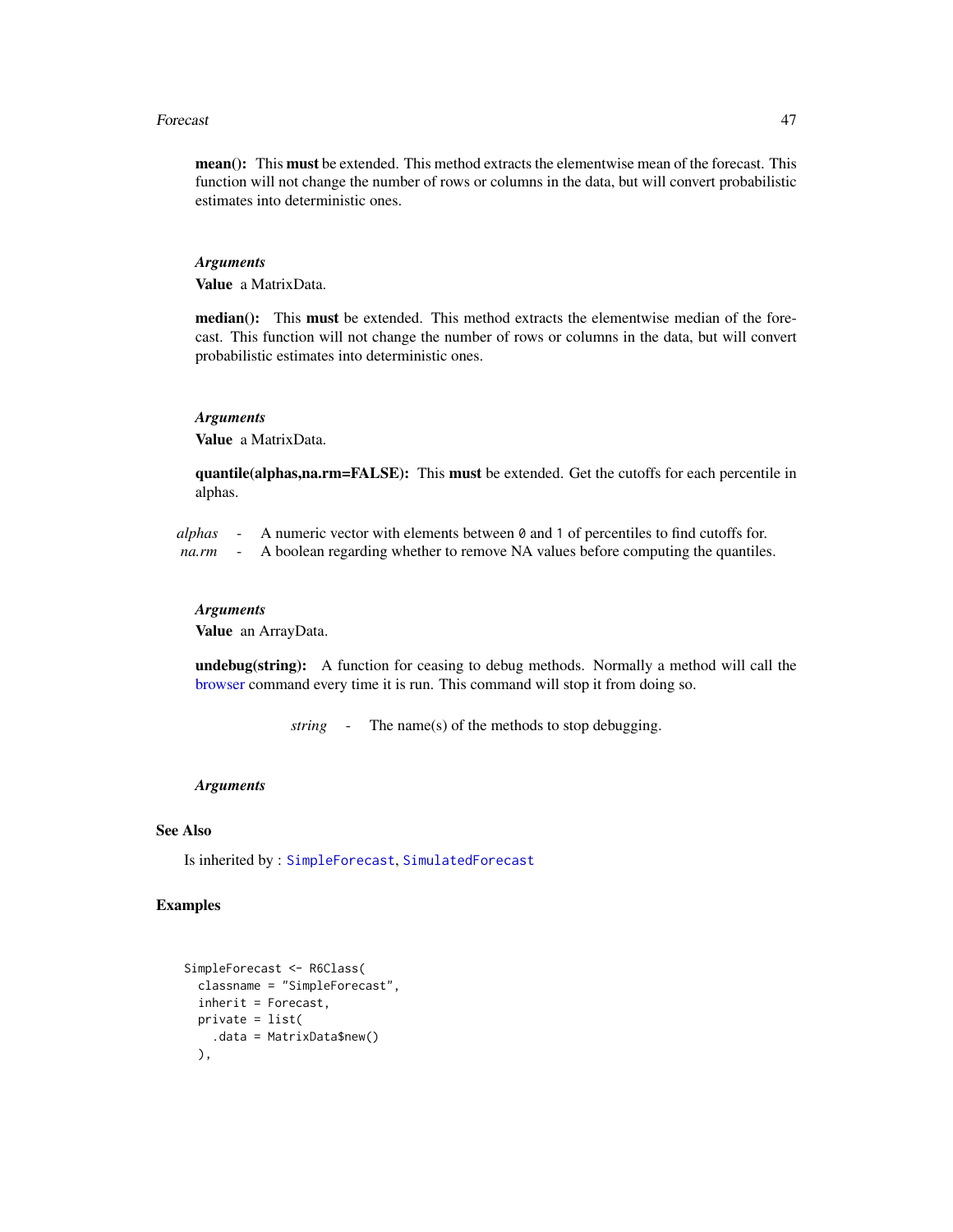```
public = list(
  binDist = function(cutoffs){
    stop("This doesn't really make sense.")
  },
 mean = function()return(self$data)
  },
  median = function()return(self$data)
  },
  quantile = function(alphas){
    stop("This doesn't really make sense.")
  },
  initialize = function(data,forecastTimes){
   if(missing(data) && missing(forecastTimes)){
   return()
   }
    if(data$ncol != length(forecastTimes)){
      stop("The number of columns should be the number of times forecasted.")
    }
    private$.forecastMadeTime = now()
    private$.forecastTimes = forecastTimes
    private$.data = data
  }
),
active = list(
)
```
ForecastModel *ForecastModel*

## Description

)

A model for predicting multiple time steps into the future. You should extend this class if you are predicting over some future time period and none of the convenience classes which extend forecast are applicable.

## Methods

forecast(newdata,steps): This method must be extended. This function is similar to predict, in that it predicts the rows of the input data, however it can predict multiple timesteps into the future, instead of a single timestep.

> *newdata* - The data to forecast from. *steps* - The number of timesteps into the future to predict.

## *Arguments*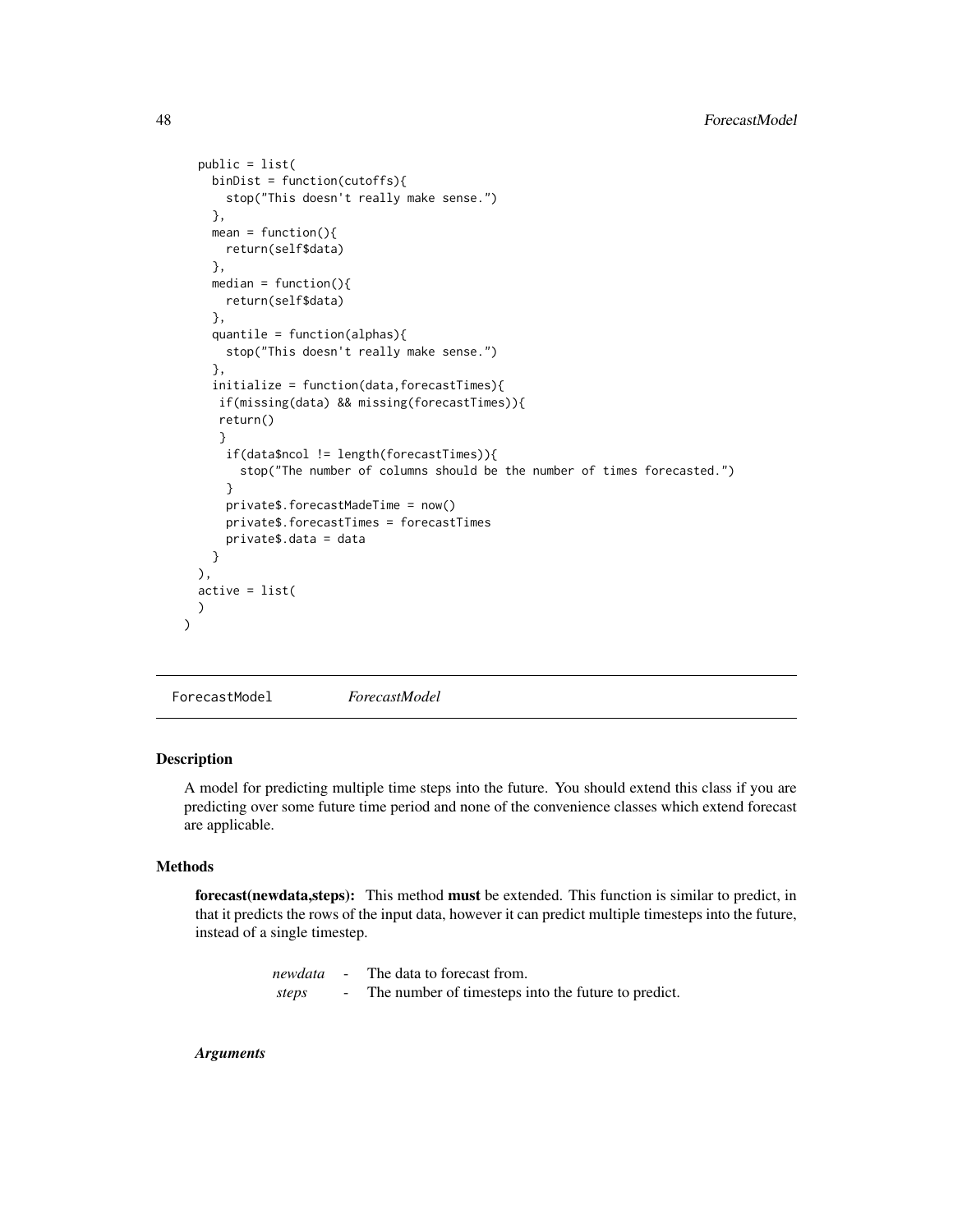#### FrameData 49

Value A forecast

<span id="page-48-0"></span>FrameData *FrameData*

## Description

An abstract class for storing data in the form of a data frame. It enforces core functionality that we want the data we model to have. This class covers any data which is stored as list.

## Fields

- arr This is the full array. For extensibility, it cannot be written to directly and must be modified through methods.
- cellData A list of metadata associated with the cells of the data.

cnames The names of columns in the data.

colData A list of metadata associated with the columns of the data.

dimData The data associated with each dimension of the array.

dims The size of the array.

dnames The size of the array.

frame The data frame this class is responsible for.

- mat This is the matrix. For extensibility, it cannot be written to directly and must be modified through methods.
- metaData Any data not part of the main data structure.
- ncol The number of columns in the data.
- ndim The number of dimensions of the array.
- nrow The number of rows in the data
- **rnames** The names of rows in the data.

rowData A list of metadata associated with the rows of the data.

#### Methods

debug(string): A function for debugging the methods of this class. It calls the [browser](#page-0-0) command. In order for methods to opt into to debugging, they need to implement the following code at the beginning: if(<method\_name> %in% private\$.debug){browser()}. This method exists, because the debugger is not always intuitive when it comes to debugging R6 methods.

*string* - The name(s) of methods to debug as a character vector

#### *Arguments*

initialize(...): This function should be extended. Create a new instance of this class.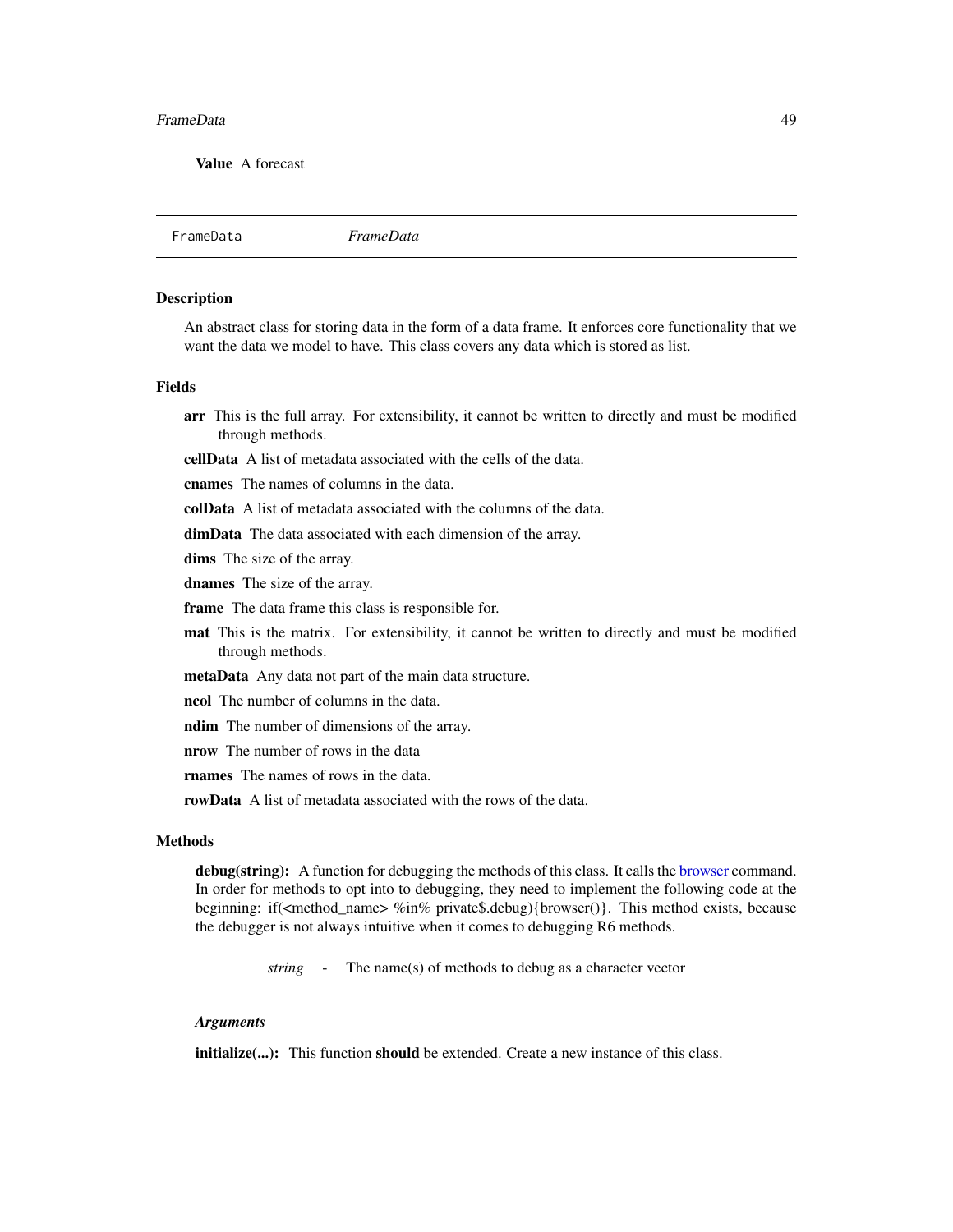*. . .* - This function should take in any arguments just in case.

## *Arguments*

undebug(string): A function for ceasing to debug methods. Normally a method will call the [browser](#page-0-0) command every time it is run. This command will stop it from doing so.

*string* - The name(s) of the methods to stop debugging.

## *Arguments*

## See Also

Inherits from : [ArrayData](#page-42-0)

Is inherited by : [AbstractObservationList](#page-17-0), [RelationalData](#page-66-0)

# Examples

```
SampleFrameData <- R6Class(
 inherit = FrameData,
 public = list(
   initialize = function(data){
     private$.frame = data
     private$.arr = data
     private$.mat = data
     private$.dims = dim(data)
     private$.ndim = length(private$.dims)
     private$.dnames = dimnames(data)
   }
 )
)
```
IncidenceForecast *IncidenceForecast*

# Description

A basic concrete SimulatedForecast class.

# Fields

data The prediction this model is responsible for. The data should be of class SimulatedIncidence-Matrix

forecastMadeTime When the forecast was created.

forecastTimes The times the forecast is about.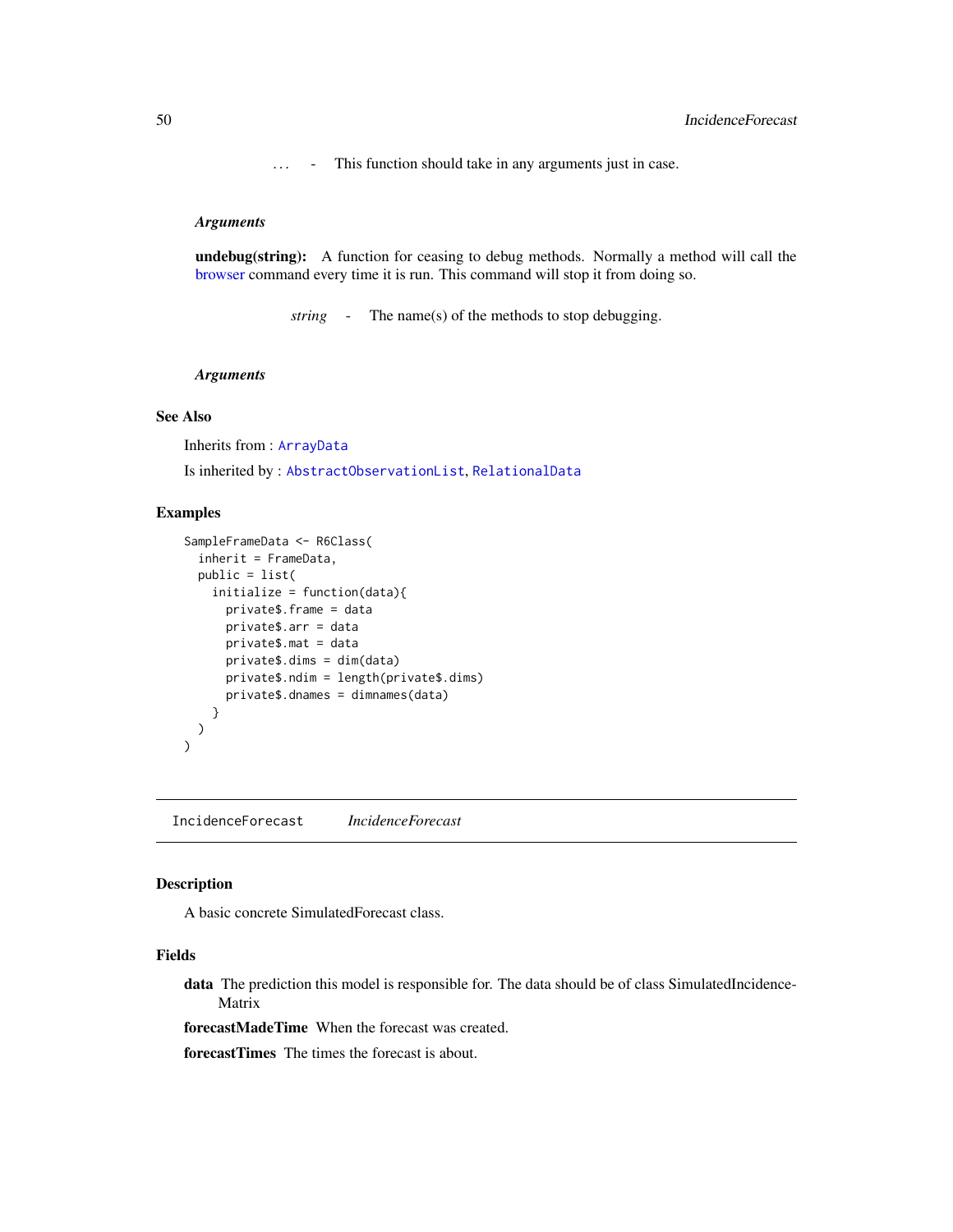model The model used to create the forecast.

nsim The number of simulations.

sample Draw a random sample from the possible model predictions. Please see implementation of the data for the properties of the sampling.

# Methods

binDist(cutoffs,include.lowest = FALSE,right = TRUE): Get the distribution of simulations of the data within fixed bins.

*cutoffs* - A numeric vector with elements to use as the dividing values for the bins. -Inf, and Inf will be added automatically *include.lowest* - logical, indicating if an x[i] equal to the lowest (or highest, for right = FALSE) breaks value should be in *right* - logical, indicating if the intervals should be closed on the right (and open on the left) or vice versa.

#### *Arguments*

Value an ArrayData.

debug(string): A function for debugging the methods of this class. It calls the [browser](#page-0-0) command. In order for methods to opt into to debugging, they need to implement the following code at the beginning: if(<method\_name> %in% private\$.debug){browser()}. This method exists, because the debugger is not always intuitive when it comes to debugging R6 methods.

*string* - The name(s) of methods to debug as a character vector

## *Arguments*

initialize(data=SimulatedIncidenceMatrix\$new(),forecastTimes=c()): Create a new Incidence-Forecast.

*data* - The data to initialize with

#### *Arguments*

 $mean(trim = 0, \text{na}.\text{rm} = FALSE)$ : This method extracts the elementwise mean of the forecast. This function will not change the number of rows or columns in the data, but will convert probabilistic estimates into deterministic ones.

*trim* - the fraction (0 to 0.5) of observations to be trimmed from each end of 'x' before the mean is computed. Values of *na.rm* - a logical value indicating whether 'NA' values should be stripped before the computation proceeds.

#### *Arguments*

Value An IncidenceMatrix with the mean over all simulations.

median(na.rm=FALSE): This method extracts the elementwise median of the forecast. This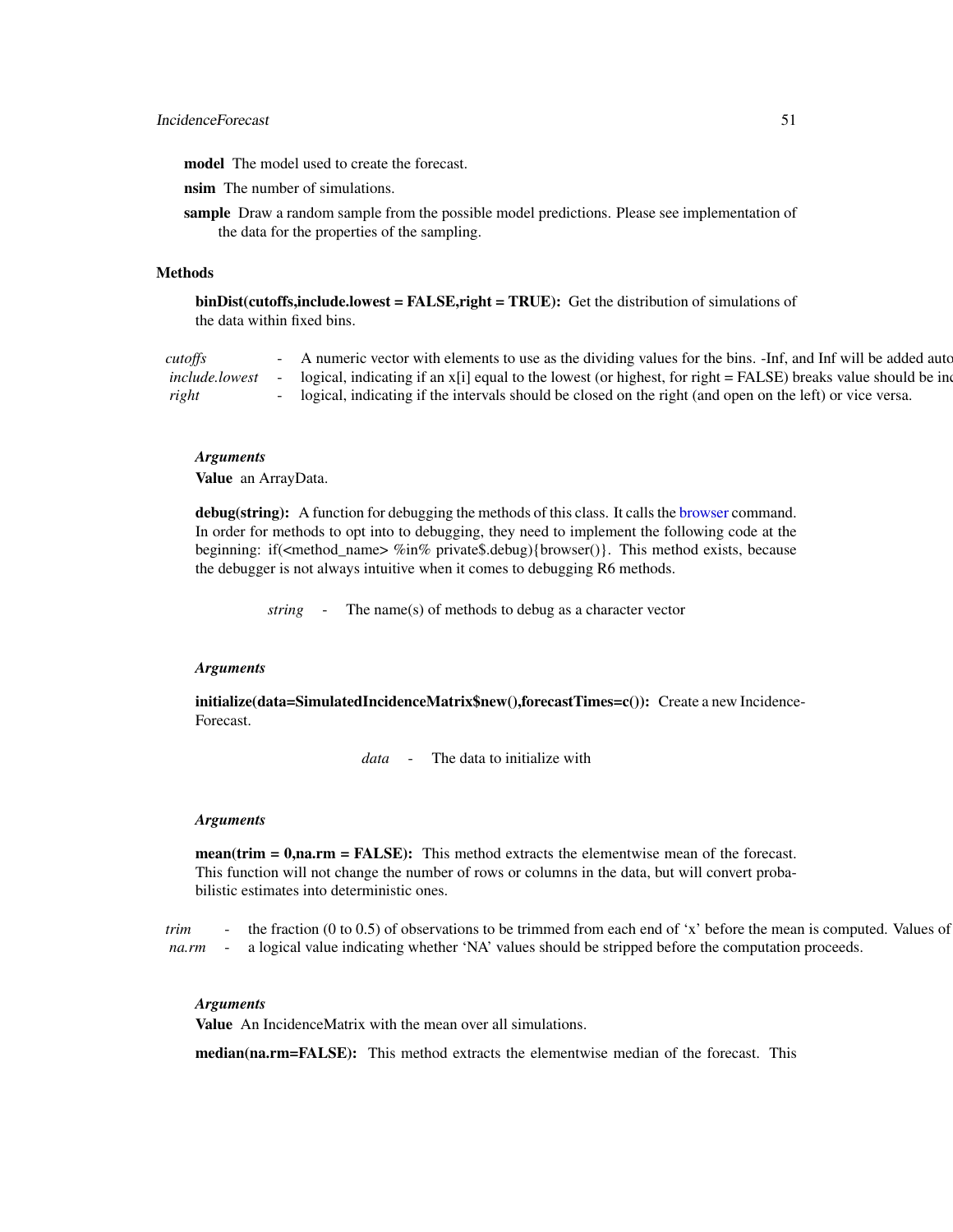# 52 IncidenceForecast

function will not change the number of rows or columns in the data, but will convert probabilistic estimates into deterministic ones.

*na.rm* - a logical value indicating whether 'NA' values should be stripped before the computation proceeds.

# *Arguments*

Value a MatrixData.

```
quantile(probs,na.rm=FALSE,names=TRUE,type=7): Get the cutoffs for each percentile in
probs.
```
*probs* - A numeric vector with elements between 0 and 1 of percentiles to find cutoffs for. (Values up to '2e-14' outside t *na.rm* - logical; if true, any 'NA' and 'NaN''s are removed from 'x' before the quantiles are computed. *names* - logical; if true, the result has a 'names' attribute. Set to 'FALSE' for speedup with many 'probs'. *type* - an integer between 1 and 9 selecting one of the nine quantile algorithms detailed below to be used.

## *Arguments*

Value an ArrayData where the rows and columns correspond to the .

undebug(string): A function for ceasing to debug methods. Normally a method will call the [browser](#page-0-0) command every time it is run. This command will stop it from doing so.

*string* - The name(s) of the methods to stop debugging.

# *Arguments*

# See Also

Inherits from : [SimulatedForecast](#page-70-0)

```
data = SimulatedIncidenceMatrix$new(
 IncidenceMatrix$new(matrix(1:9,3,3)),
 nsim=3
)
data$addError(cols = 3,type='Poisson')
forecast = IncidenceForecast$new(data,forecastTimes=c(FALSE,FALSE,TRUE))
forecast
forecast$forecastTimes
forecast$forecastMadeTime
forecast$data$mat
forecast$nsim
forecast$sample$mat
forecast$sample$mat
forecast$mean()$mat
```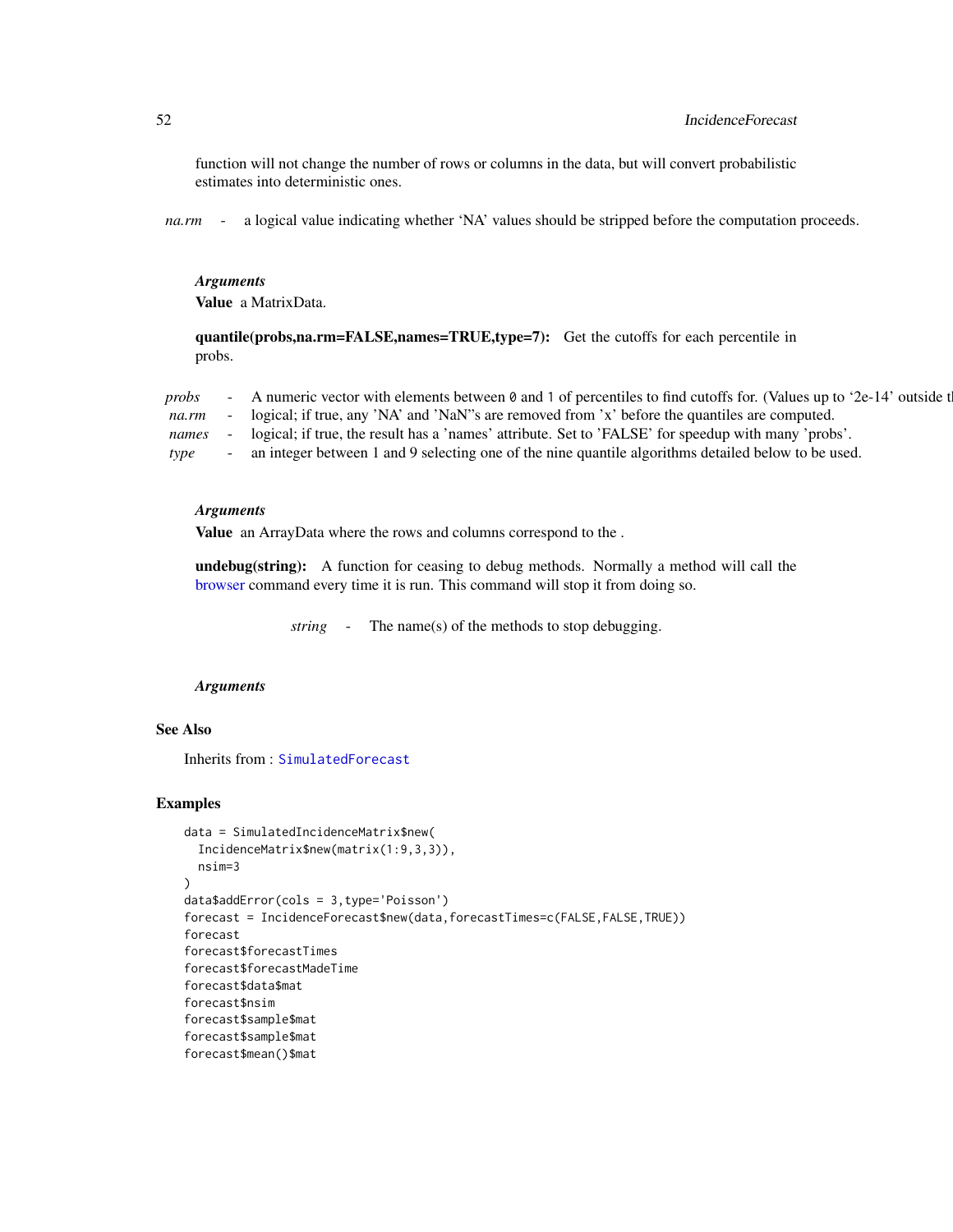# IncidenceMatrix 53

```
forecast$median()$mat
forecast$binDist(1:4*4)$arr
forecast$quantile(c(.05,.5,.95))$arr
```
IncidenceMatrix *IncidenceMatrix*

## Description

A class for storing a matrix and relevant metaData.

# Fields

cellData A list of metadata associated with the cells of the data.

cnames The names of columns in the data.

colData A list of metadata associated with the columns of the data.

- frame A data.frame representation of the IncidenceMatrix. The frame contains all rows/columns as rows of the data frame, and the rows, columns, values and all metadata types as columns. This is similar to the melt function.
- mat This is the matrix. For extensibility, it cannot be written to directly and must be modified through methods.

metaData Any data not part of the main data structure.

ncol The number of columns in the data.

nrow The number of rows in the data

rnames The names of rows in the data.

rowData A list of metadata associated with the columns of the data.

# **Methods**

addColumns(columns): This function adds empty columns to the right side of the data.

*columns* - The number of columns to add.

## *Arguments*

addRows(rows): This function adds empty rows to the data.

*rows* - The number of rows to add.

## *Arguments*

as\_sts(pop\_name = 'pop',freq\_name = 'freq',start\_name = 'start',epoch\_name = 'epoch',map\_name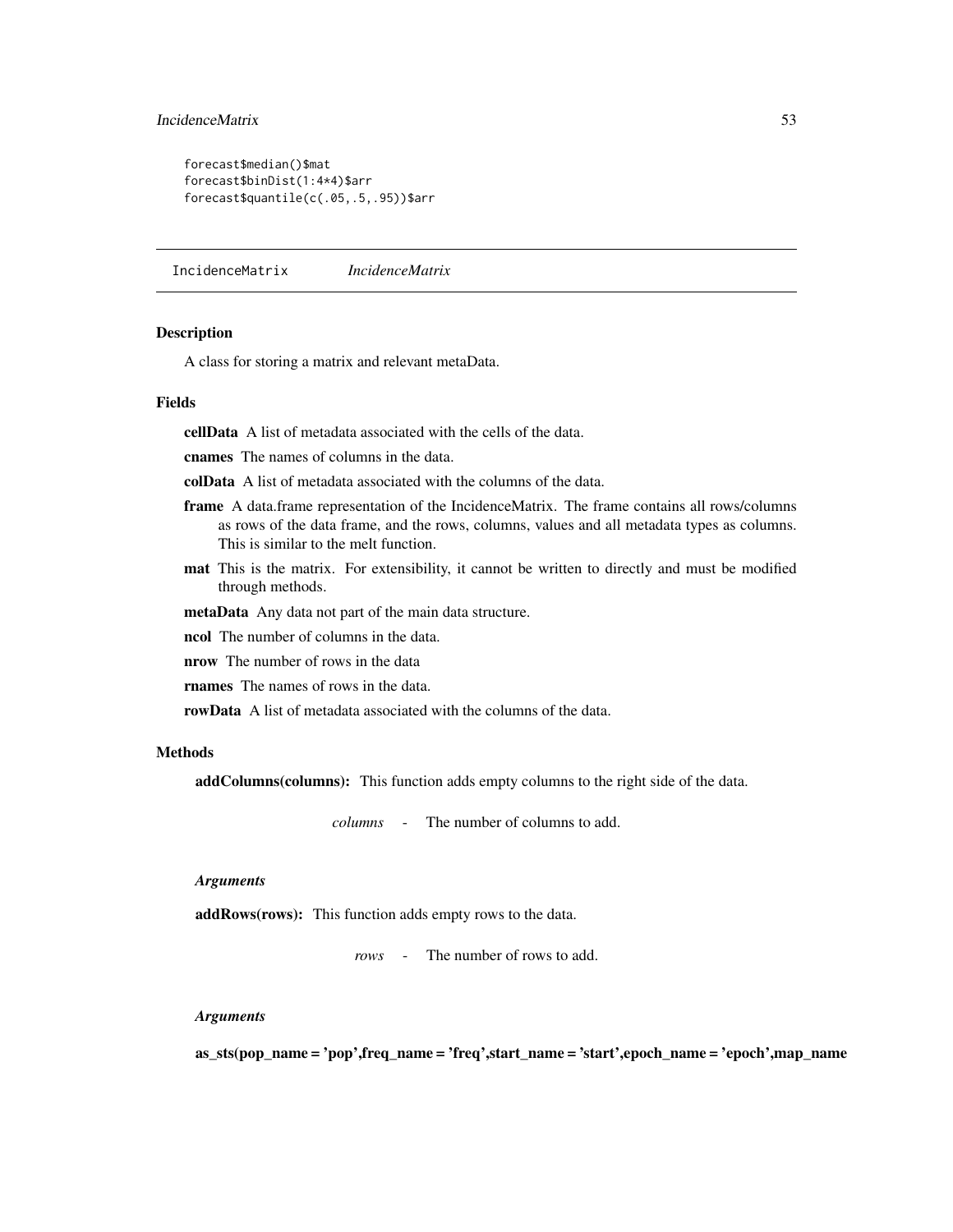= 'map',neighbourhood\_name = 'neighbourhood'): Convert this object to an sts object with as much information as possible

| pop_name           |        | - string with the name of rowData to use as the population of the sts object.     |
|--------------------|--------|-----------------------------------------------------------------------------------|
| freq_name          |        | - string with the name of metaData to use as the frequency of the sts object.     |
| start name         |        | - string with the name of metaData to use as the start of the sts object.         |
| epoch_name         |        | - string with the name of the colData to use as the epoch of the sts object.      |
| map_name           |        | - string with the name of the rowData to use as the map of the sts object.        |
| neighbourhood_name | $\sim$ | string with the name of the rowData to use as the neighbourhood of thests object. |

## *Arguments*

debug(string): A function for debugging the methods of this class. It calls the [browser](#page-0-0) command. In order for methods to opt into to debugging, they need to implement the following code at the beginning: if(<method\_name> %in% private\$.debug){browser()}. This method exists, because the debugger is not always intuitive when it comes to debugging R6 methods.

*string* - The name(s) of methods to debug as a character vector

## *Arguments*

 $diff(lag = 1, mutate=TRUE)$ : This function replaces the matrix value at column i with the difference. between the values at columns i and (i-lag).

*lag* - How far back to diff. Defaults to 1.

*mutate* - Whether to change the original instance, or create a new one. If FALSE, the instance performing the method will

## *Arguments*

Value If mutate=FALSE, a clone of this object will run the method and be returned. Otherwise, there is no return.

head(k,direction=2,mutate=TRUE): Select the last k slices of the data in dimension direction.

*k* - The number of slices to keep.

*direction* - The dimension to take a subset of. 1 for row, 2 for column.

*mutate* - Whether to change the original instance, or create a new one. If FALSE, the instance performing the method w

#### *Arguments*

Value If mutate=FALSE, a clone of this object will run the method and be returned. Otherwise, there is no return.

initialize(data=matrix(),metaData=list(),rowData=list(),colData=list(),cellData = list()): Create a new IncidenceMatrix object from its components.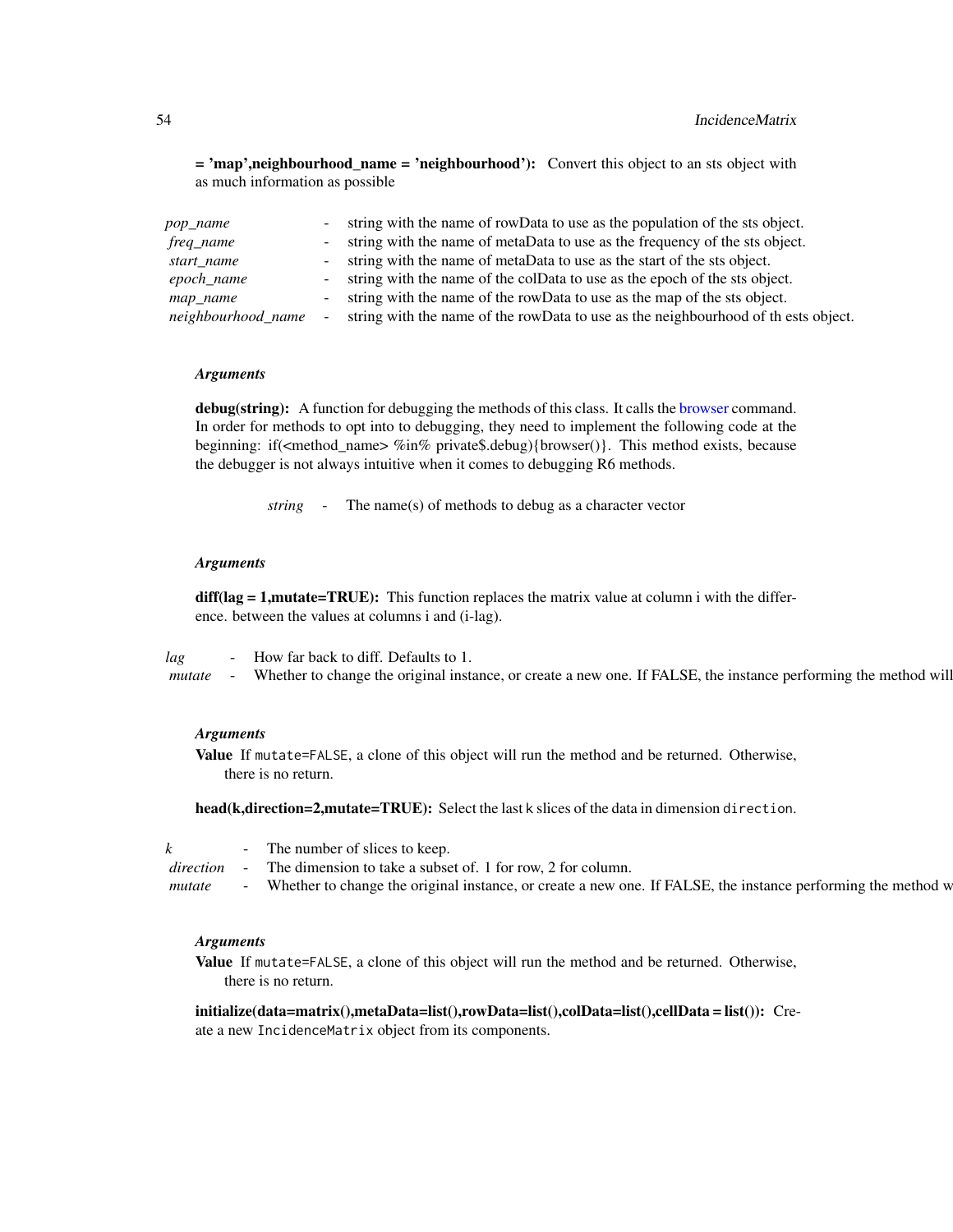#### IncidenceMatrix 55

*data* - Either a matrix, or an object of class MatrixData. If data is a matrix, it will form the mat field. If data is a MatrixDa

## *Arguments*

lag(indices,mutate=TRUE,na.rm=FALSE): This function replaces the current matrix with a new matrix with one column for every column, and a row for every row/index combination. The column corresponding to the row and index will have the value of the original matrix in the same row, but index columns previous. This shift will introduce NAs where it passes off the end of the matrix.

*indices* - A sequence of lags to use as part of the data. Note that unless this list contains 0, the data will all be shifted back *mutate* - Whether to change the original instance, or create a new one. If FALSE, the instance performing the method will *na.rm* - Whether to remove NA values generated by walking off the edge of the matrix.

#### *Arguments*

Value If mutate=FALSE, a clone of this object will run the method and be returned. Otherwise, there is no return.

lead(indices,mutate=TRUE,na.rm=FALSE): This function replaces the current matrix with a new matrix with one column for every column, and a row for every row/index combination. The column corresponding to the row and index will have the value of the original matrix in the same row, but index columns ahead.

*indices* - A sequence of leads to use as part of the data. Note that unless this list contains 0, the data will all be shifted fore

*mutate* - Whether to modify this object, or create and return a modified object.

*na.rm* - Whether to remove the NA columns that result where the lead goes off the edge of self\$simulations.

## *Arguments*

Value If mutate=FALSE, a clone of this object will run the method and be returned. Otherwise, there is no return.

mutate(rows,cols,data): This function is a way to modify the data as though it were a matrix.

- *rows* Which rows to modify. These can be numeric or names.
- *cols* Which cols to modify. These can be numeric or names.
- *data* The data to change the chosen values to. It needs to be the right shape.

#### *Arguments*

scale(f, mutate=TRUE): This function rescales each element of our object according to f

*f* - a function which takes in a number and outputs a rescaled version of that number *mutate* - Whether to change the original instance, or create a new one. If FALSE, the instance performing the method will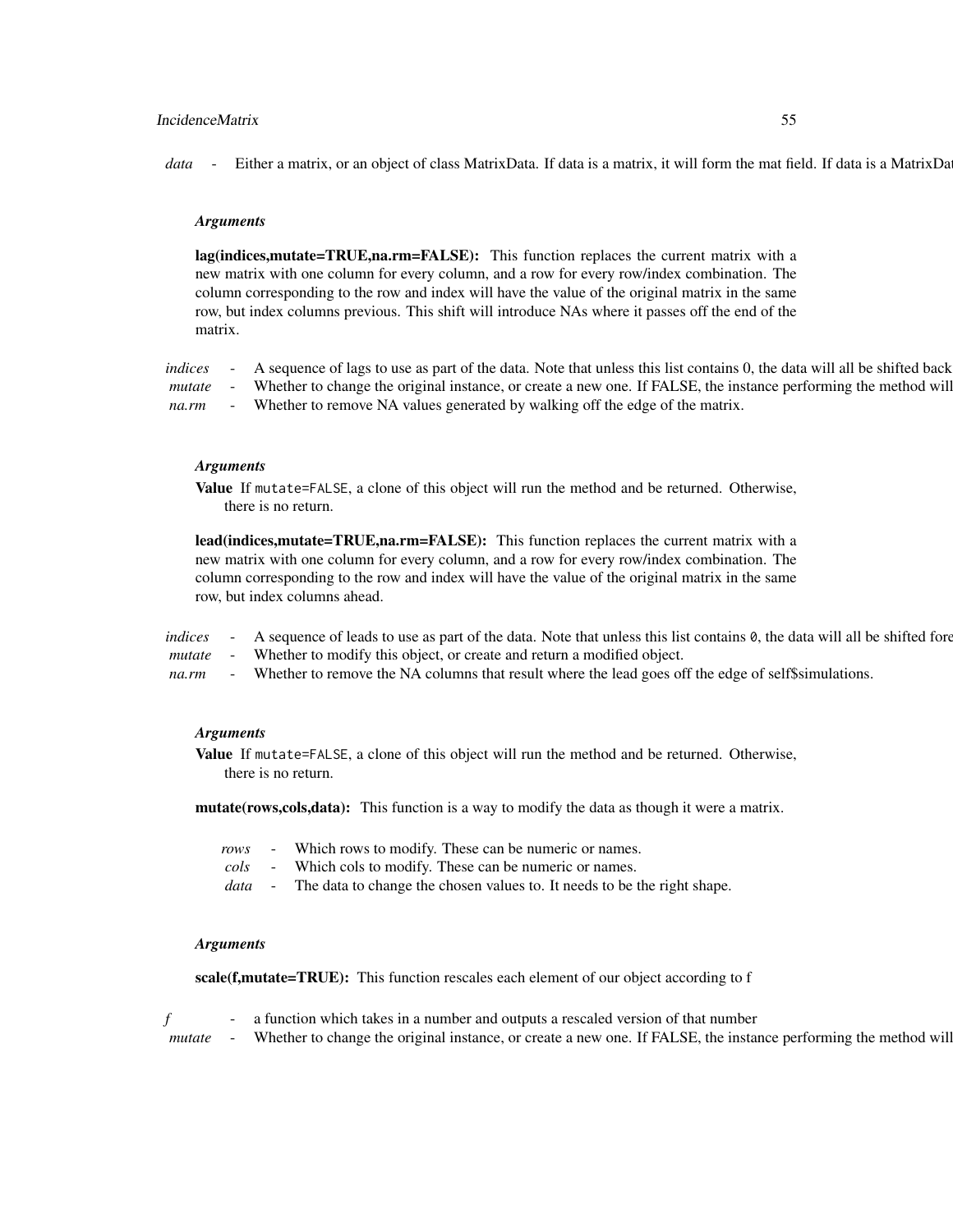## *Arguments*

Value If mutate=FALSE, a clone of this object will run the method and be returned. Otherwise, there is no return.

subset(rows,cols,mutate=TRUE): Select the data corresponding to the rows rows and the columns columns. rows and columns can be either numeric or named indices.

| rows | - An row index or list of row indices which can be either numeric or named.                                                    |
|------|--------------------------------------------------------------------------------------------------------------------------------|
| cols | - An column index or list of column indices which can be either numeric or named.                                              |
|      | <i>mutate</i> - Whether to change the original instance, or create a new one. If FALSE, the instance performing the method wil |

#### *Arguments*

Value If mutate=FALSE, a clone of this object will run the method and be returned. Otherwise, there is no return.

tail(k,direction=2,mutate=TRUE): Select the last k slices of the data in dimension direction.

|           | The number of slices to keep.                                                                                |  |
|-----------|--------------------------------------------------------------------------------------------------------------|--|
| direction | The dimension to take a subset of. 1 for row, 2 for column.                                                  |  |
| mutate    | Whether to change the original instance, or create a new one. If FALSE, the instance performing the method w |  |

#### *Arguments*

Value If mutate=FALSE, a clone of this object will run the method and be returned. Otherwise, there is no return.

undebug(string): A function for ceasing to debug methods. Normally a method will call the [browser](#page-0-0) command every time it is run. This command will stop it from doing so.

*string* - The name(s) of the methods to stop debugging.

## *Arguments*

# See Also

Inherits from : [AbstractIncidenceMatrix](#page-4-0)

```
data = IncidenceMatrix$new(matrix(1:9,3,3))
data$mat
data$nrow
data$ncol
data$colData = list(1:3,letters[1:3])
data$colData
data$addColumns(2)
data$colData
```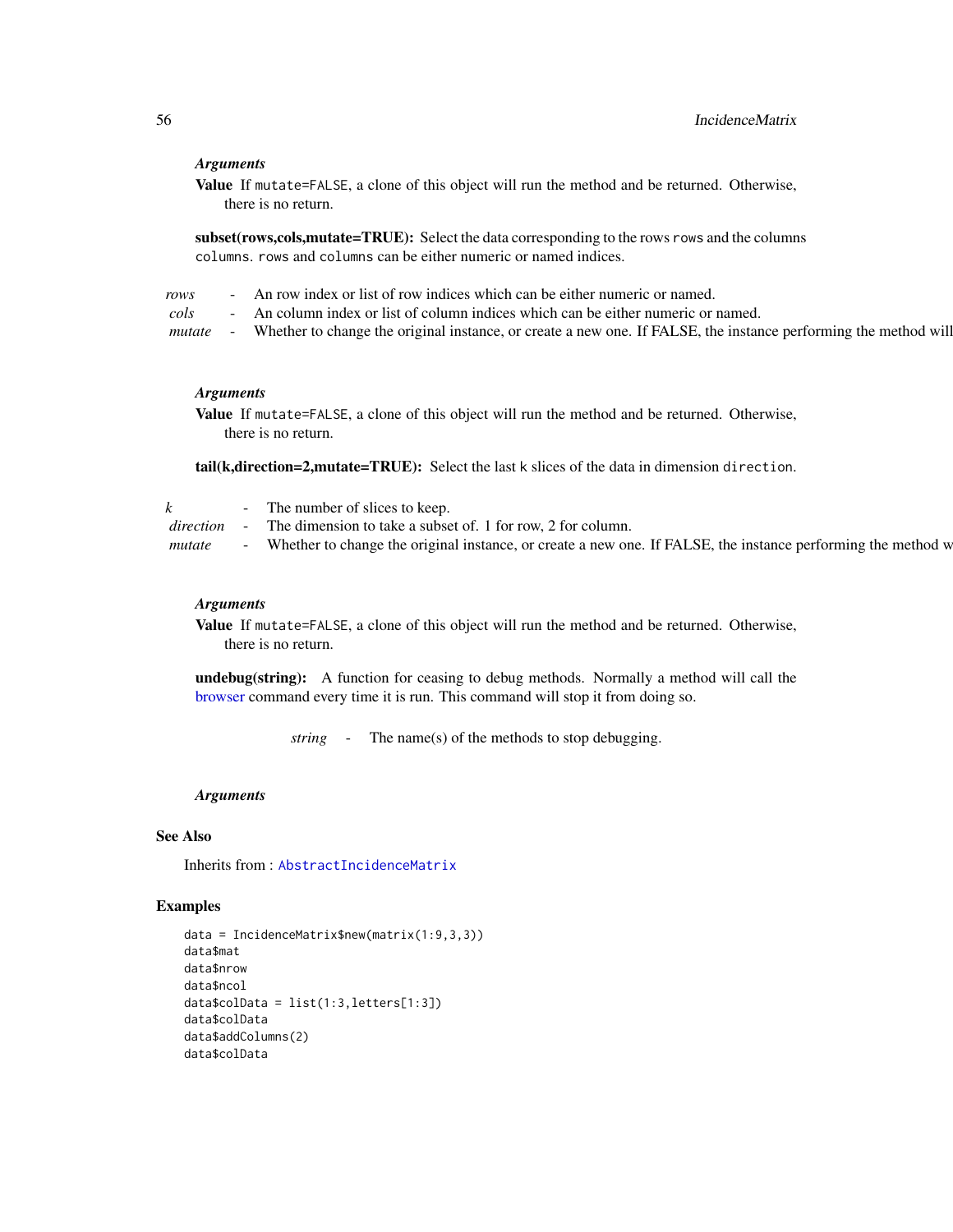#### MatrixData 57

```
data$mat
data$diff(1)
data$mat
data$lag(1)
data$mat
data$head(1,1)
data$mat
data$tail(2,2)
data$mat
data$mutate(data=3)
data$mat
data = IncidenceMatrix$new(matrix(1:9,3,3))
data$scale(function(x){x^2},mutate=FALSE)$mat
data$mat
data$subset(rows=1,cols=2)
data$mat
```
<span id="page-56-0"></span>MatrixData *MatrixData*

#### **Description**

An abstract class for storing metaData relevant to a matrix. This class forms the backbone of the data structures. It enforces the core functionality we want the data we model to have. This class covers any data which has two major axes, and can be thought of as a matrix. It also can cover the case where the data is matrix-like, but our representation of the data is not matrix-like. ## TODO: make an example for this (think cholera data).

## Fields

cellData A list of metadata associated with the cells of the data.

cnames The names of columns in the data.

colData A list of metadata associated with the columns of the data.

mat This is the matrix. For extensibility, it cannot be written to directly and must be modified through methods.

metaData Any data not part of the main data structure.

ncol The number of columns in the data.

nrow The number of rows in the data

rnames The names of rows in the data.

rowData A list of metadata associated with the columns of the data.

## Methods

debug(string): A function for debugging the methods of this class. It calls the [browser](#page-0-0) command. In order for methods to opt into to debugging, they need to implement the following code at the beginning: if(<method\_name> %in% private\$.debug){browser()}. This method exists, because the debugger is not always intuitive when it comes to debugging R6 methods.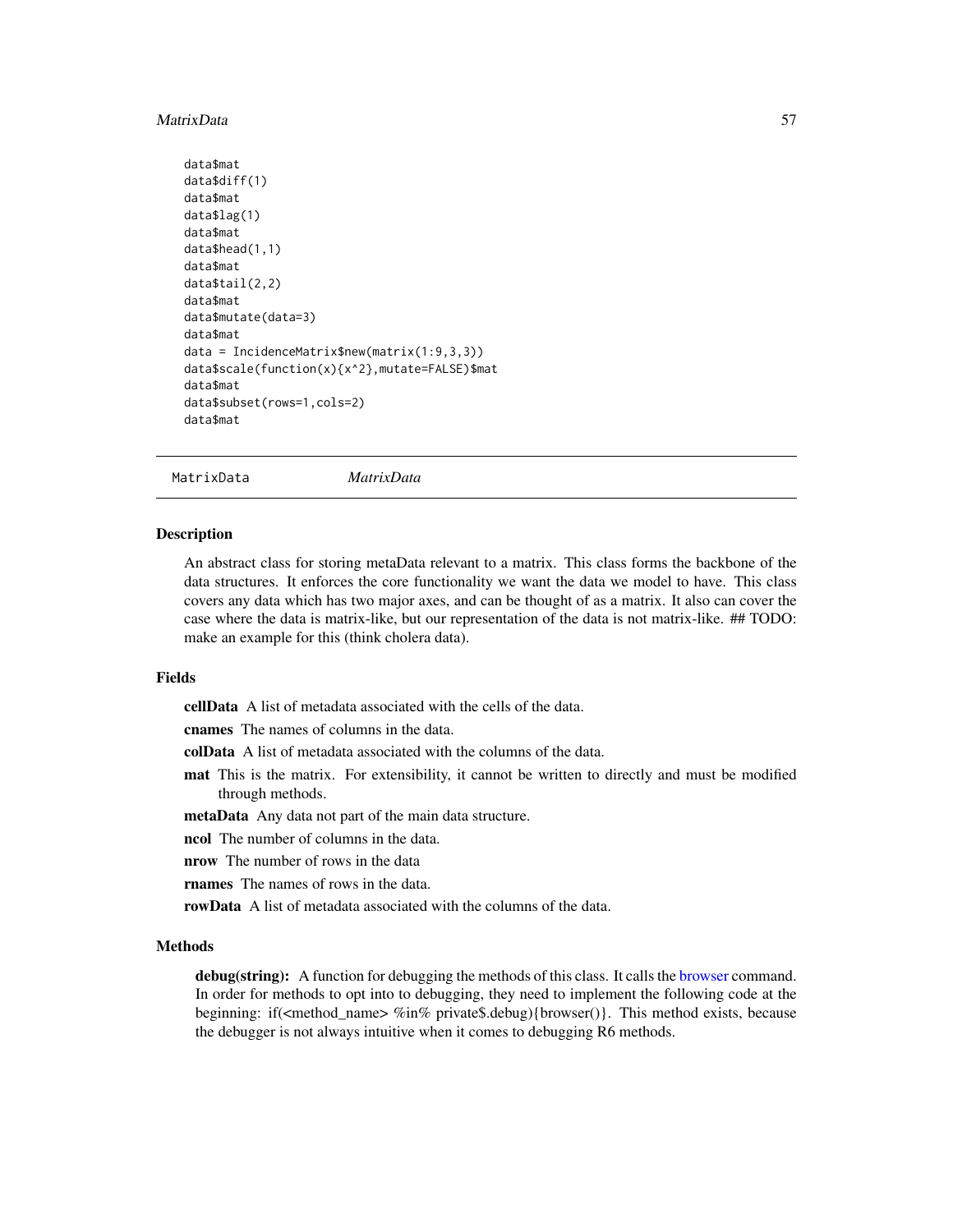*string* - The name(s) of methods to debug as a character vector

### *Arguments*

initialize(...): This function should be extended. Create a new instance of this class.

*. . .* - This function should take in any arguments just in case.

## *Arguments*

undebug(string): A function for ceasing to debug methods. Normally a method will call the [browser](#page-0-0) command every time it is run. This command will stop it from doing so.

*string* - The name(s) of the methods to stop debugging.

#### *Arguments*

## See Also

Inherits from : [DataContainer](#page-43-0)

Is inherited by : [AbstractIncidenceMatrix](#page-4-0), [ArrayData](#page-42-0)

```
SampleMatrixData <- R6Class(
 inherit = MatrixData,
 public = list(
    initialize = function(data){
     if('matrix' %in% class(data)){
       private$.mat = data
       private$.nrow = nrow(data)
       private$.ncol = ncol(data)
       private$.rnames = rownames(data)
       private$.cnames = colnames(data)
     }
   }
 )
)
```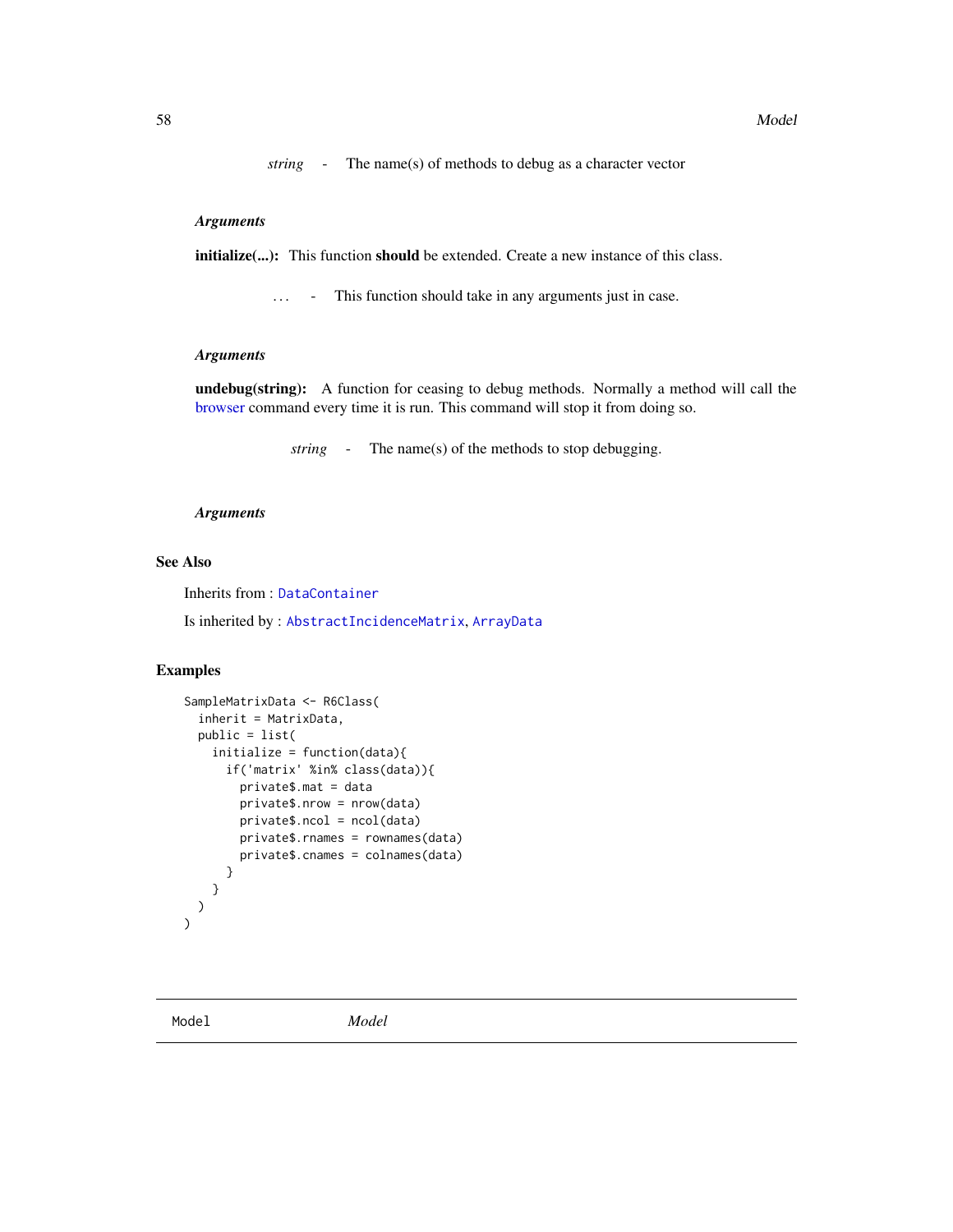## Description

An abstract class for making predictions. This class contains only what's necessary for data based modeling. For the most part, the other model classes in this package are there to make extending this class easier. You should extend this class directly if you are making a model which does not forecast, and none of the convenience classes seem appropriate.

## Methods

fit(data): This method must be extended. Get the model ready to predict.

*data* - The data to fit the model to.

#### *Arguments*

predict(newdata): This method must be extended. Predict using the model

*newdata* - the data to predict.

*Arguments*

<span id="page-58-0"></span>MoveAheadModel *MoveAheadModel*

#### Description

An autoregressive model which assumes everything stays the same.

# Fields

data A MatrixData containing the data used in fitting of the model.

maxPredCol The farthest back column from the output value used in prediction.

nsim The number of stochastic simulations to perform.

- predCols An array of which columns are used in prediction. 1 means the column before the prediction, 2 the one before that etc.
- stochastic A string with the family of stochastic noise to apply to the recursive process. Currently only accepts 'Deterministic' and 'Poisson' as values.

# Methods

fit(data): Fit the model for predicting. This method breaks down the fitting process into two parts, data preparation, and the model fitting.

*data* - The data to use to fit the model. This object should be a MatrixData object.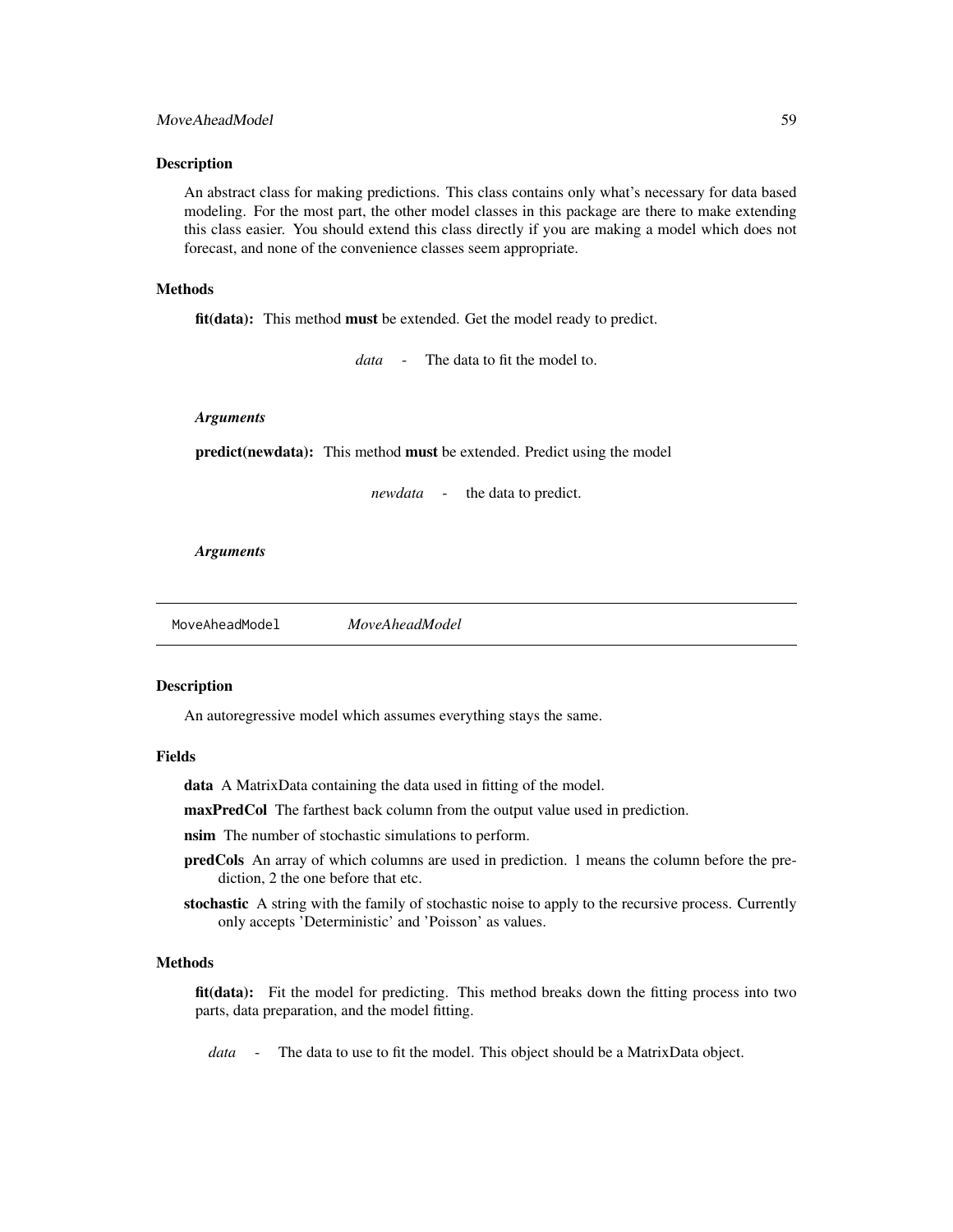#### *Arguments*

fit\_(): This method is included for compliance with the standard but does nothing. This model does not need to be fit.

#### *Arguments*

forecast(newdata = private\$.data,steps=1): Using a model previously fit with fit to predict the next steps columns. This function assumes that all of the data preprocessing has already been taken care of. This function is similar to predict, except that it can predict multiple time steps into the future instead of a single timestep.

| newdata | The data to forecast from.                          |
|---------|-----------------------------------------------------|
| steps   | The number of timesteps into the future to predict. |

#### *Arguments*

Value private\$output This function should both modify and return private\$output.

initialize(nsim = 3): Create a new MoveAheadModel

*nsim* - The number of stochastic simulations to use.

#### *Arguments*

predict(newdata): Use a model previously fit with fit to predict. This function does not assume any data preprocessing. This function should not, in general need to be overwritten by the user. The main prediction function is predict\_, so please modify that function instead if possible.

*newdata* - Optional. The data used to predict. This data should be a MatrixData object.

#### *Arguments*

predictRow(newdata,row,col): Using a model previously fit with fitRow to predict the rowth row of the next column. This function does not assume any data preprocessing. Since the predict method predicts every row at the the same time, we include this method for predicting only a single row.

*newdata* - Optional. The data use to predict. This can either be a matrix, appropriately formatted lag vector, or NULL to p *row* - The row to predict the value of. *col* - This is for internal use only.

## *Arguments*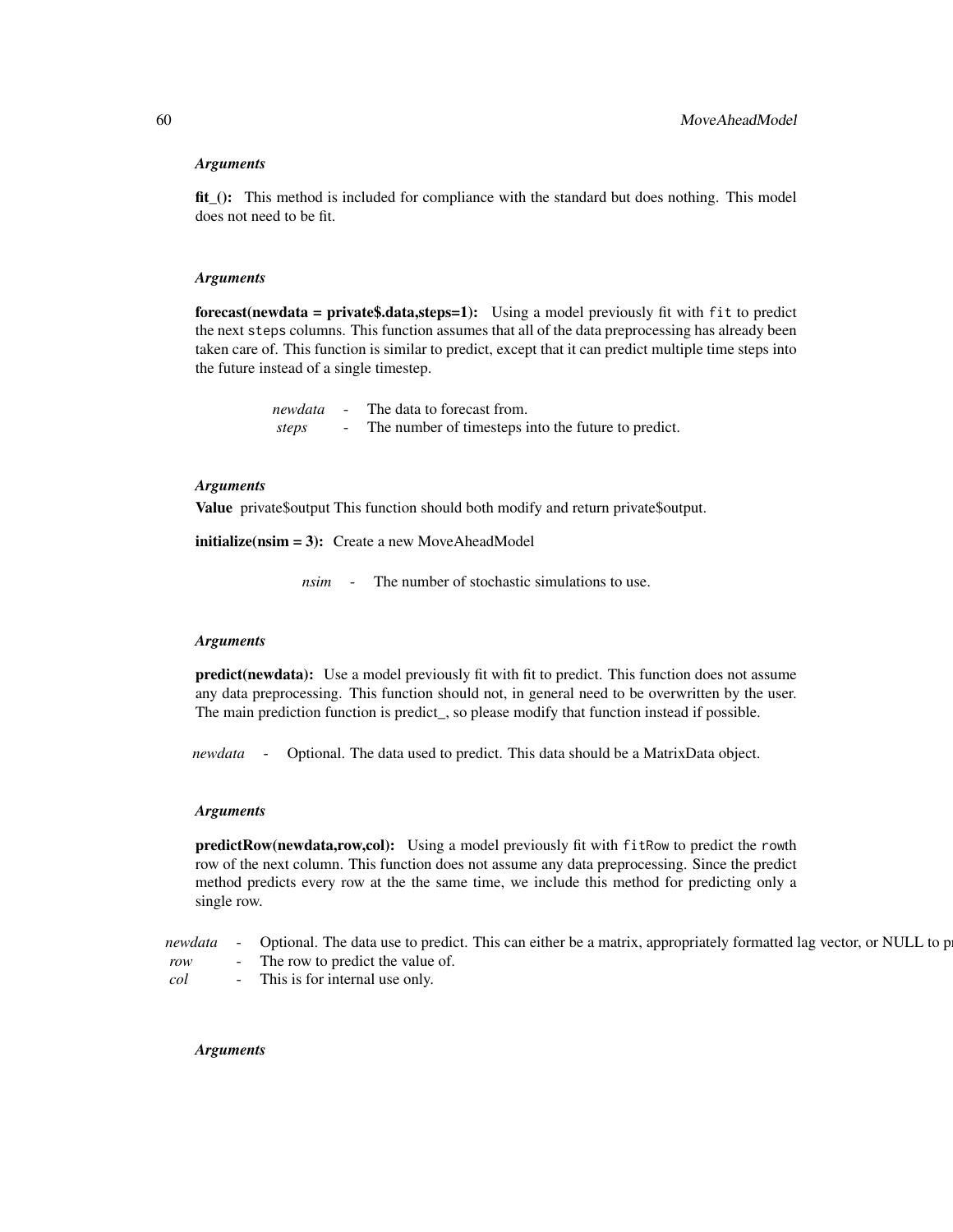predictRow\_(row,col=0): This method predicts a particular row.

*row* - The row to predict *col* - This is for internal use.

## *Arguments*

predict\_(col=0): This method predicts as much as possible about the next time step.

*col* - This is for internal use.

## *Arguments*

prepareFitData(data): This method gets data ready for fitting and stores it in the model for later use.

*data* - The data used to fit the model.

## *Arguments*

prepareForecastData(data): This method gets data ready to use to forecast and stores it in the model for later use.

*data* - The data to use when forecasting.

# *Arguments*

prepareOutputData(inputData,steps=0): This method prepares the output for predict or forecast.

> *inputData* - The data being used to predict/forecast. *steps* - The number of steps in the forecast. (0 for predict).

# *Arguments*

preparePredictData(newdata): This method gets data ready to use to predict and stores it in the model for later use.

*newdata* - The data to use when fitting the model.

## *Arguments*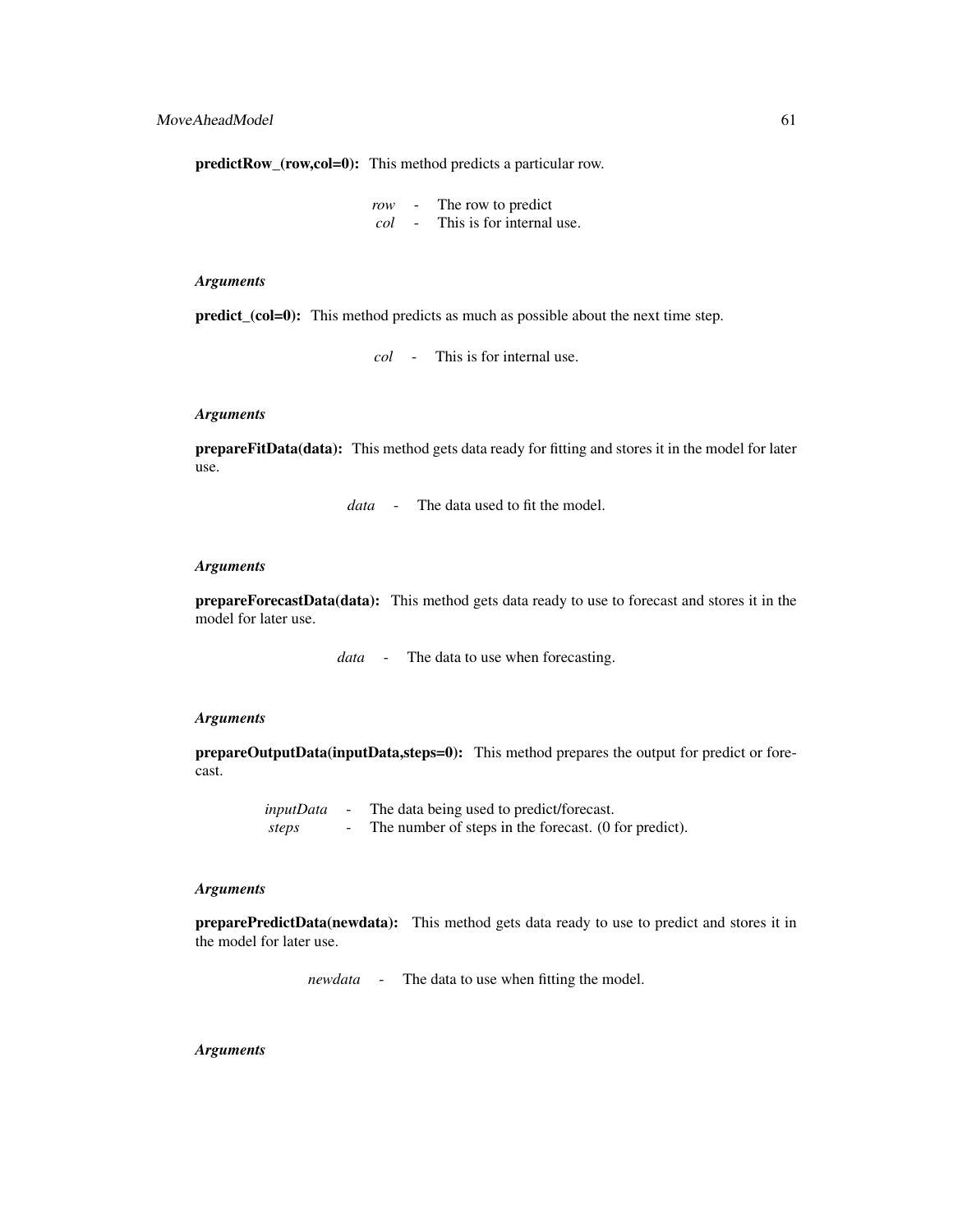# See Also

Inherits from : [RecursiveForecastModel](#page-63-0)

```
MoveAheadModel <- R6Class(
  classname = 'MoveAheadModel',
  inherit = RecursiveForecastModel,
  private = list(
    .data = IncidenceMatrix$new(),
   newdata = IncidenceMatrix$new(),
   output = ArrayData$new(),
   nsim = 3,
   .predCols = c(as.integer(1)),.maxPredCol = as.integer(1)
  ),
  public = list(
    initialize = function(nsim = 3){
     private$.nsim = nsim
    },
    fit = function()if(self$data$ncol <= self$predCols){
       stop("We cannot go further back than the start of the matrix.")
      }
    },
    predictRow_ = function(row,col=0){
      predict_(col)
    },
   predict_ = function(col=0)if('predict_' %in% private$.debug){
       browser()
      }
      if(col == 0)col=1:private$output$ncol
      }
      private$output$mutate(
       cols=col,
       data = SimulatedIncidenceMatrix$new(
         private$newdata,
         private$.nsim
       )$simulations
      )
    },
   prepareFitData = function(data){
      private$.data = data$clone(TRUE)
    },
    preparePredictData = function(newdata){
      if('preparePredictData' %in% private$.debug){
        browser()
      }
      private$newdata = SimulatedIncidenceMatrix$new(data=newdata,nsim=self$nsim)
      private$.nrow = private$newdata$nrow
```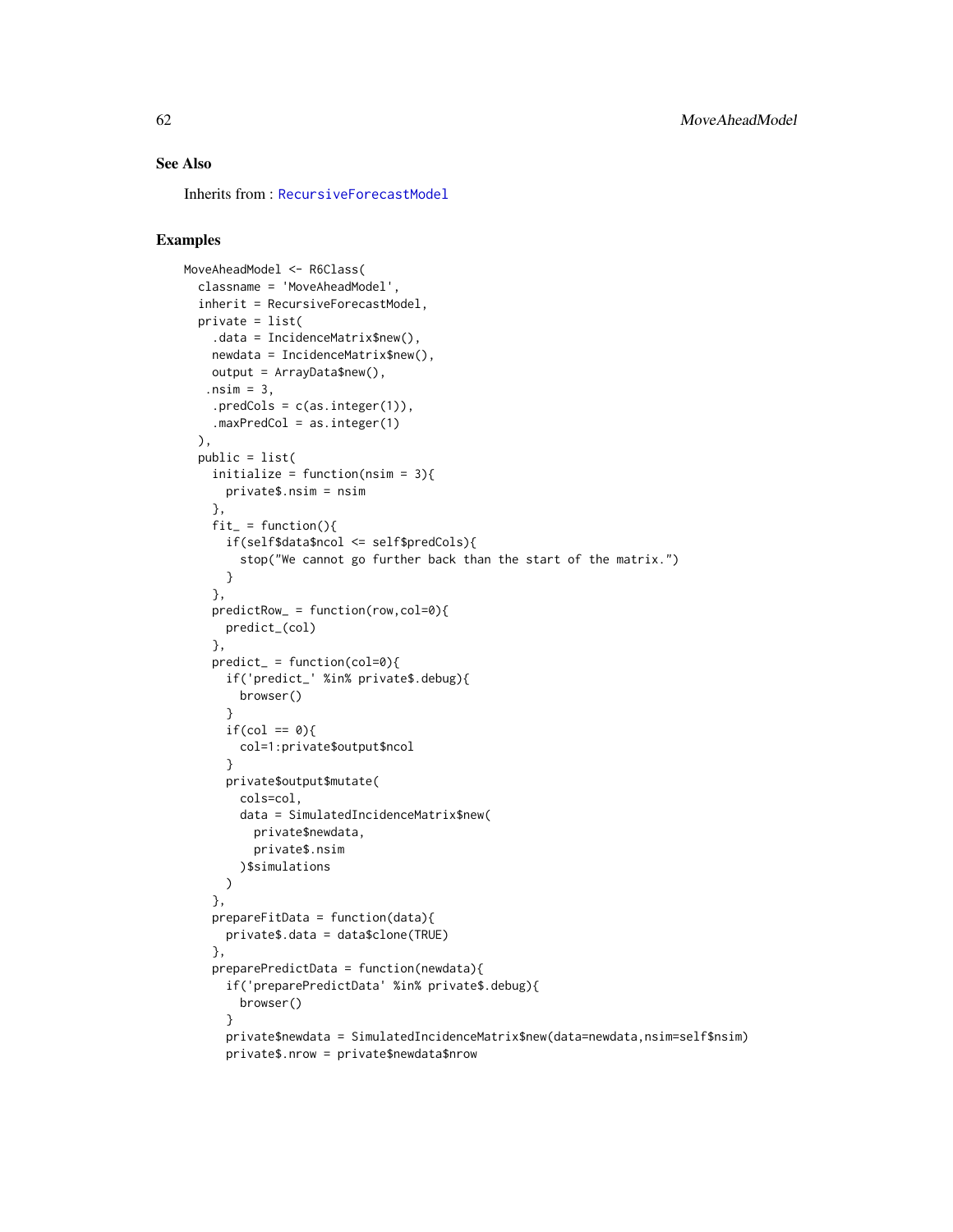```
private$newdata$addColumns(min(self$predCols))
    private$newdata$lag(min(self$predCols),na.rm=FALSE)
    private$newdata$subset(cols=2:private$newdata$ncol)
  },
  prepareForecastData = function(data){
    if(self$data$ncol <= self$predCols){
      stop("We cannot go further back than the start of the matrix.")
    }
    private$newdata = data$clone(TRUE)
    private$.nrow = private$newdata$nrow
    private$newdata$addColumns(min(self$predCols))
    private$newdata$lag(min(self$predCols),na.rm=TRUE)
  },
  prepareOutputData = function(inputData,steps=0){
    private$output = SimulatedIncidenceMatrix$new(inputData,private$.nsim)
    if(steps > 0){
      private$output$addColumns(steps)
    }
  }
),
active = list(
  nsim = function(value){
    private$defaultActive(type='private',name='.nsim',val=value)
  }
)
```
ObservationList *ObservationList*

# Description

)

ObservationList is a class for recording instances of observations. If a matrix is wide form, these observations are in long form.

#### Fields

- aCellData Variable which stores the column names of self\$frame associated with each dimension of self\$arr, but not defining them.
- aDimData Variable which stores the column names of self\$frame associated with each dimension of self\$arr, but not defining them.
- aDims Variable which stores the column names of self\$frame defining each dimension of self\$arr
- aVal Variable which stores the column names of self\$frame defining the values of self\$arr
- aggregate A function used to aggregate elements of self\$frame when it is grouped. This function should take a single table as input, and summarize each relevant column when grouped.
- arr An array of aggregate data pulled from the frame. See formArray for details

cellData A list of data associated to the cells of self\$arr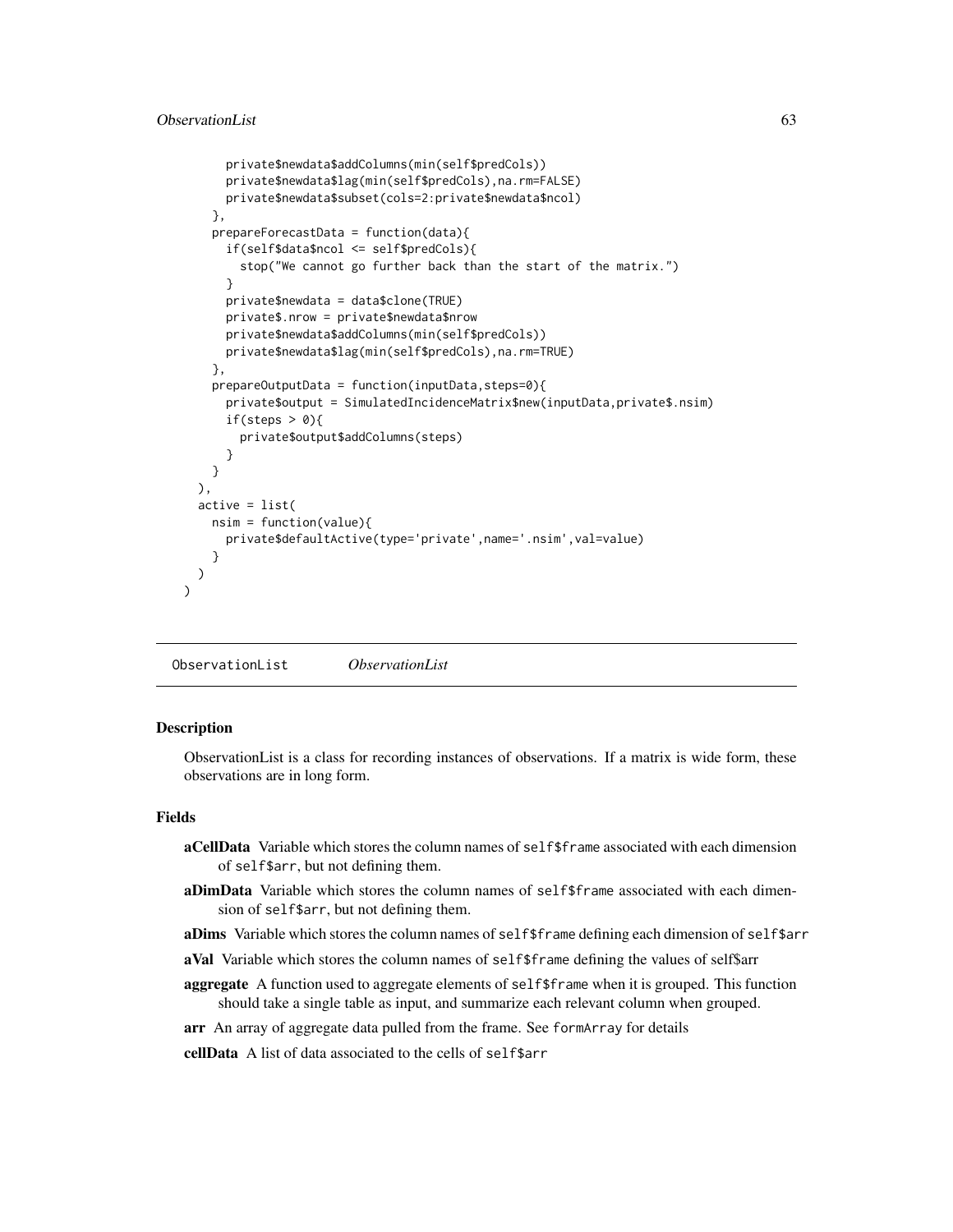cnames The names of the rows of self\$arr colData A list of data associated to the columns of self\$arr dimData A list of data associated with each dimension of arr dims The dimensions of arr dnames The names of the slices of each dimension of self\$arr frame The data frame this object is responsible for. mat A matrix pulled from a cross section of self\$arr ncol The number of columns in self\$arr ndim The number of dimensions of arr nrow The number of rows in self\$arr rnames The names of the rows of self\$arr rowData A list of data associated to the rows of self\$arr slice Which slice of self\$arr to look at for self\$mat

#### **Methods**

formArray(...,val,dimData=list(),metaData=list(),cellData = list()): In order to use an ObservationList as an ArrayData, you need to select which columns to use to form the dimensions of the array. Optionally, you can also assign some of the columns to be associated with each dimension (or cell). Note that aggregate is used to determine how to deal with multiple frame associated with a particular grouping.

| $\cdot$ | - Column names of columns which, in order should form the dimensions of the array                                                  |
|---------|------------------------------------------------------------------------------------------------------------------------------------|
| val     | - The attribute of frame to use for the values of the array (must aggregate to a numeric type)                                     |
|         | <i>dimData</i> - A list containing for each dimension of the array, the attribute(s) of frame which are associated with that dimen |

## *Arguments*

initialize(data=tibble::tibble(),...): Create a new ObservationList with frame given by data

*data* - A data frame to use as the frame of the ObservationList

... - A list of arguments to pass to the formArray function. These arguments determine how the ObservationList behaves

## *Arguments*

<span id="page-63-0"></span>RecursiveForecastModel

*RecursiveForecastModel*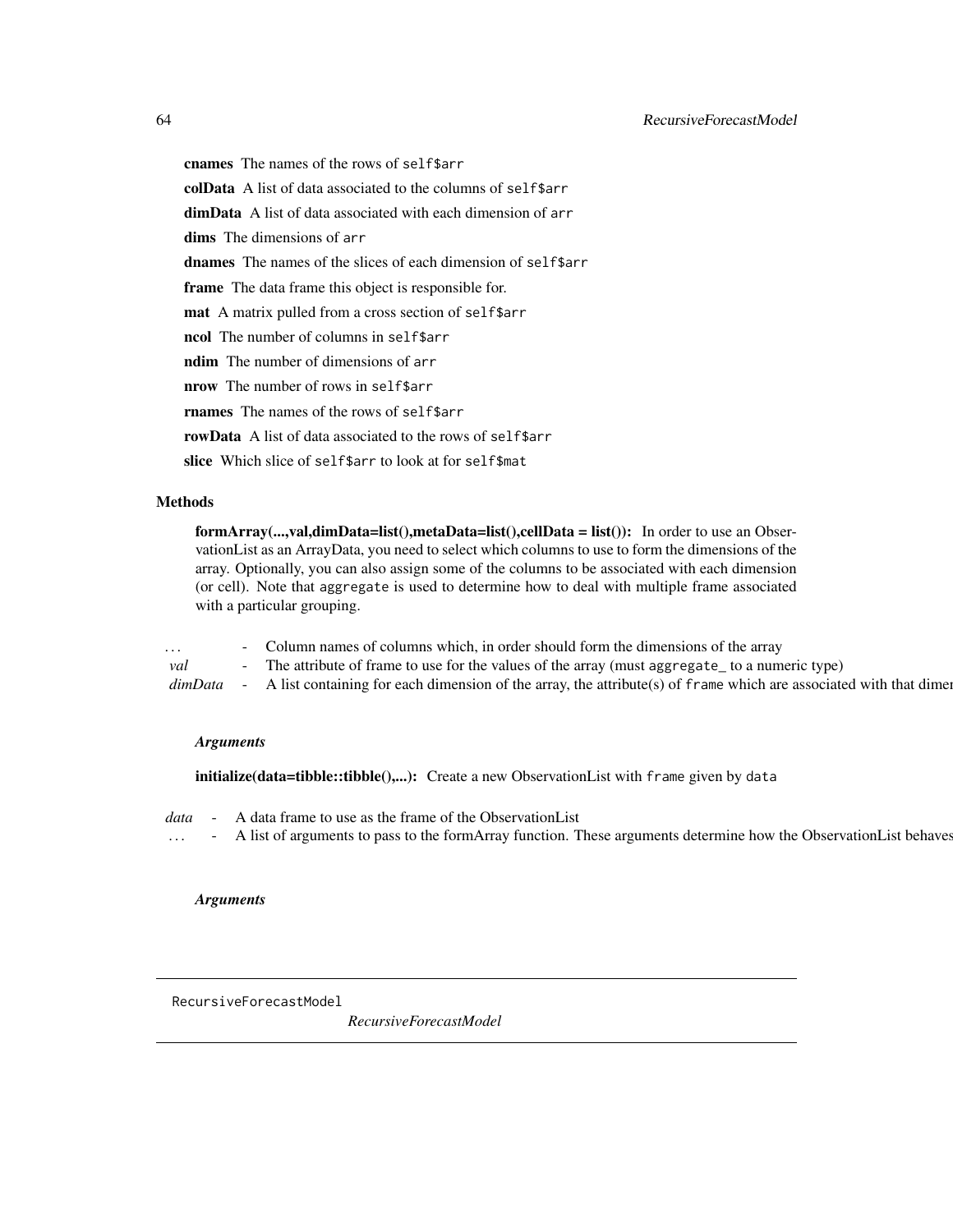#### Description

A model for recursively predicting multiple timesteps into the future. This class implements a particular type of forecasting, where a predict method is called to predict each successive time step in order. Extend this class if you have a predict method, but not a special forecast method.

#### Fields

data A MatrixData containing the data used in fitting of the model.

- maxPredCol The farthest back column from the output value used in prediction.
- predCols An array of which columns are used in prediction. 1 means the column before the prediction, 2 the one before that etc.
- stochastic A string with the family of stochastic noise to apply to the recursive process. Currently only accepts 'Deterministic' and 'Poisson' as values.

# Methods

fit(data): Fit the model for predicting. This method breaks down the fitting process into two parts, data preparation, and the model fitting.

*data* - The data to use to fit the model. This object should be a MatrixData object.

## *Arguments*

fit\_(): This method must be extended. Fit the model for predicting all of the rows. Assumes the data has been put into place.

#### *Arguments*

forecast(newdata = private\$.data,steps=1): Using a model previously fit with fit to predict the next steps columns. This function assumes that all of the data preprocessing has already been taken care of. This function is similar to predict, except that it can predict multiple time steps into the future instead of a single timestep.

> *newdata* - The data to forecast from. *steps* - The number of timesteps into the future to predict.

## *Arguments*

Value private\$output This function should both modify and return private\$output.

predict(newdata): Use a model previously fit with fit to predict. This function does not assume any data preprocessing. This function should not, in general need to be overwritten by the user. The main prediction function is predict\_, so please modify that function instead if possible.

*newdata* - Optional. The data used to predict. This data should be a MatrixData object.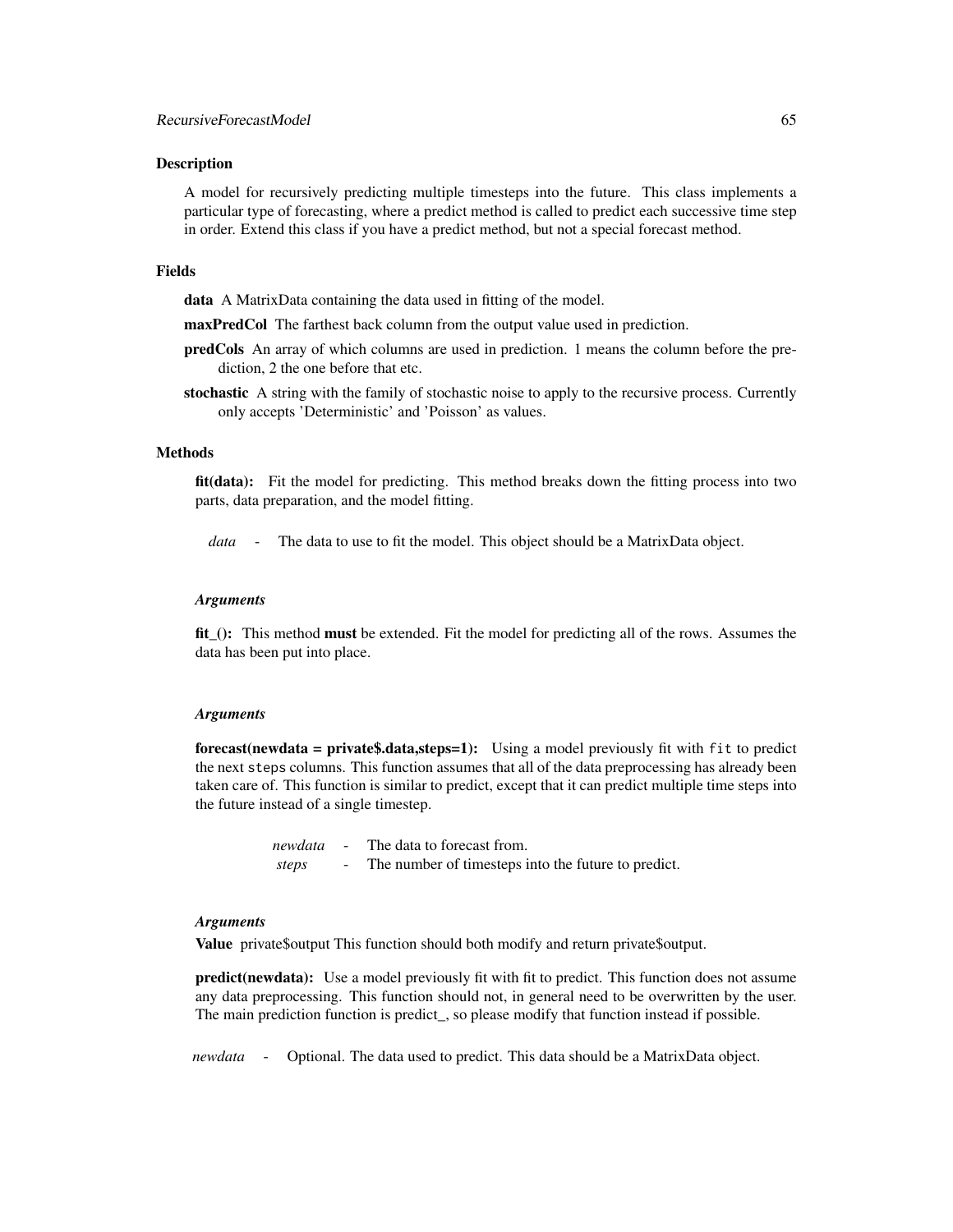#### *Arguments*

predictRow(newdata,row,col): Using a model previously fit with fitRow to predict the rowth row of the next column. This function does not assume any data preprocessing. Since the predict method predicts every row at the the same time, we include this method for predicting only a single row.

*newdata* - Optional. The data use to predict. This can either be a matrix, appropriately formatted lag vector, or NULL to p *row* - The row to predict the value of. *col* - This is for internal use only.

#### *Arguments*

predictRow\_(row): This method must be extended. Using a model previously fit with fitRow to predict the rowth row of the next column. This function assumes that all of the data preprocessing has already been taken care of.

*row* - The row to predict the value of.

#### *Arguments*

Value private\$output The return value should be both stored in private\$output and returned using return. This should contain the results of the prediction in a Forecast object with dimensions similar to private\$newdata.

predict\_(col=0): This method must be extended. Using a model previously fit with fit to predict each row of the next column. This function assumes that all of the data preprocessing has already been taken care of.

 $col$  - Which columns of private soutput should be modified. This parameter is mainly used in forecast, but could be used to

#### *Arguments*

Value private\$output The return value should be both stored in private\$output and returned using return. This should contain the results of the prediction in a Forecast object with dimensions similar to private\$newdata.

prepareFitData(data): This method must be extended. Take data and store it in the object. This allows the data to be referenced later in predict() where newdata is NULL. It may also be helpful to put other data preparation steps in this method, so that the fit function runs more smoothly.

*data* - The data to prepare.

## *Arguments*

prepareForecastData(data): This method must be extended. This function takes input data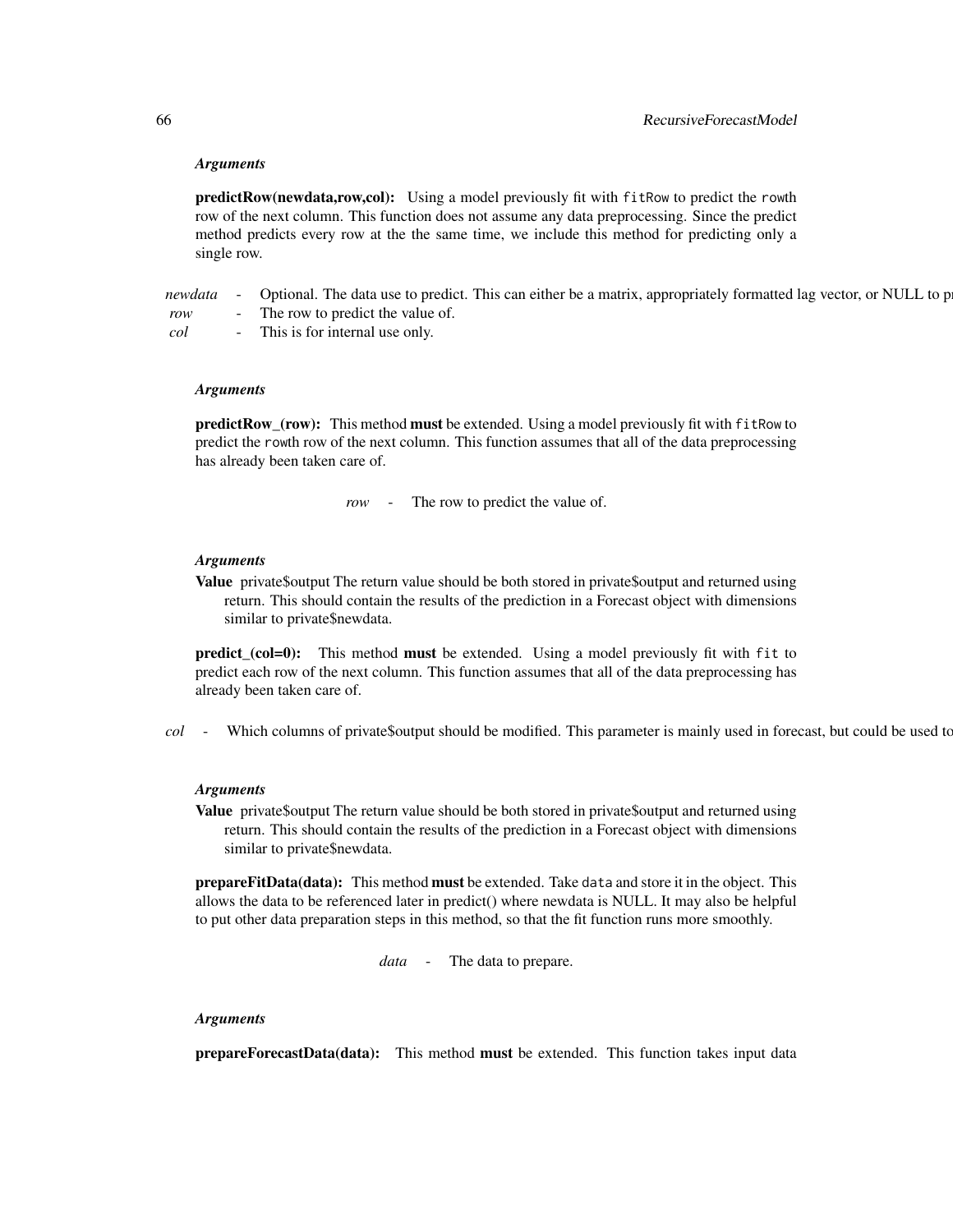and prepares it to forecast. It should in principle, be similar to preparePredictData, but sometimes forecasting requires different preparation from prediction.

*data* - The data to prepare for forecasting from.

#### *Arguments*

Value private\$newdata Store the processed value here, so that forecast can access it.

prepareOutputData(inputData,steps=0): This method must be extended. This function takes the input data and constructs an appropriate container for the output of the model.

*inputData* - The input to the model. Used to determine properties of the container. *steps* - If the input data is used as part of a forecast, the number of steps is passed in case the output size depends on t

#### *Arguments*

preparePredictData(newdata): This method must be extended. Take newdata and use it to prepare the model, so that predicting doesn't need to directly reference it. This allows the model to make multiple predict\_, predictRow\_, or forecast calls without re-allocating the data every time.

*newdata* - The data to prepare.

## *Arguments*

# See Also

Is inherited by : [MoveAheadModel](#page-58-0)

<span id="page-66-0"></span>RelationalData *RelationalData*

#### Description

An abstract class for storing data in the form of a data frame. It enforces core functionality that we want the data we model to have. This class covers any data which is stored as list.

## Fields

arr This is the full array. For extensibility, it cannot be written to directly and must be modified through methods.

cellData A list of metadata associated with the cells of the data.

cnames The names of columns in the data.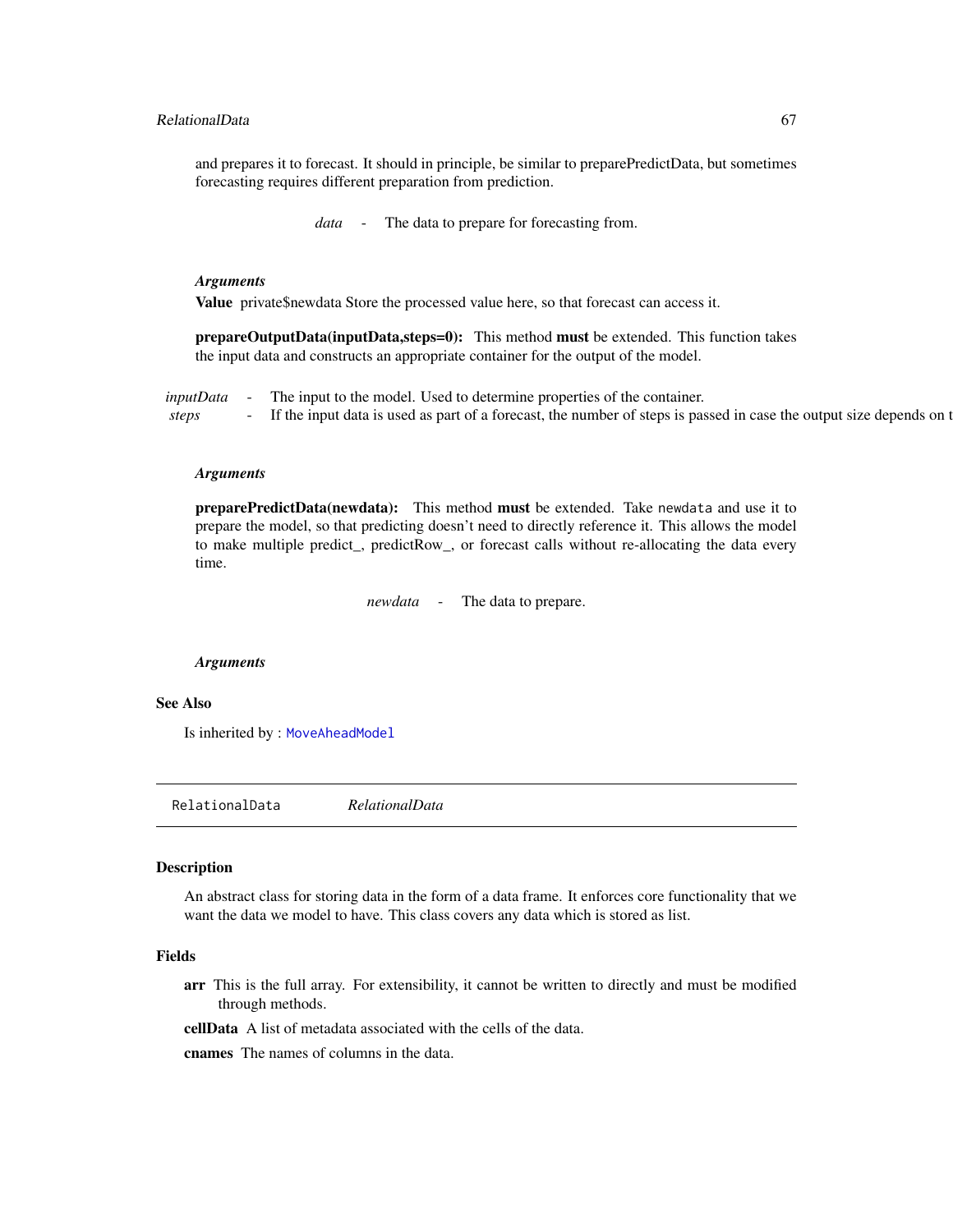dimData The data associated with each dimension of the array.

dims The size of the array.

dnames The size of the array.

frame The data frame this class is responsible for.

mat This is the matrix. For extensibility, it cannot be written to directly and must be modified through methods.

metaData Any data not part of the main data structure.

ncol The number of columns in the data.

ndim The number of dimensions of the array.

nrow The number of rows in the data

rnames The names of rows in the data.

rowData A list of metadata associated with the rows of the data.

tables The tables which make up the relational database.

## Methods

debug(string): A function for debugging the methods of this class. It calls the [browser](#page-0-0) command. In order for methods to opt into to debugging, they need to implement the following code at the beginning: if(<method\_name> %in% private\$.debug){browser()}. This method exists, because the debugger is not always intuitive when it comes to debugging R6 methods.

*string* - The name(s) of methods to debug as a character vector

#### *Arguments*

initialize(...): This function should be extended. Create a new instance of this class.

*. . .* - This function should take in any arguments just in case.

## *Arguments*

undebug(string): A function for ceasing to debug methods. Normally a method will call the [browser](#page-0-0) command every time it is run. This command will stop it from doing so.

*string* - The name(s) of the methods to stop debugging.

#### *Arguments*

## See Also

Inherits from : [FrameData](#page-48-0)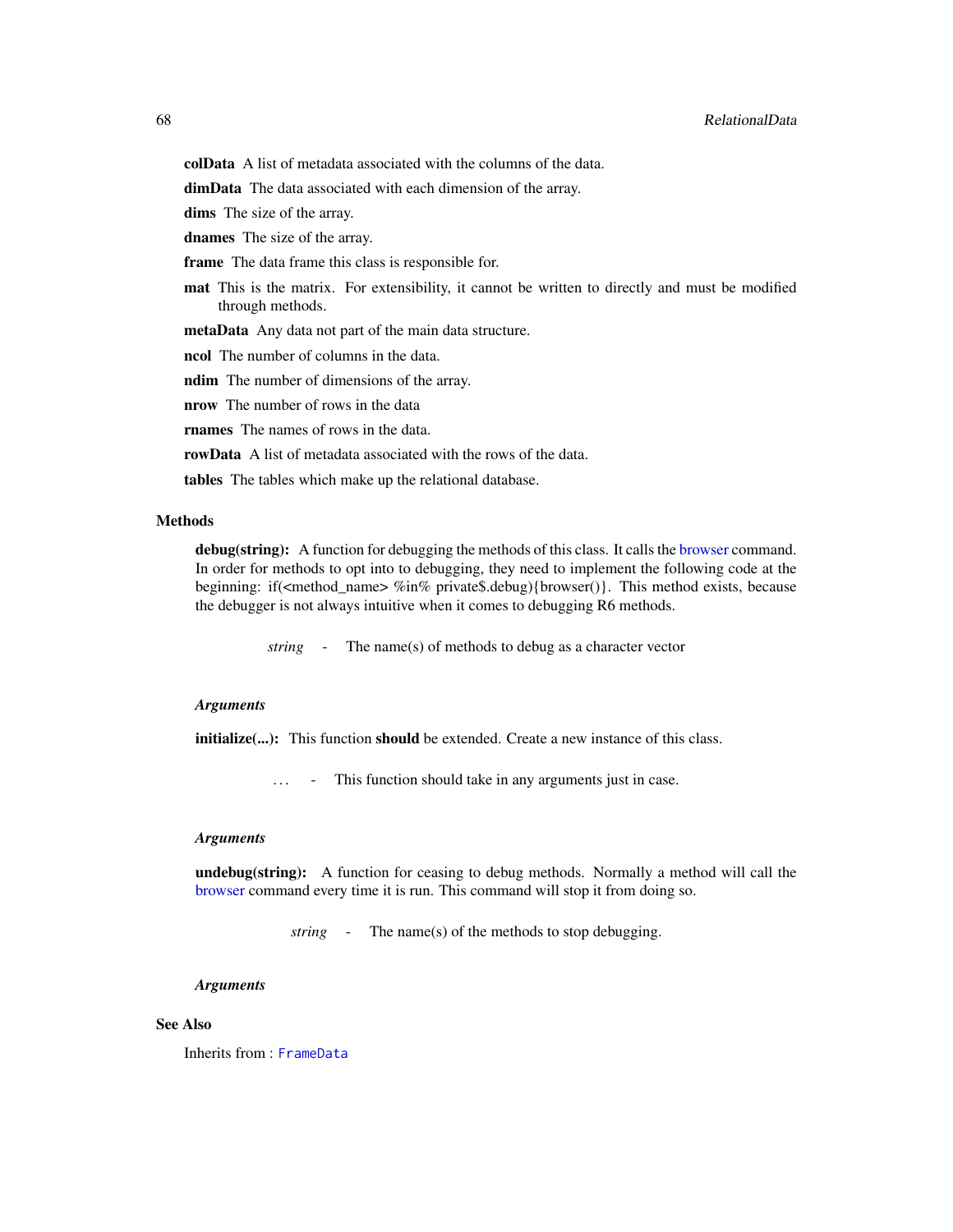# SimpleForecast 69

Is inherited by : [AbstractRelationalTables](#page-27-0)

## Examples

```
library(dplyr)
library(reshape2)
SampleRelationalTables <- R6Class(
  inherit = AbstractRelationalTables,
  public = list(
    initialize = function(...){
      private$.tables = list(...)if(!all(sapply(private$.tables,function(x){is.data.frame(x)}))){
        stop("All arguments must be data frames")
      }
    },
    updateFrame = function(){
     private$.frame = Reduce(x = private$.tables,f = left\_join)},
    updateArray = function()val <- names(self$frame)[1]
      dims <- names(self$frame[2:ncol(self$frame)])
      private$.arr <- self$frame %>%
        group_by_(.dots=setNames(dims,NULL)) %>%
        summarize_all(sum) %>%
        ungroup() %>%
        acast(as.formula(paste(dims,collapse='~')),value.var=val)
      mode(private$.arr) = 'numeric'
      private$.dims = dim(private$.arr)
      private$.nrow = private$.dims[1]
      private$.ncol = private$.dims[2]
      private$.ndim = length(private$.dims)
      private$.dnames = dimnames(private$.arr)
   }
  ),
  active = list(
   mat = function(value){
      if(self$ndim \leq 2){
        return(self$arr)
      }
    return(extract(private$.arr,indices = rep(self$ndim-2,x=1),dims = 3:self$ndim,drop=TRUE))
    }
  )
)
```
<span id="page-68-0"></span>SimpleForecast *SimpleForecast*

## Description

A basic concrete SimulatedForecast class.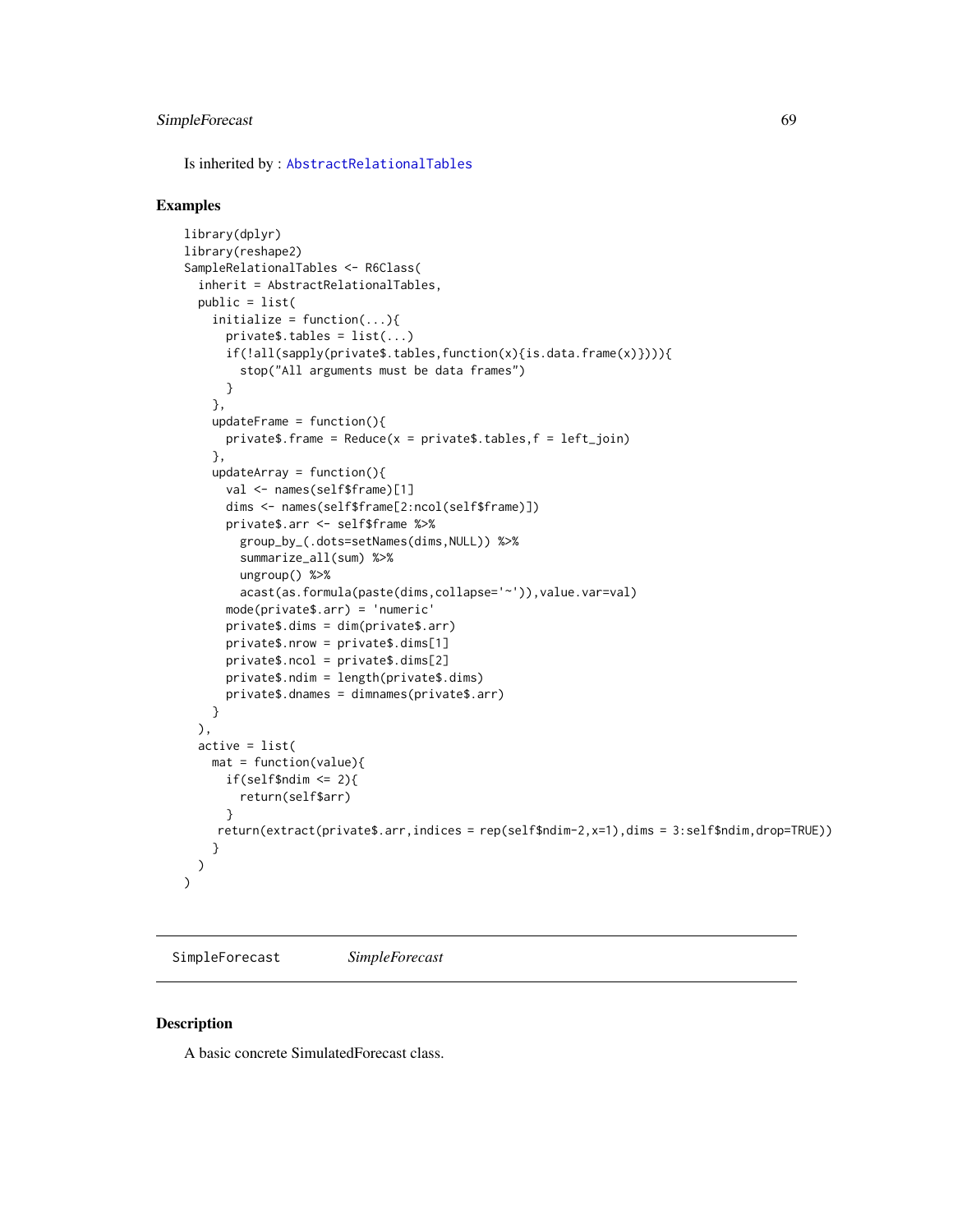# Fields

data The data used to create the forecast.

forecastMadeTime When the forecast was created.

forecastTimes The times the forecast is about.

model The model used to create the forecast.

# Methods

binDist(cutoffs): This throws an error. This method is not meaningful for this data.

*cutoffs* - A numeric vector with elements to use as the dividing values for the bins.

## *Arguments*

debug(string): A function for debugging the methods of this class. It calls the [browser](#page-0-0) command. In order for methods to opt into to debugging, they need to implement the following code at the beginning: if(<method\_name> %in% private\$.debug){browser()}. This method exists, because the debugger is not always intuitive when it comes to debugging R6 methods.

*string* - The name(s) of methods to debug as a character vector

# *Arguments*

initialize(data,forecastTimes): Create a new SimpleForecast.

| data | - The data to initialize with                                                             |
|------|-------------------------------------------------------------------------------------------|
|      | forecastTimes - Boolean representing which times are forecasted, and which times are not. |

# *Arguments*

mean(): This method returns the data. It is included for compliance.

# *Arguments*

Value a MatrixData.

median(): This method returns the data. It is included for compliance.

#### *Arguments*

Value a MatrixData.

quantile(alphas,na.rm=FALSE): This throws an error. This method is not meaningful for this data.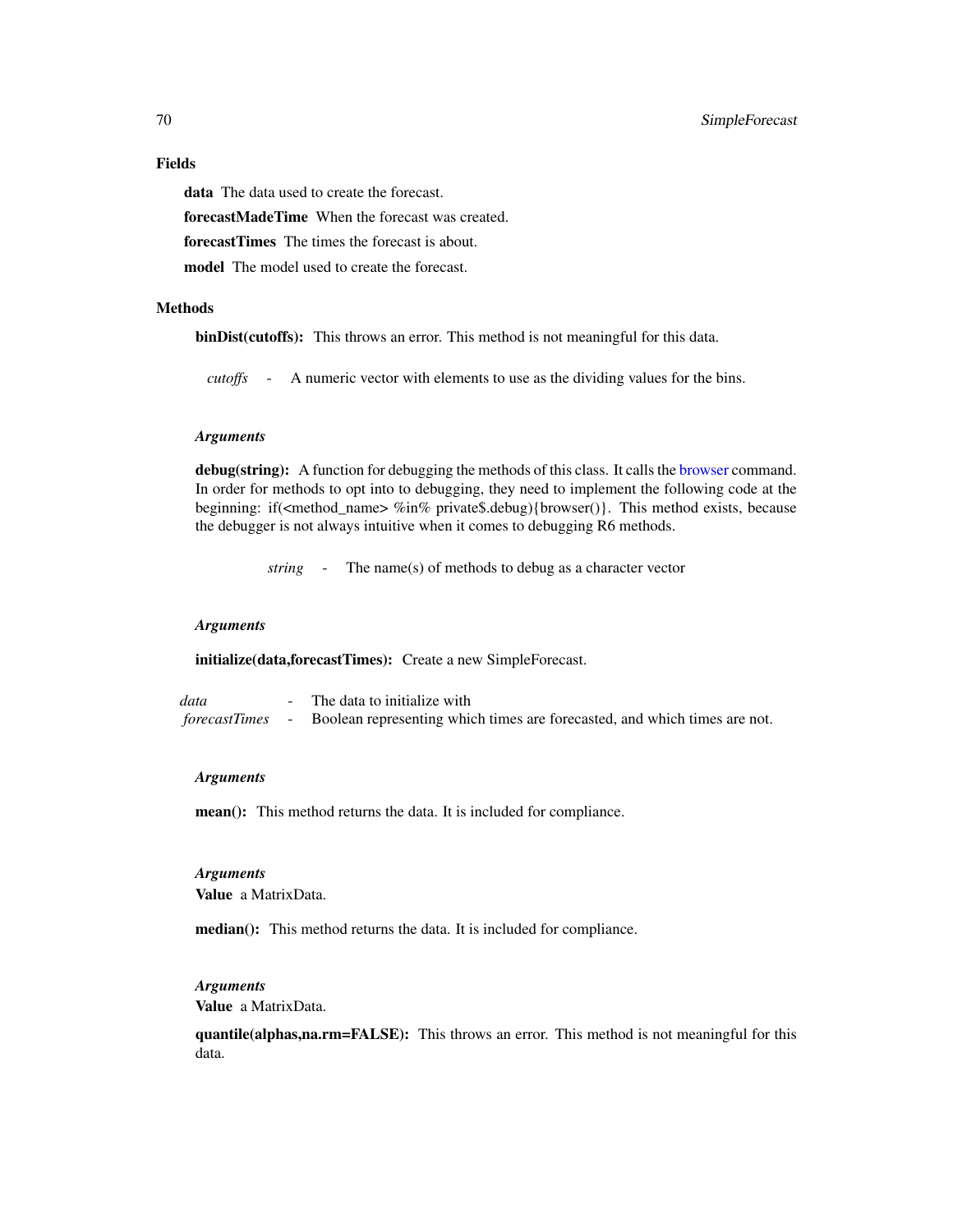*alphas* - A numeric vector with elements between 0 and 1 of percentiles to find cutoffs for. *na.rm* - A boolean regarding whether to remove NA values before computing the quantiles.

#### *Arguments*

Value an ArrayData.

undebug(string): A function for ceasing to debug methods. Normally a method will call the [browser](#page-0-0) command every time it is run. This command will stop it from doing so.

*string* - The name(s) of the methods to stop debugging.

#### *Arguments*

# See Also

Inherits from : [Forecast](#page-45-0)

## Examples

```
data = IncidenceMatrix$new(matrix(1:9,3,3))
forecast = SimpleForecast$new(data,forecastTimes=c(FALSE,FALSE,TRUE))
forecast
forecast$forecastTimes
forecast$forecastMadeTime
forecast$data$mat
forecast$nsim
forecast$mean()$mat
forecast$median()$mat
```
<span id="page-70-0"></span>SimulatedForecast *SimulatedForecast*

## Description

This class is a forecast where the data is many simulated trials.

#### Fields

data The data used to create the forecast.

forecastMadeTime When the forecast was created.

forecastTimes The times the forecast is about.

model The model used to create the forecast.

nsim The number of simulations.

sample Draw a random sample from the possible model predictions. Please see implementation of the data for the properties of the sampling.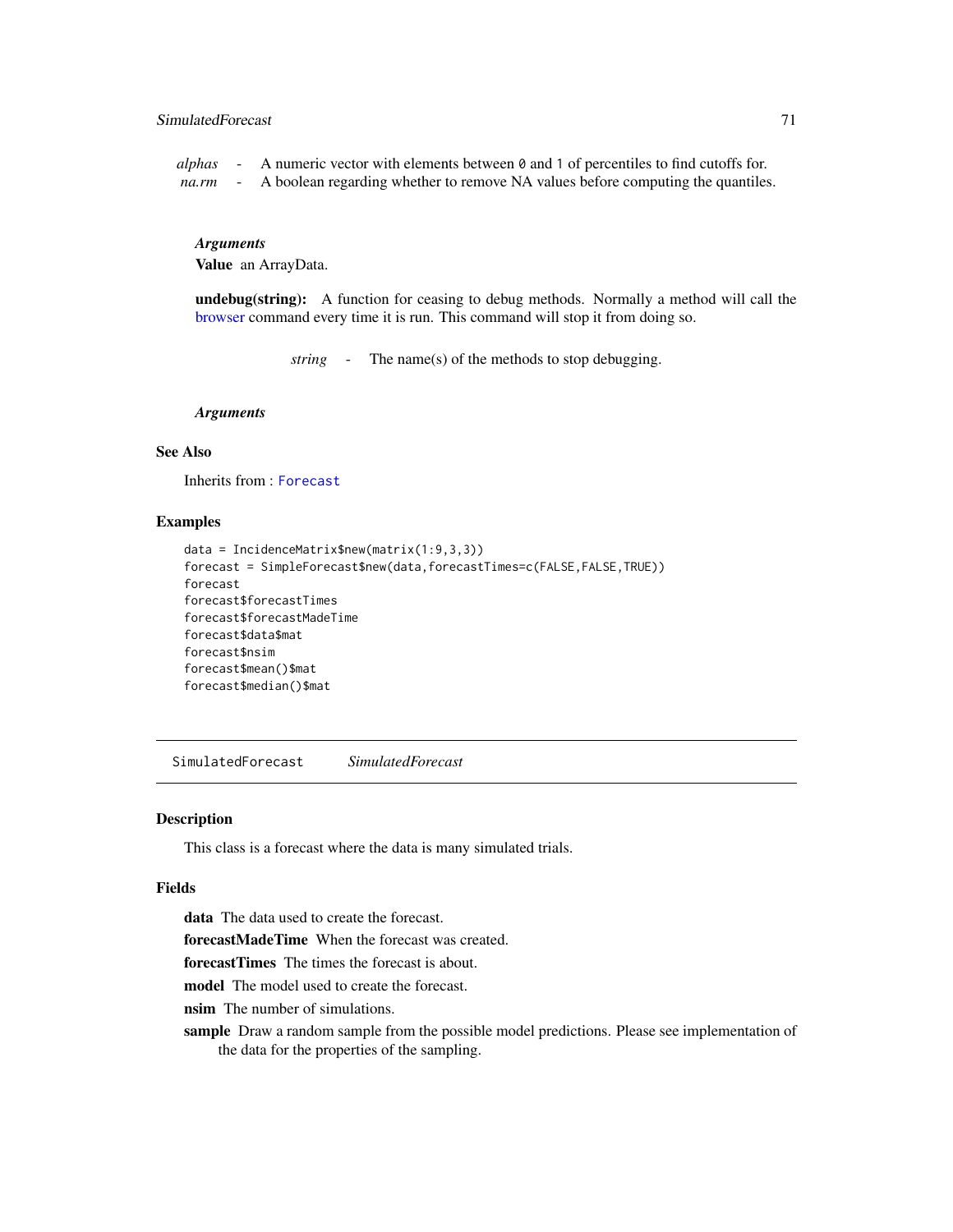# Methods

binDist(cutoffs,include.lowest = FALSE,right = TRUE): Get the distribution of simulations of the data within fixed bins.

| cutoffs               | - A numeric vector with elements to use as the dividing values for the bins. -Inf, and Inf will be added auto  |
|-----------------------|----------------------------------------------------------------------------------------------------------------|
| <i>include.lowest</i> | logical, indicating if an $x[i]$ equal to the lowest (or highest, for right = FALSE) breaks value should be in |
| right                 | logical, indicating if the intervals should be closed on the right (and open on the left) or vice versa.       |

#### *Arguments*

Value an ArrayData.

debug(string): A function for debugging the methods of this class. It calls the [browser](#page-0-0) command. In order for methods to opt into to debugging, they need to implement the following code at the beginning: if(<method\_name> %in% private\$.debug){browser()}. This method exists, because the debugger is not always intuitive when it comes to debugging R6 methods.

*string* - The name(s) of methods to debug as a character vector

## *Arguments*

initialize(...): This function should be extended. Create a new instance of this class.

*. . .* - This function should take in any arguments just in case.

## *Arguments*

 $mean(trim = 0, na.rm = FALSE)$ : This method extracts the elementwise mean of the forecast. This function will not change the number of rows or columns in the data, but will convert probabilistic estimates into deterministic ones.

*trim* - the fraction (0 to 0.5) of observations to be trimmed from each end of 'x' before the mean is computed. Values of *na.rm* - a logical value indicating whether 'NA' values should be stripped before the computation proceeds.

# *Arguments*

Value An IncidenceMatrix with the mean over all simulations.

median(na.rm=FALSE): This method extracts the elementwise median of the forecast. This function will not change the number of rows or columns in the data, but will convert probabilistic estimates into deterministic ones.

*na.rm* - a logical value indicating whether 'NA' values should be stripped before the computation proceeds.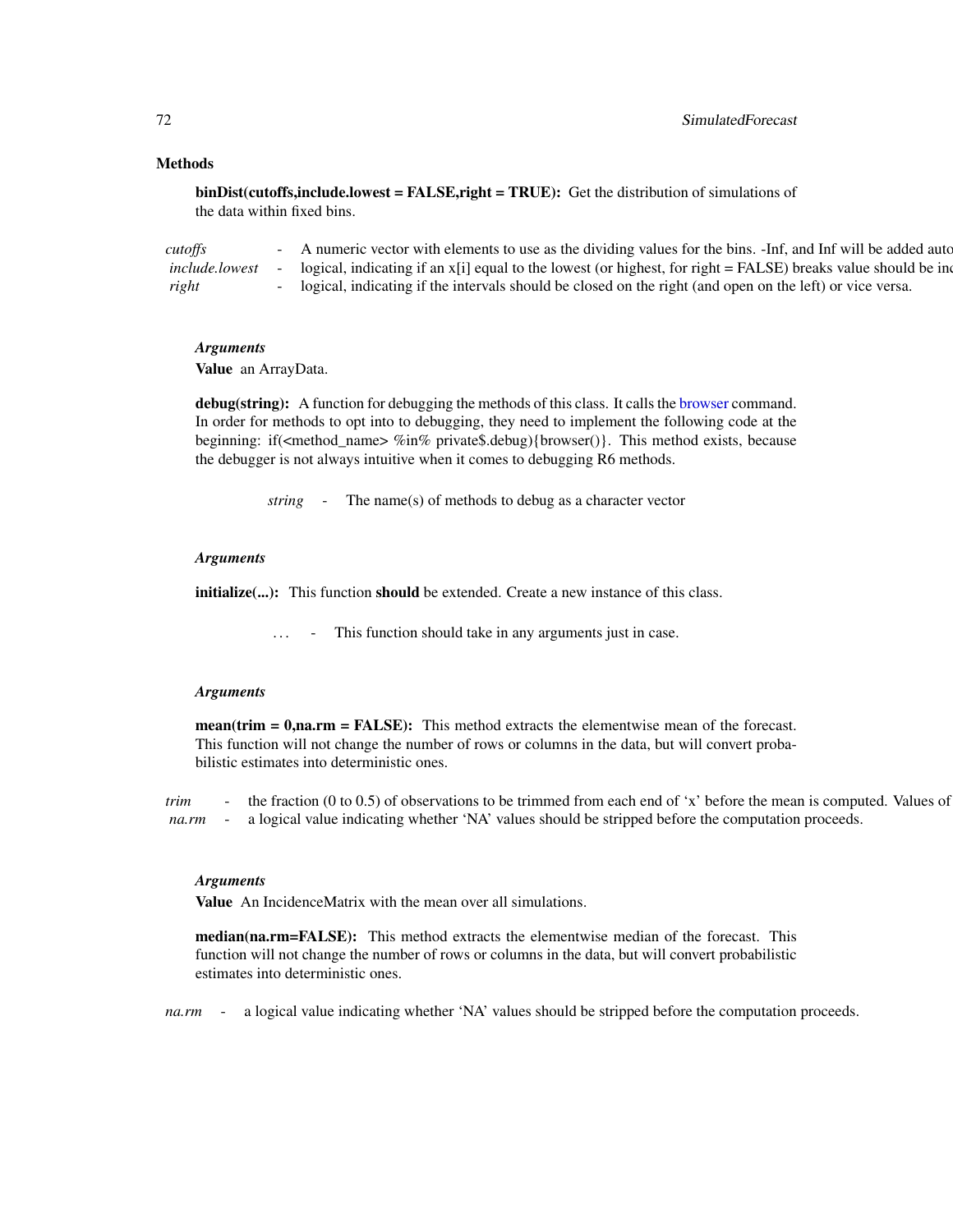## <span id="page-72-0"></span>SimulatedForecast 73

## *Arguments*

Value a MatrixData.

quantile(probs,na.rm=FALSE,names=TRUE,type=7): Get the cutoffs for each percentile in probs.

| probs | A numeric vector with elements between 0 and 1 of percentiles to find cutoffs for. (Values up to '2e-14' outside t |
|-------|--------------------------------------------------------------------------------------------------------------------|
| na.rm | logical; if true, any 'NA' and 'NaN''s are removed from 'x' before the quantiles are computed.                     |
| names | logical; if true, the result has a 'names' attribute. Set to 'FALSE' for speedup with many 'probs'.                |
| type  | an integer between 1 and 9 selecting one of the nine quantile algorithms detailed below to be used.                |

## *Arguments*

Value an ArrayData where the rows and columns correspond to the .

undebug(string): A function for ceasing to debug methods. Normally a method will call the [browser](#page-0-0) command every time it is run. This command will stop it from doing so.

*string* - The name(s) of the methods to stop debugging.

## *Arguments*

# See Also

Inherits from : [Forecast](#page-45-0) Is inherited by : [IncidenceForecast](#page-49-0)

# Examples

```
IncidenceForecast <- R6Class(
 classname = "IncidenceForecast",
 inherit = SimulatedForecast,
 private = list(
    .data = AbstractSimulatedIncidenceMatrix$new()
 ),
 public = list(
    initialize = function(data=SimulatedIncidenceMatrix$new(),forecastTimes=c()){
     if(data$ncol != length(forecastTimes)){
       stop("The number of columns should be the number of times forecasted.")
     }
     private$.forecastMadeTime = now()
     private$.forecastTimes = forecastTimes
     private$.data = data
   }
 ),
 active = list(
   data = function(value){
```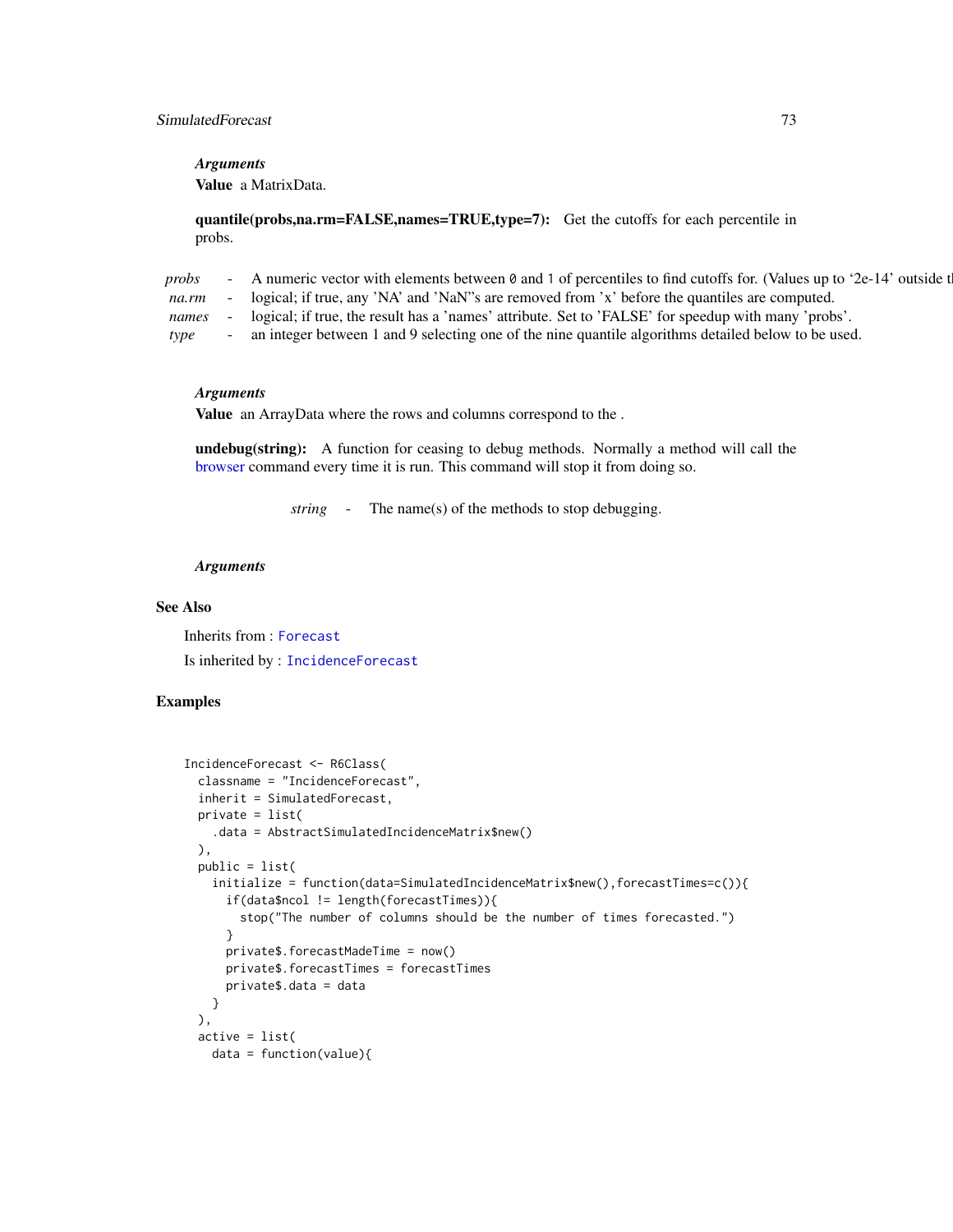```
private$defaultActive(".data","private",value)
    }
 )
\mathcal{L}
```
SimulatedIncidenceMatrix

*SimulatedIncidenceMatrix*

# Description

A class for storing lists of IncidenceMatrices

# Fields

- mat A matrix containing a single sample. By default, it is the first sample. See self\$sample for how to change it.
- sample Return a random sample from the simulations. Alternatively, select a sample to use with self\$mat by assigning a value.

simulations The simulations this structure is responsible for. This is another name for self\$arr.

# Methods

addColumns(columns): This function adds columns to self\$simulations

*columns* - The number of columns to add.

## *Arguments*

 $addError(type, rows, colspan: = TRUE):$  Add error to the simulations according to a distribution.

| type | - The type of distribution as a string. Currently 'Poisson' is allowed.                |
|------|----------------------------------------------------------------------------------------|
| rows | - Which rows to affect.                                                                |
| cols | - Which columns to affect.                                                             |
|      | <i>mutate</i> - Whether to modify this object, or create and return a modified object. |

## *Arguments*

Value If mutate=FALSE, a clone of this object will run the method and be returned. Otherwise, there is no return.

addRows(rows): This function adds rows to self\$simulations

*rows* - The number of rows to add.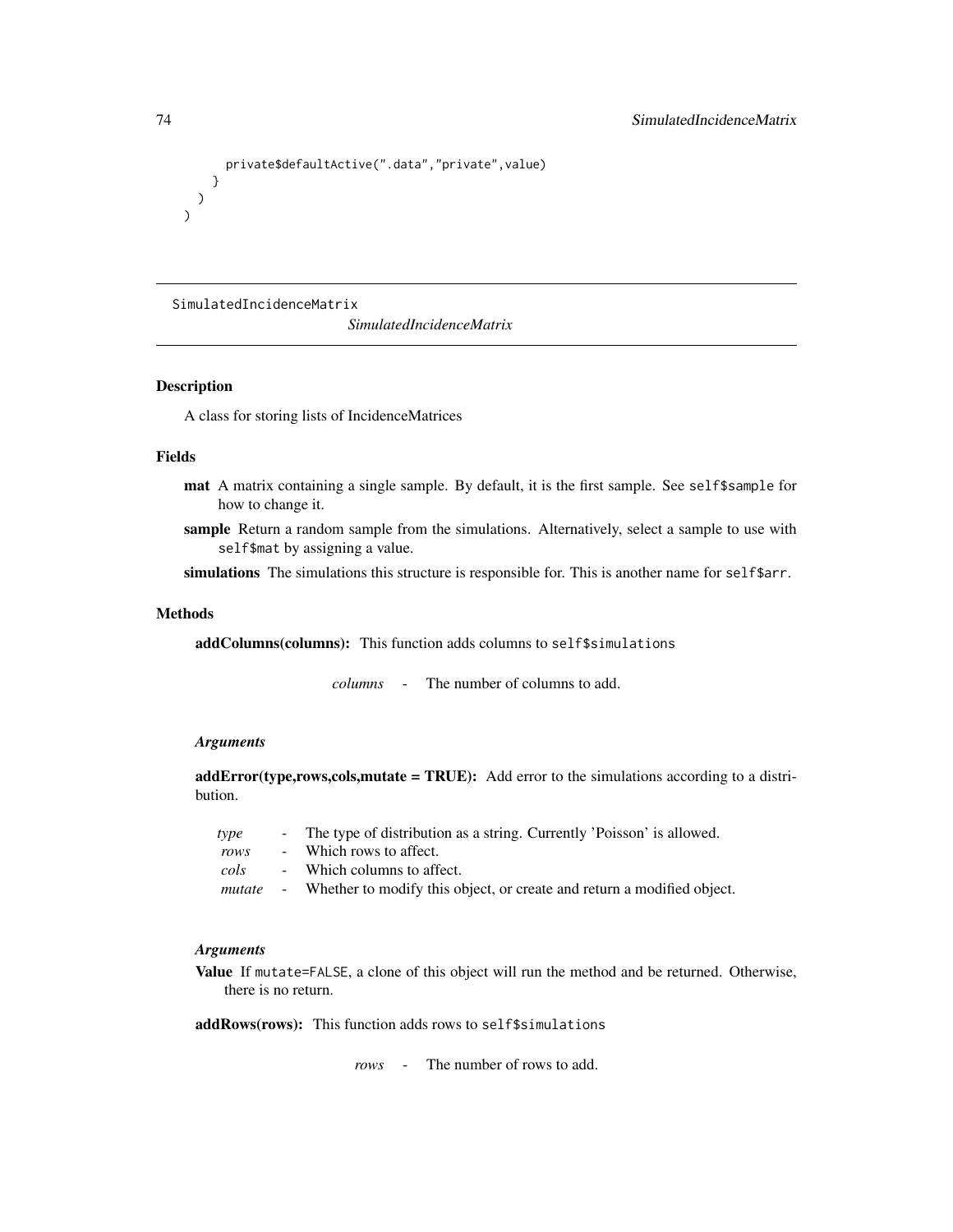#### *Arguments*

 $diff(lag = 1, mutate=TRUE)$ : This function replaces the matrix value at column i with the differences between the values at column i and i-lag.

| lag    |        | - How far back to diff.                                                |
|--------|--------|------------------------------------------------------------------------|
| mutate | $\sim$ | Whether to modify this object, or create and return a modified object. |

### *Arguments*

Value If mutate=FALSE, a clone of this object will run the method and be returned. Otherwise, there is no return.

head(k,direction=2,mutate=FALSE): Take the first k slices of self\$simulations

| k      |                  | - How many slices to keep                                                                         |
|--------|------------------|---------------------------------------------------------------------------------------------------|
|        |                  | <i>direction</i> - Which dimension to take a subset of. 1 is rows, 2 is columns, 3 is simulations |
| mutate | $\sim$ 100 $\mu$ | Whether to modify this object, or create and return a modified object.                            |

#### *Arguments*

Value If mutate=FALSE, a clone of this object will run the method and be returned. Otherwise, there is no return.

initialize(data=MatrixData\$new(),nsim=1): Create a new SimulatedIncidenceMatrix.

*data* - The data to use for the simulation. Can be a list of IncidenceMatrices, or a single IncidenceMatrix.

*nsim* - The number of simulations. If data is a list, this should be the length of the list. If data is an IncidenceMatrix, this

#### *Arguments*

lag(indices,mutate = TRUE,na.rm=FALSE): This function replaces the current matrix with a new matrix with one column for every column, and a row for every row/index combination. The column corresponding to the row and index will have the value of the original matrix in the same row, but index columns previous.

*indices* - A sequence of lags to use as part of the data. Note that unless this list contains 0, the data will all be shifted back

*mutate* - Whether to modify this object, or create and return a modified object.

*na.rm* - Whether to remove the NA columns that result where the lag goes off the edge of self\$simulations.

## *Arguments*

Value If mutate=FALSE, a clone of this object will run the method and be returned. Otherwise, there is no return.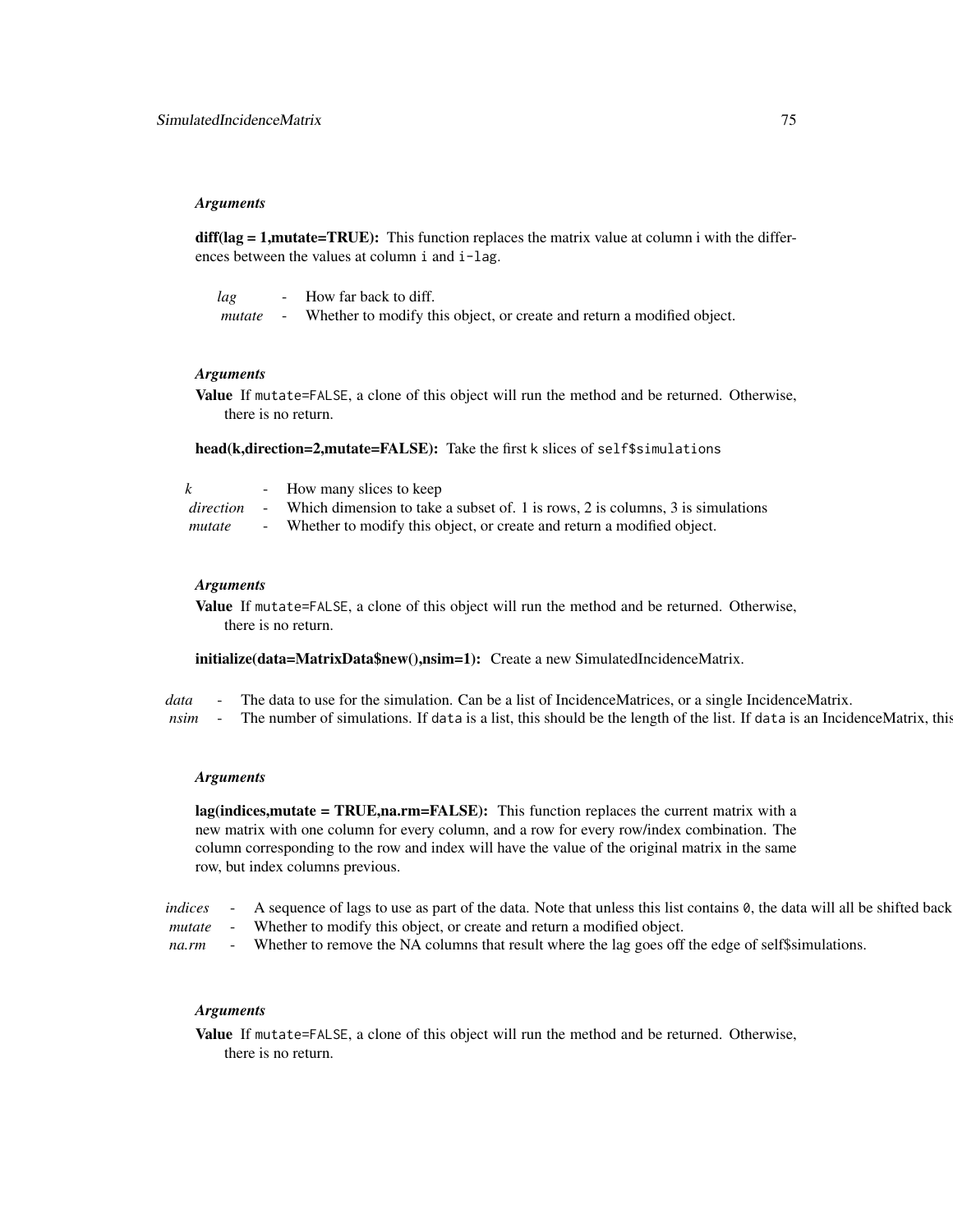lead(indices,mutate = TRUE,na.rm=FALSE): This function replaces the current array with a new array with one column for every column, and a row for every row/index combination. The column corresponding to the row and index will have the value of the original array in the same row, but index columns ahead.

*indices* - A sequence of leads to use as part of the data. Note that unless this list contains 0, the data will all be shifted bac *mutate* - Whether to modify this object, or create and return a modified object.

*na.rm* - Whether to remove the NA columns that result where the lead goes off the edge of self\$simulations.

#### *Arguments*

Value If mutate=FALSE, a clone of this object will run the method and be returned. Otherwise, there is no return.

mean(): Compute the mean over all simulations.

#### *Arguments*

Value An IncidenceMatrix where return\$mat is the elementwise mean of self\$arr

median(): Compute the median over all simulations.

#### *Arguments*

Value An IncidenceMatrix where return\$mat is the elementwise median of self\$arr

mutate(rows,cols,sims,data): This function changes the information stored in self\$simulations

- *rows* The rows to change.
- *cols* The columns to change.
- *sims* Which simulations to affect.
- *data* The data to change to. Can be either array-like or matrix-like. If its matrix-like it will overwrite all of the dimensio

#### *Arguments*

scale(f,mutate=TRUE): This function rescales each element of our object according to a function.

*f* - The function we rescale by. This function takes in a number and outputs a rescaled version of that number.

*mutate* - Whether to modify this object, or create and return a modified object.

#### *Arguments*

Value If mutate=FALSE, a clone of this object will run the method and be returned. Otherwise, there is no return.

subsample(simulations,mutate=TRUE): Choose only some of the simulations.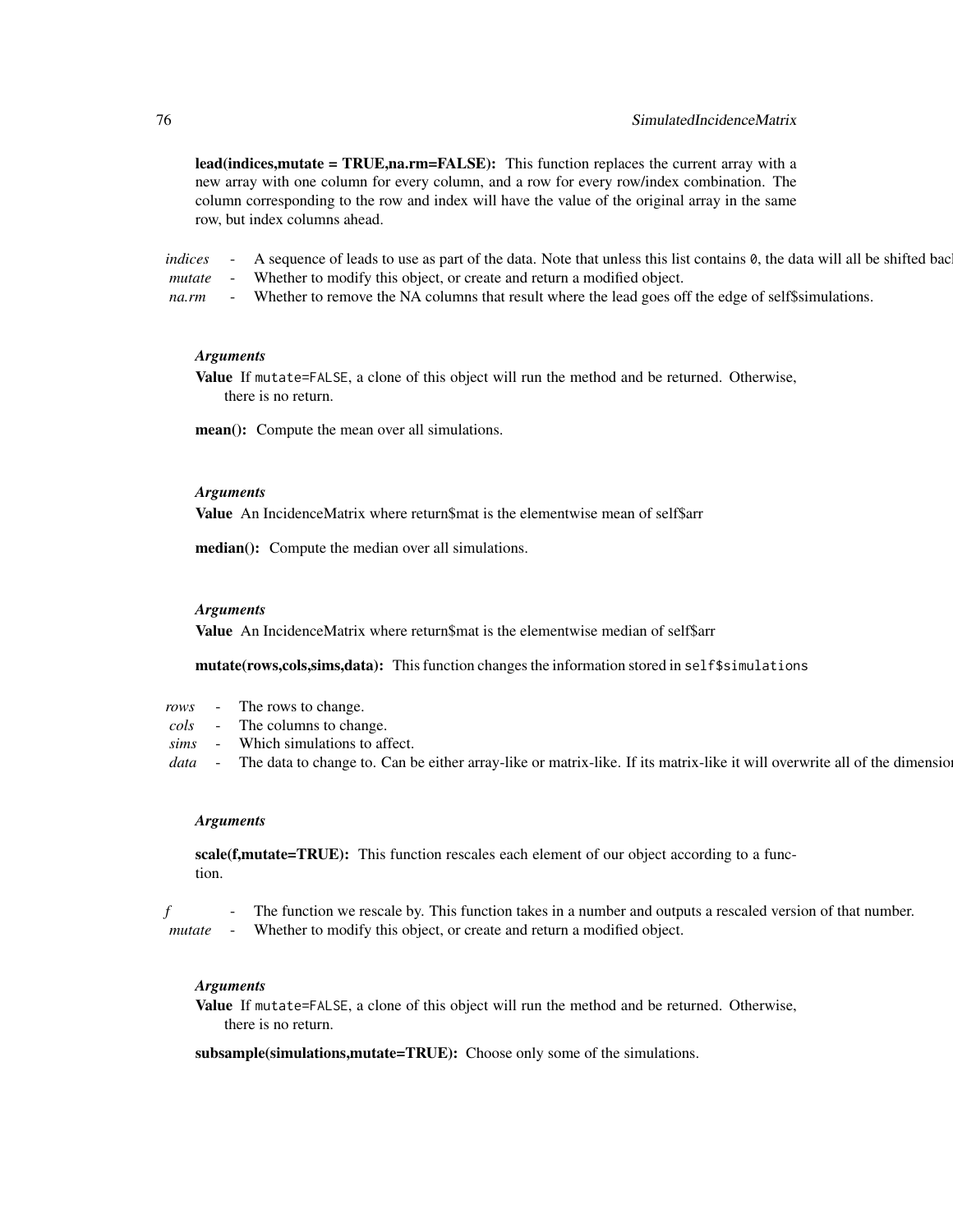## SimulatedIncidenceMatrix 77

| simulations - | Which simulations to keep                                              |
|---------------|------------------------------------------------------------------------|
| mutate        | Whether to modify this object, or create and return a modified object. |

# *Arguments*

Value If mutate=FALSE, a clone of this object will run the method and be returned. Otherwise, there is no return.

subset(rows,cols,mutate=TRUE): Take a subset of the object as though it were a matrix.

| Numeric, named, or logical denoting which rows to select<br>rows |  |
|------------------------------------------------------------------|--|
|------------------------------------------------------------------|--|

- *cols* Numeric, named, or logical denoting which columns to select
- *mutate* Whether to modify this object, or create and return a modified object.

#### *Arguments*

Value If mutate=FALSE, a clone of this object will run the method and be returned. Otherwise, there is no return.

summarize(FUNC,...): Apply a function to every simulation.

*FUNC* - The function to apply. *. . .* - Any arguments to FUNC other than the matrix.

# *Arguments*

Value An IncidenceMatrix where return \$mat[i,j] is the same as  $FUNC(self\$ f[i,j,])

tail(k,direction=2): Take the last k slices of self\$simulations

*k* - How many slices to keep *direction* - Which dimension to take a subset of. 1 is rows, 2 is columns, 3 is simulations

## *Arguments*

Value If mutate=FALSE, a clone of this object will run the method and be returned. Otherwise, there is no return.